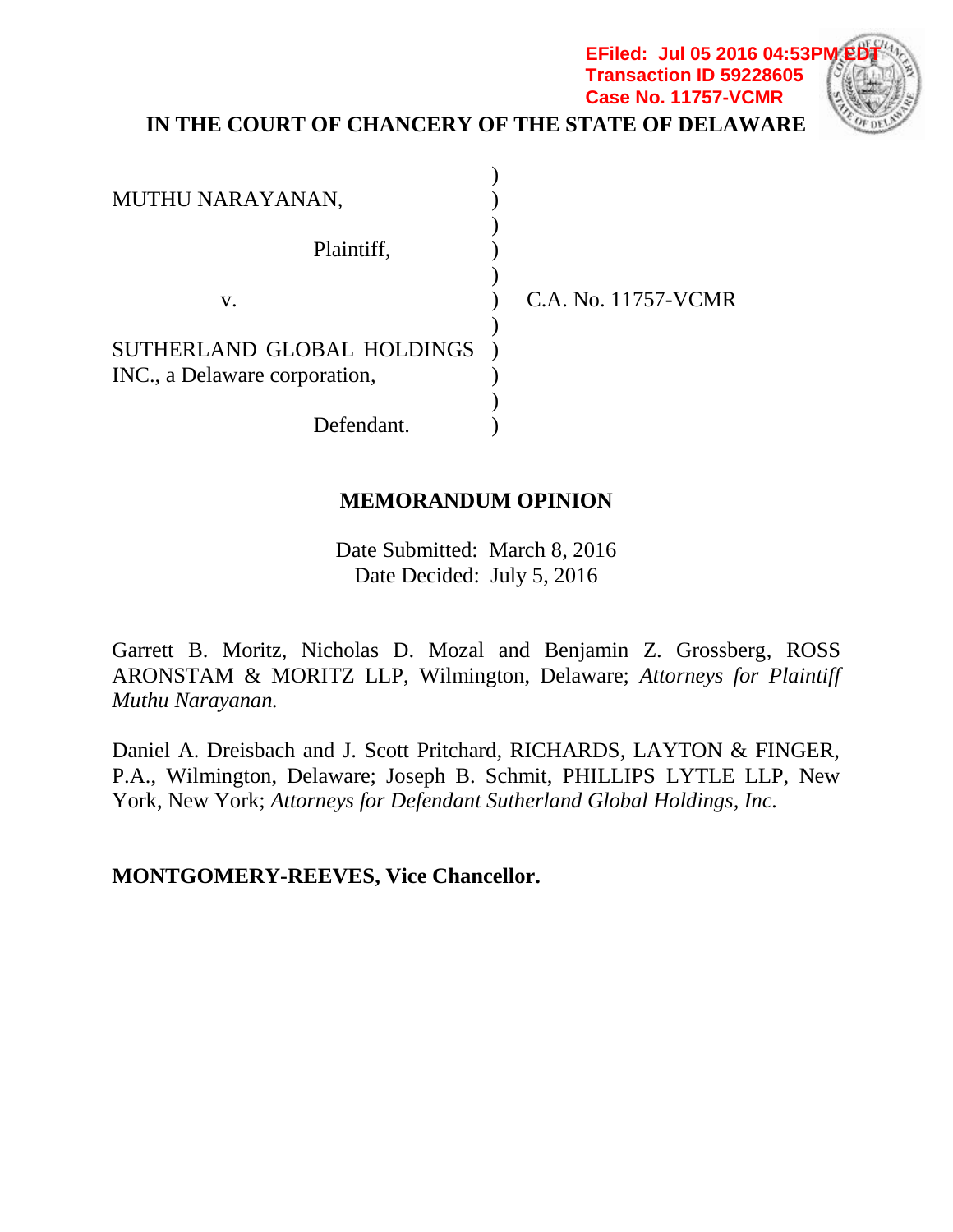This post-trial opinion grants a plaintiff-director's demand for the advancement of legal fees and expenses incurred defending against criminal proceedings in India and civil proceedings in the United States. The plaintiff served as a director and officer of the defendant-company's India subsidiary for many years, but this dispute arises from his service as a director of two additional entities, one owned by the subsidiary and the other owned by the company's chairman, chief executive officer, and controlling stockholder. These additional entities were formed as vehicles for acquiring and developing land in India. Because of India's property laws and real estate market conditions, the controlling stockholder retained the services of two land aggregators to facilitate the land development projects. The plaintiff-director oversaw the advancement of millions of dollars to the aggregators for the purpose of acquiring contiguous land on behalf of each entity. But the land development projects did not go as planned. After one of those aggregators was imprisoned on conspiracy charges, the controlling stockholder intervened and initiated an investigation.

Two years later, the plaintiff-director sought to retire and exercise certain stock options, but the controlling stockholder refused those requests because the defendant-company had not recovered the money it had advanced to the land aggregators. After efforts to convince the defendant-company to pay proved fruitless, the plaintiff-director sued the defendant-company in the United States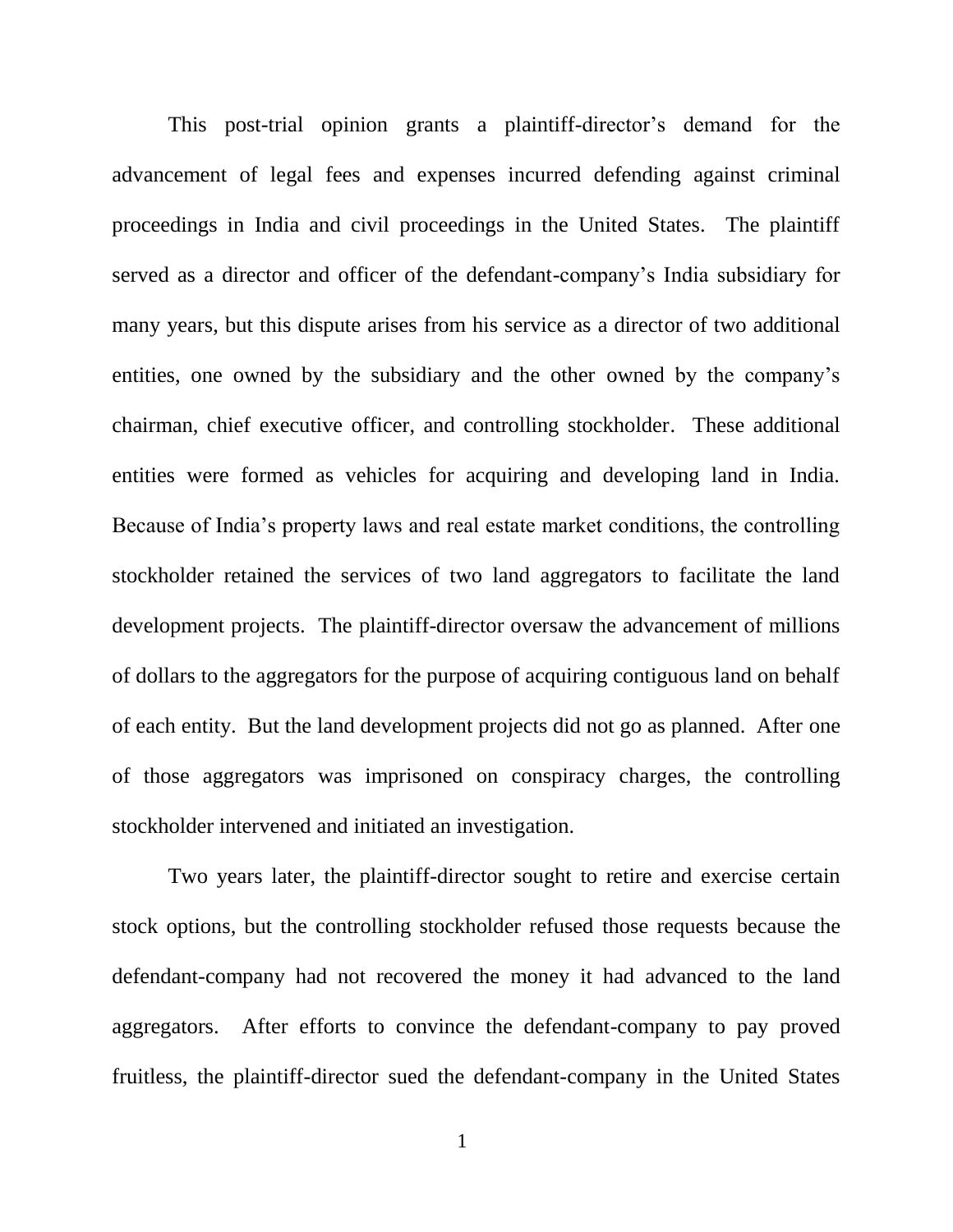District Court for the Western District of New York. The defendant-company raised the affirmative defense that the plaintiff-director's breaches of his fiduciary duties regarding the land transactions led to damages purportedly in excess of the amount the plaintiff-director was seeking and counterclaimed that the plaintiffdirector never provided his full cooperation to collect the missing funds. Thereafter, the plaintiff-director sought advancement to fund his response to the set-off defense and counterclaim; the defendant-company refused. The plaintiffdirector later commenced this action.

After post-trial briefing, three issues remain. First, the parties dispute whether two sources of indemnification, the defendant-company's bylaws and an indemnification agreement, must be read together or separately. Second, the parties dispute whether the plaintiff-director served the entity owned by the controller at the defendant-company's request or for his own personal benefit. Third, the parties dispute whether the Court should delay granting the plaintiffdirector's fee requests, fees-on-fees, and pre-judgment interest claims until after the Court determines the defendant-company is liable for those fees. For the reasons that follow, the Court decides each issue in the plaintiff-director's favor and awards him the fees and expenses, fees-on-fees, and pre-judgment interest he seeks.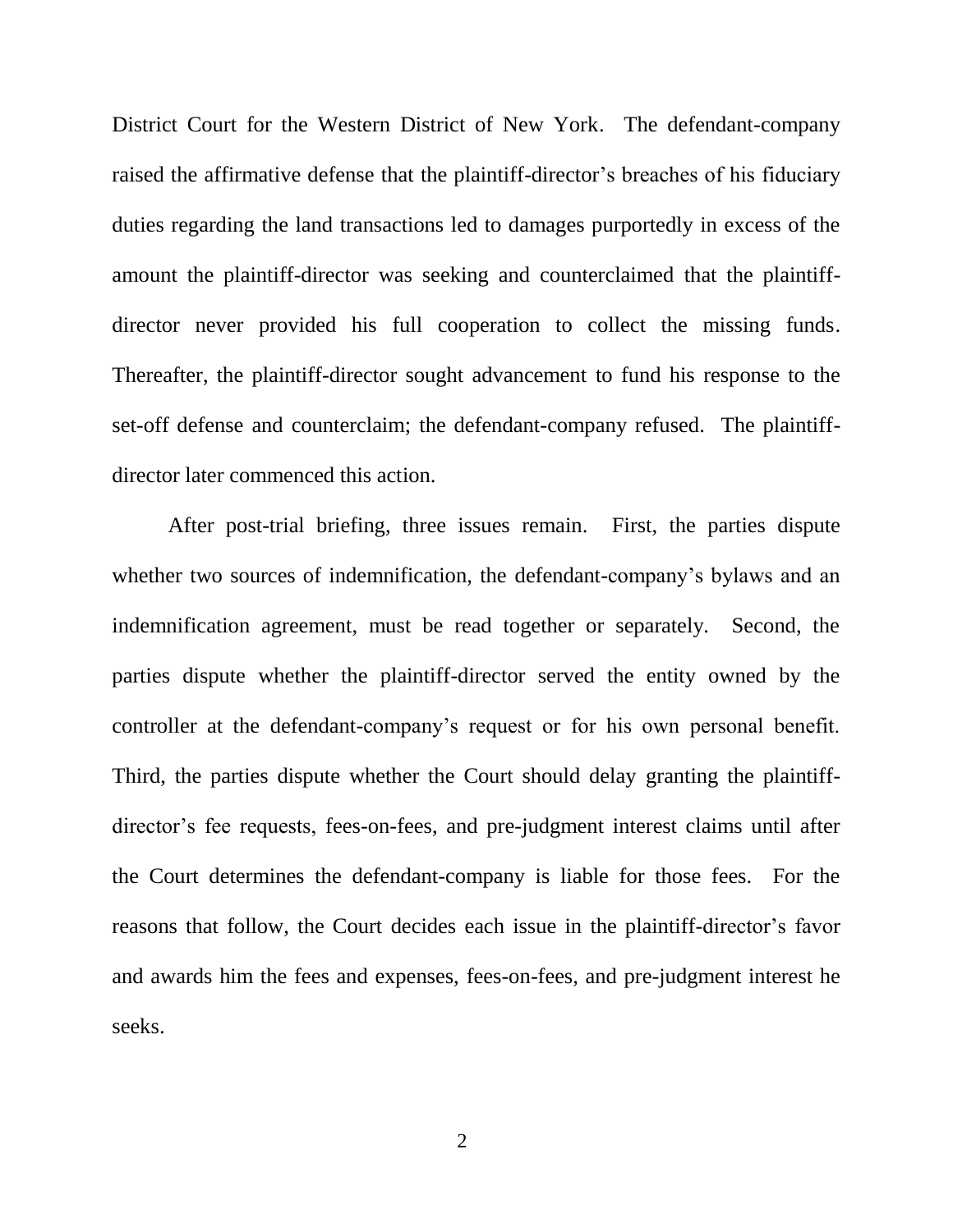### **I. BACKGROUND AND PROCEDURAL HISTORY**<sup>1</sup>

The Court held a one-day trial on February 10, 2016. The parties submitted a list of more than 200 joint exhibits, which were admitted into evidence by joint pre-trial stipulation except as noted therein. Three fact witnesses testified at trial. The pre-trial and post-trial briefing totaled 186 pages.

Except where noted, the following facts are undisputed. To the extent certain facts are at issue, however, they are addressed specifically in the Analysis.<sup>2</sup> Also, to the extent any of the following background facts are relevant to the merits of the parties' underlying disputes, they are not binding.

### **A. Facts**

### **1. Parties and relevant non-parties**

Plaintiff Muthu Narayanan is a chartered accountant and fellow member of the Institute of Chartered Accountants of India, which is similar to a certified public accountant ("CPA") in the United States. Narayanan graduated from the University of Madras with a degree in commerce and completed his chartered accountancy course in 1979. For many years, Narayanan practiced with a firm that provided accounting, taxation, auditing, and consultancy services. The Lalah

<sup>&</sup>lt;sup>1</sup> Citations to the testimony presented at trial are in the form "Tr.  $# (X)$ " with "X" representing the surname of the speaker, if not clear from the text. Exhibits are cited as "JX $#$ ."

<sup>2</sup> *See infra* Part III.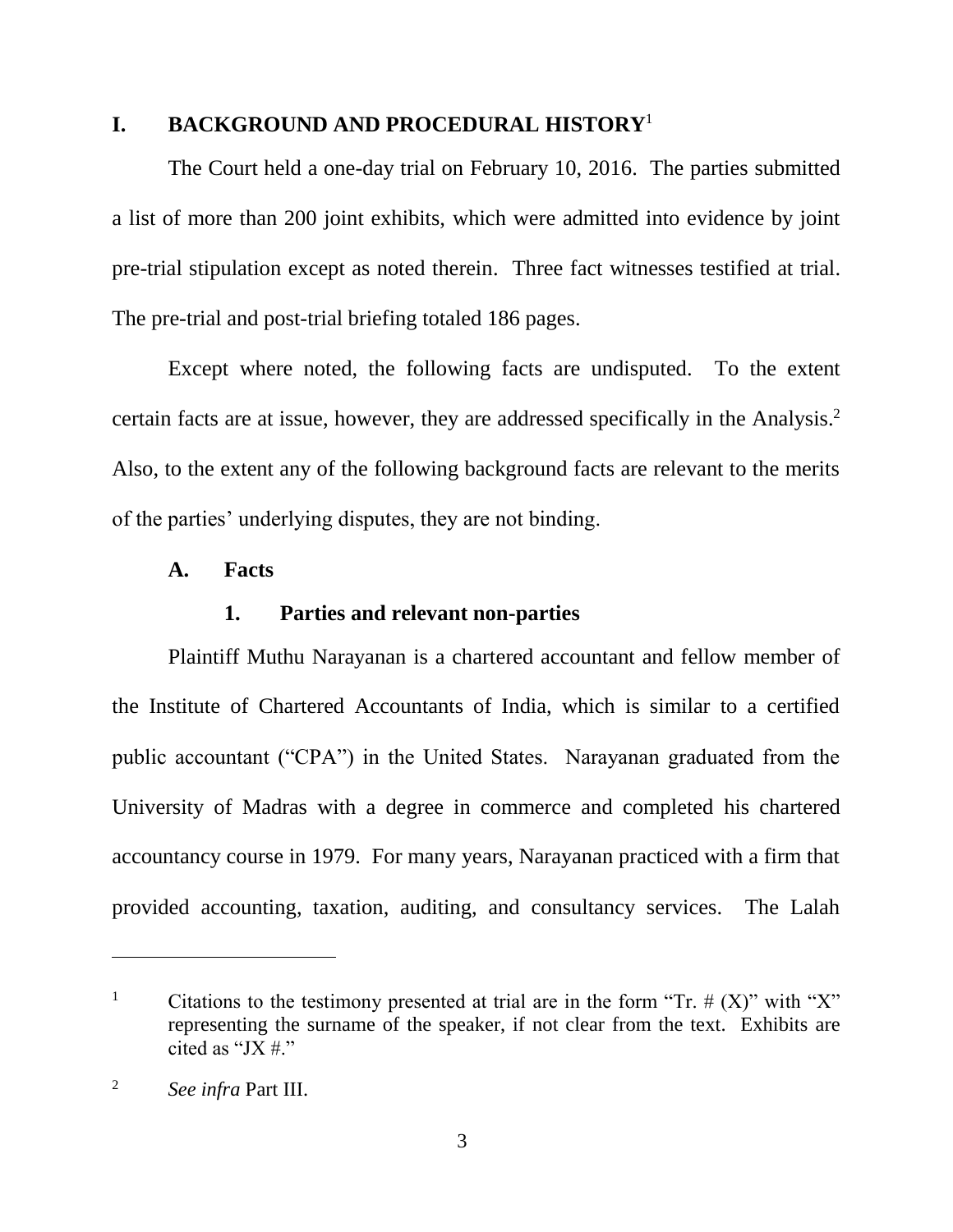Spices company was one of the firm's leading clients, and Narayanan came to know the family that owned Lalah Spices well during that time.

Non-party Dilip Vellodi is the controlling stockholder, Chairman, and Chief Executive Officer ("CEO") of Defendant Sutherland Global Holdings, Inc. ("Sutherland" or the "Company"). Sutherland helps clients in the United States to acquire and retain customers in the telecommunications and technology sectors. Narayanan met Vellodi in 1986 through his relationship with the Lalah Spices family.<sup>3</sup>

Non-party D. Muthunarayanan & Co. ("DMNC") is a firm Narayanan started under his own name in 1994. In 1999 or 2000, both Vellodi and his wife requested Narayanan's consulting services in starting Sutherland's operations in India. Narayanan retired as a partner in DMNC in 2007<sup>4</sup> because he was devoting most of his time to Sutherland and sensed that his partners were not pleased.<sup>5</sup> Despite retiring, Narayanan allowed DMNC to continue using his name and promoting itself with his credentials.<sup>6</sup>

 $3 \text{ Tr. } 7 \text{ (Narayanan)}$ .

<sup>4</sup> *Compare* JX 209 (reflecting a partnership interest as of January 1, 2007), *with* JX 210 (reflecting no partnership interest as of January 1, 2008).

 $\frac{5}{\pi}$  Tr. 11 (Narayanan).

<sup>6</sup> *Id*; *see also* JX 134.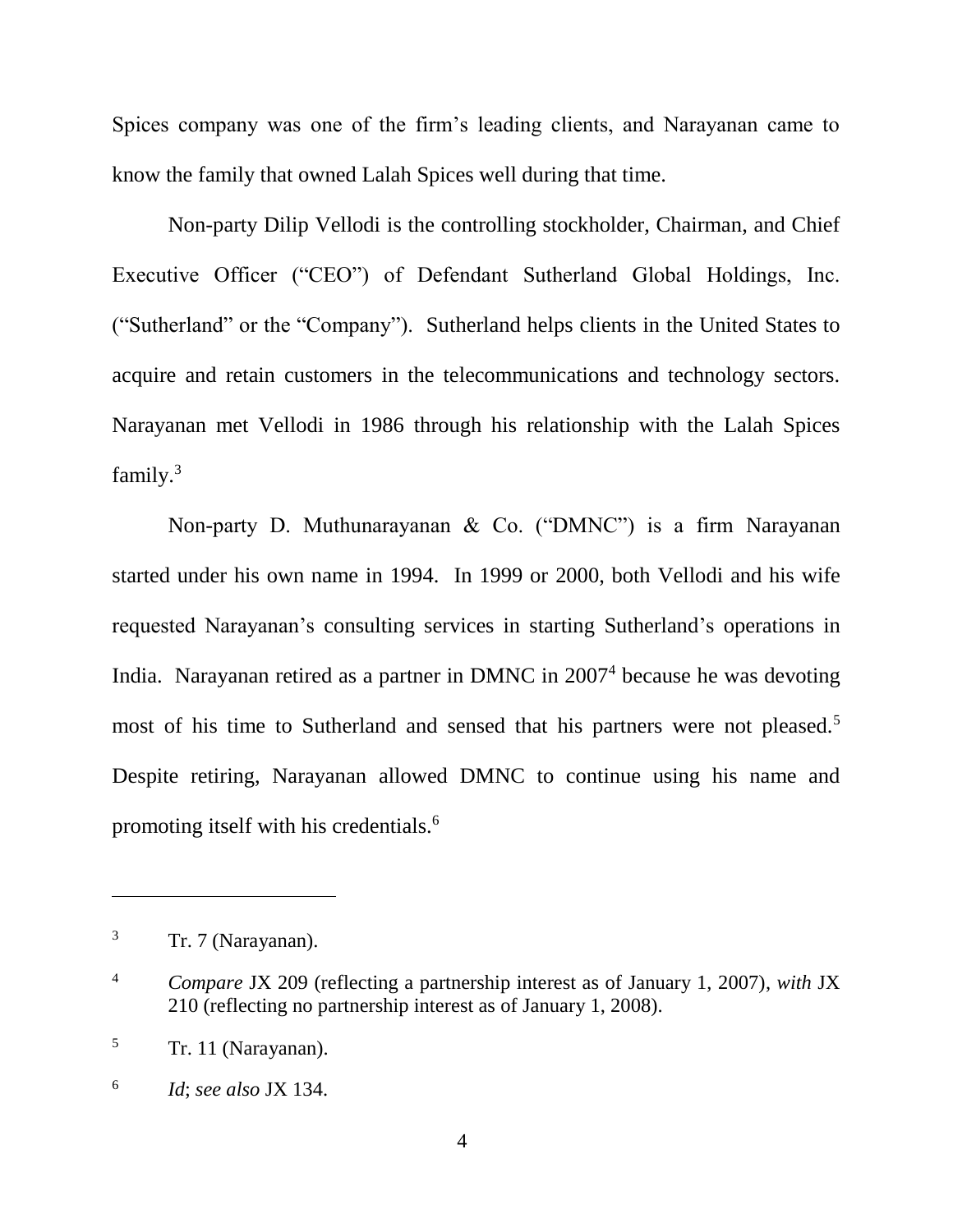Sutherland Global Services Private Limited is Sutherland's India subsidiary ("India Operating Sub"). Around 2004, Narayanan became an employee and joined the boards of Sutherland and India Operating Sub at the request of Sutherland's then-Chief Financial Officer ("CFO"), some of Sutherland's new private equity investors, and Vellodi. When Narayanan became involved with India Operating Sub, it employed five people, which Narayanan increased to about 14,000 by the time he retired in 2014. At all times relevant to this action, K.S. Kumar was India Operating Sub's Executive Vice President and Head of Global Operations.

K.R.V. Properties Private Limited ("KRV") and Sutherland Development Company Private Limited ("SDC") are entities formed to develop real estate (the "KRV" and "SDC Land Development Projects," respectively). Kamalesh Kumarseth ("Kamalesh") and S. Venkataramanan ("Ramanan") are two land aggregators Vellodi retained to pursue the KRV and SDC Land Development Projects.<sup>7</sup> In addition, Kamalesh is Vellodi's brother-in-law, and Ramanan is Kamalesh's business partner.

<sup>7</sup> *See* Tr. 17-18 (Narayanan) ("Q. And how was Ramanan selected as one of the land aggregators? A. Because Dilip, who selected them, Kamalesh Kumar—Kumar Kamalesh is the brother-in-law of Dilip. That is wife's brother. And Ramanan is the partner of Kamalesh. Dilip brought them to the table to help aggregating land for K.R.V.").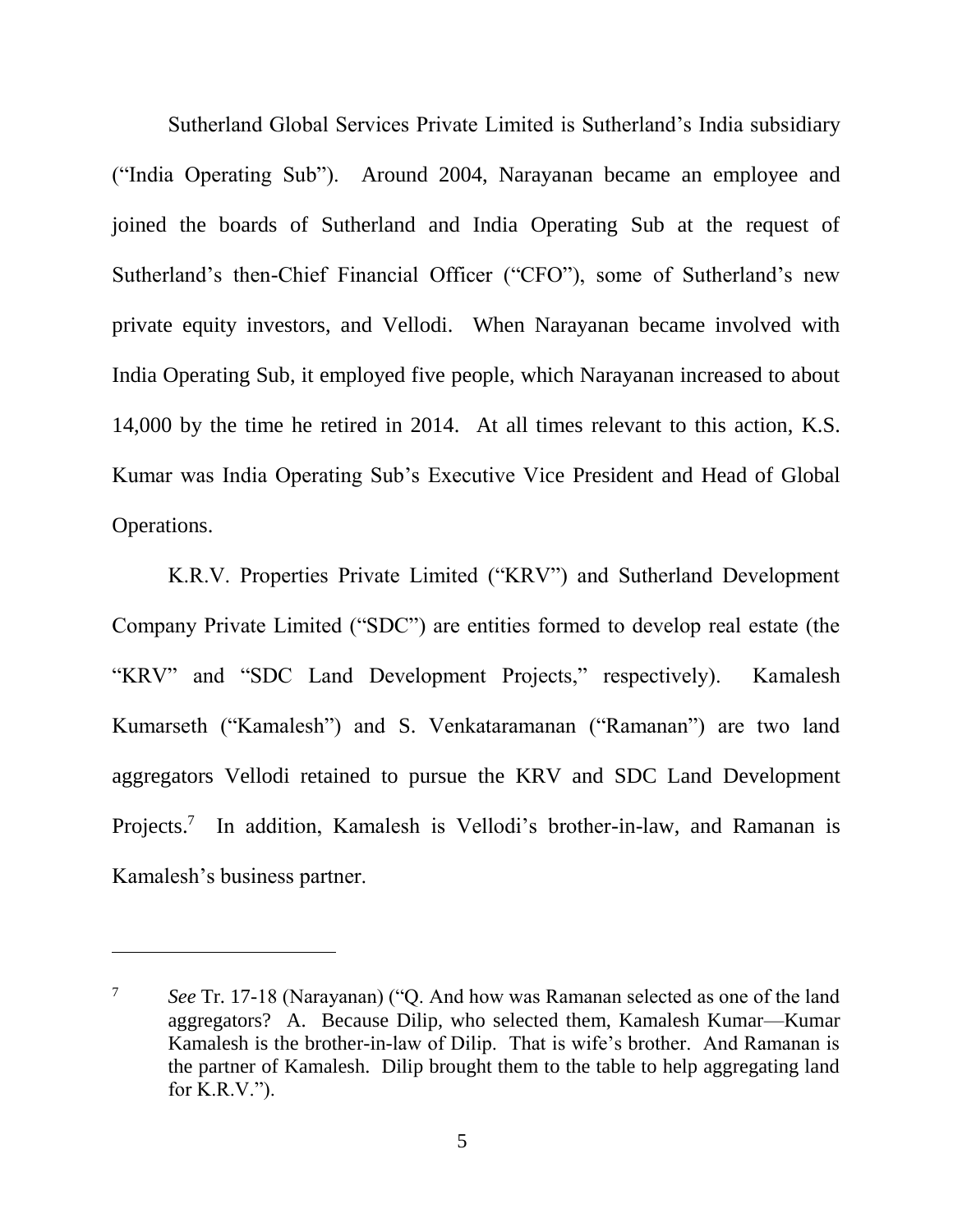Mike Russo, who has a Bachelor of Science in accounting from Rochester Institute of Technology and is a CPA in the State of New York, has long been familiar with Sutherland's affairs. Sutherland and Vellodi are both clients of Russo's firm, Freed Maxick CPAs, P.C. ("Freed Maxick"). Russo also works as Sutherland's legal coordinator.

S. Gopinath ("Gopi") is Narayanan's personal assistant.

# **2. KRV and SDC Land Development Projects**

As a director of Sutherland, Narayanan became involved in the KRV and SDC Land Development Projects at Vellodi's request or on behalf of Sutherland.<sup>8</sup> In 2006, Vellodi hired DMNC to form KRV and asked Narayanan to serve as a director of the entity.<sup>9</sup> To comply with India law, which requires corporations to have at least two stockholders, Narayanan took shares that later amounted to about 0.1% of KRV; Vellodi owns the remaining 99.9%.<sup>10</sup> Narayanan neither was paid

<sup>8</sup> Tr. 13 (Narayanan) ("I was requested to be a director and form [KRV]."); Tr. 21 ("Q. . . . [D]id there come a time when Mr. Vellodi asked you to acquire land for a Sutherland Global subsidiary? A. Correct.").

<sup>9</sup> *Id.* at 12-13. Sutherland does not contest seriously whether Narayanan served as a director of KRV at Vellodi's request. Instead, it argues that Narayanan's activities relating to KRV were outside business interests unrelated to his service as a director of Sutherland. In any event, Narayanan's motivation to serve KRV—both as a director and otherwise—is a central issue in this case and is discussed in greater detail below.

<sup>&</sup>lt;sup>10</sup> *Id.* at 13 ("Dilip had injected a lot of money, and he has a lot of shares from time to time. And that's how he ends up owning 99.9%. And that 5,000 shares that I owned is now .1 percent. There's no longer 50/50 as it shows [in JX 1].").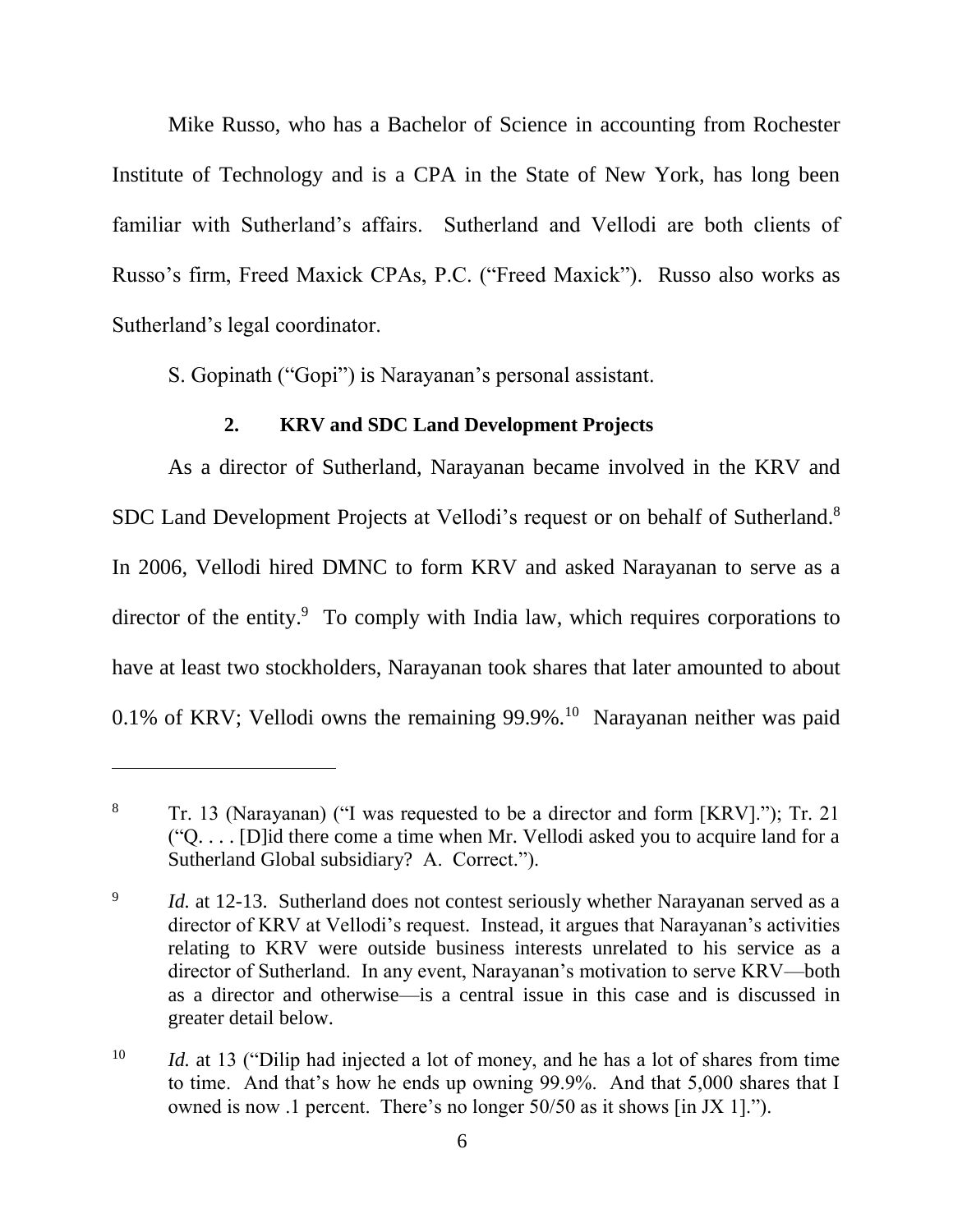by KRV nor received distributions from the entity but served the entity solely at Vellodi's request.<sup>11</sup> Vellodi also retained Kamalesh and Ramanan to act as land aggregators for the KRV and SDC Land Development Projects. Kamalesh, Ramanan, and Vellodi engaged in KRV's business together, and Vellodi "was very much involved [in] the nitty-gritty level."<sup>12</sup> By 2010, KRV had purchased a majority of the land sought. Of the nineteen-and-a-half acres acquired, nearly fourteen were contiguous, which Narayanan described as "successful."<sup>13</sup>

In June 2009, Kumar proposed acquiring and developing land for India Operating Sub's business campus in the Perumbakkam region of India. At Vellodi's instruction, India Operating Sub created SDC to acquire land and asked Narayanan to be a director of this entity. The local government had allotted Sutherland certain lands on a ninety-year leasehold basis for Sutherland's campus, but Vellodi decided it was better to own the land on a freehold basis without the lease restriction.<sup>14</sup> Vellodi directed Narayanan to continue to use Ramanan as a land aggregator.<sup>15</sup> On March 11, 2010, SDC authorized Narayanan to negotiate the

<sup>12</sup> *Id.* at 19-20 (Narayanan); JX 7.

<sup>13</sup> Tr. 20.

<sup>15</sup> *Id.* at 24 (Narayanan).

<sup>11</sup> *Id*. at 14-15.

<sup>14</sup> *Id.* at 22 (Narayanan).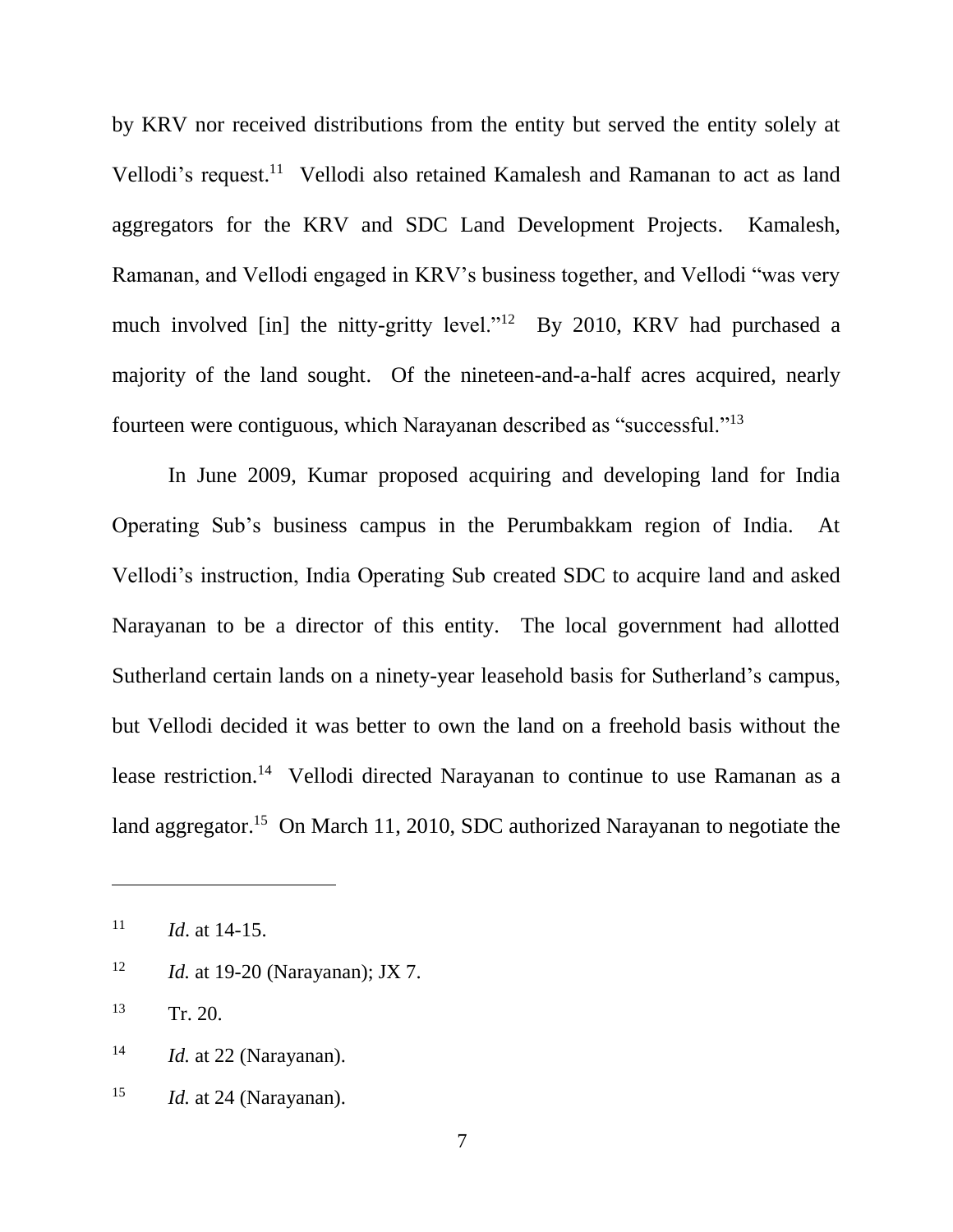purchase of lands on its behalf.<sup>16</sup>

The land registration process proceeded smoothly until a new registrar in the area doubled a government-levied stamp duty from 9% to 18% on the theory that the aggregators' participation as KRV's and SDC's intermediaries made the land aggregation two transactions. An attorney, Udayakumar, recommended appealing to the Inspector General of Registration, which the attorney advised would take approximately two months.<sup>17</sup> The appeal ultimately took four months, during which time SDC suspended registration of lands to avoid incurring unnecessary stamp duty. During the delay in registration, the price of land in the region increased, which harmed SDC's efforts in registering certain lands as owners refused to proceed with transactions at prices to which they already had agreed.<sup>18</sup>

<sup>16</sup> *Id.* at 28 (Narayanan); JX 18.

<sup>17</sup> *Id.* at 31-32 (Narayanan).

<sup>18</sup> *Id.* at 43-45 (Narayanan). To protect SDC, Narayanan instructed the financial controller and finance team to account for the advances for which lands were not registered within three to four weeks and, at the end of each month, aggregate and secure those advances by taking promissory notes and undated checks from Ramanan. *Id*. at 32-33. The promissory notes were valid for three years unless renewed, and if the checks, once dated, were dishonored, a criminal action could be instituted against Ramanan under the Indian Negotiable Instruments Act. *Id.* at 33 (Narayanan). When Narayanan left Sutherland, all of the promissory notes were valid. *Id.* at 34.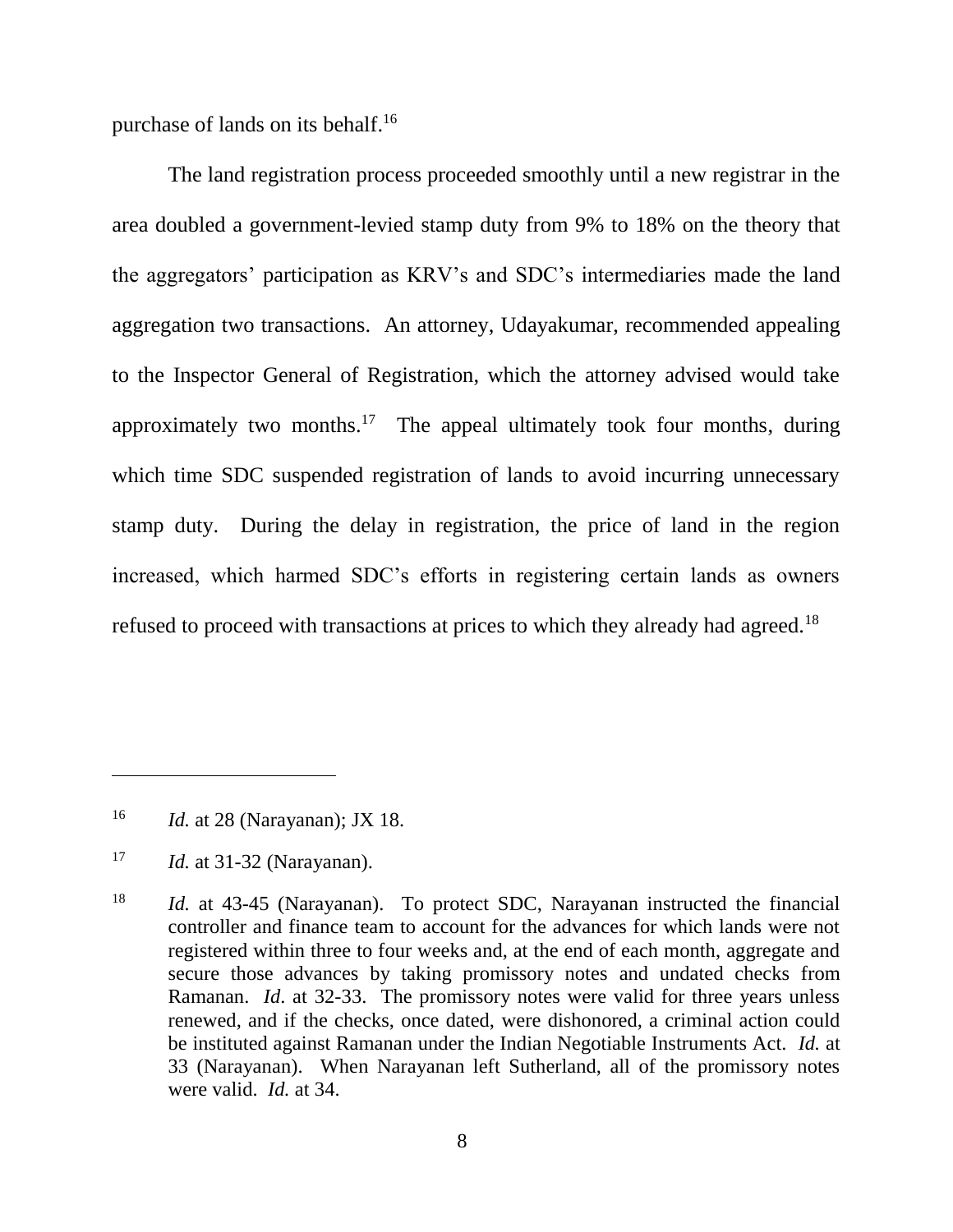### **3. Freed Maxick's internal investigation**

In July 2013, the parties realized that the SDC Land Acquisition Project was not going as planned when they learned that Ramanan was imprisoned for work done in a similar capacity. This raised red flags at Sutherland,<sup>19</sup> and Sutherland engaged Russo and Freed Maxick to investigate and report on its findings.<sup>20</sup> Sutherland and Freed Maxick memorialized this engagement in a letter dated August 20, 2013 (the "Engagement Letter").<sup>21</sup>

Russo traveled to India to investigate Ramanan's dealings with SDC. When he spoke with Narayanan, however, Russo learned that Ramanan had been aggregating land for SDC and KRV. Russo began investigating KRV while his team, which arrived some time later, investigated SDC. The team detailed their findings in separate letters to Vellodi dated September 12, 2013 (the "KRV Report" and the "SDC Report").<sup>22</sup> Narayanan and Gopi provided information to Russo regarding KRV. <sup>23</sup> Russo spoke with Narayanan, Vellodi, and SDC's

<sup>20</sup> *Id.* at 176-77 (Russo); JX 310.

 $21$  JX 310.

<sup>22</sup> JX 45 (KRV Report); JX 41 (SDC Report).

<sup>23</sup> Tr. 185 (Russo).

<sup>19</sup> *Id.* at 177 (Russo).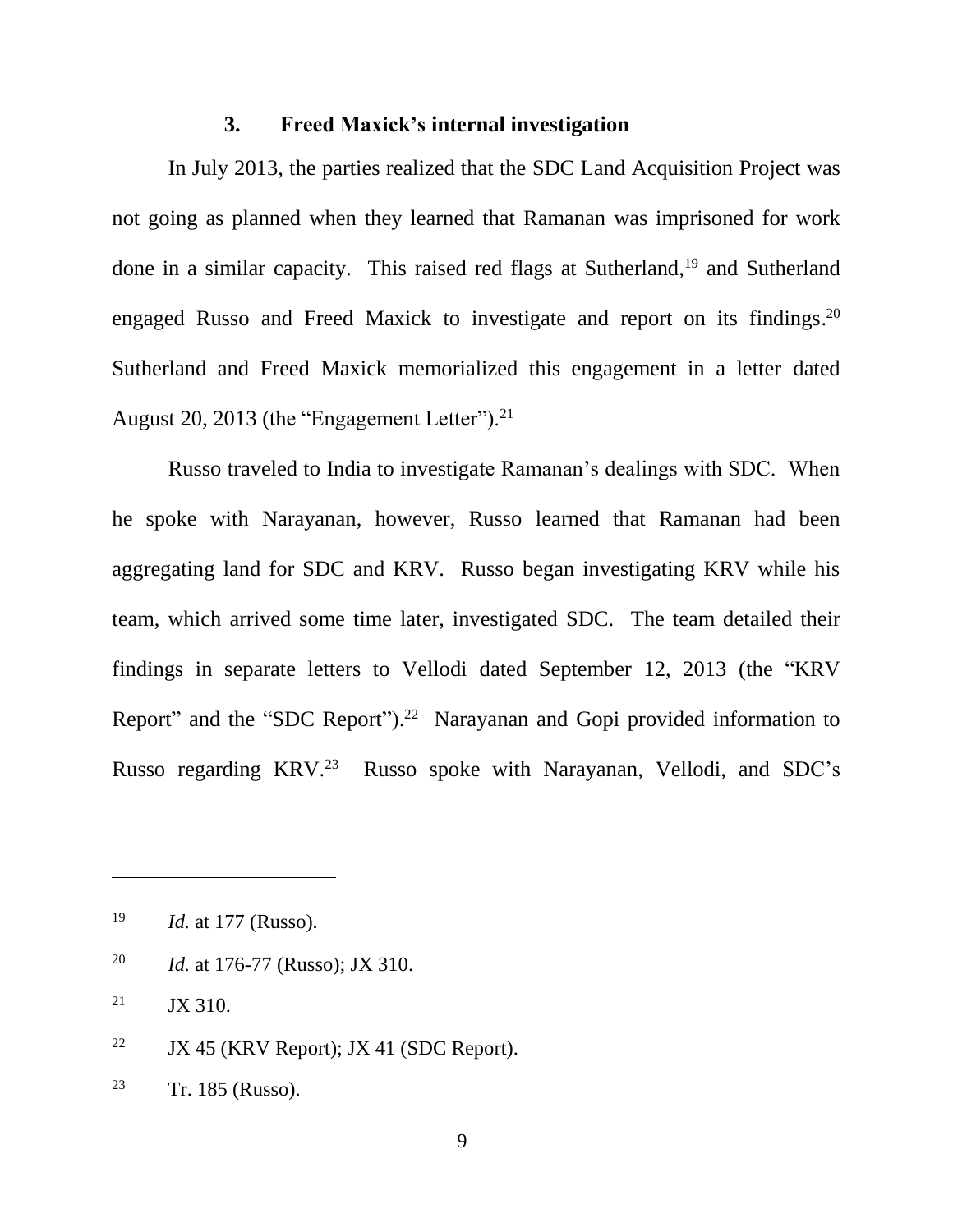financial controller, Prasad, regarding SDC.<sup>24</sup> Although Russo thought Narayanan was helpful in providing information, he reached conclusions independently that differed from Narayanan's statements. In Russo's opinion, Narayanan's "logic didn't seem to hold itself together," and his "story just wasn't overly credible."<sup>25</sup> Nonetheless, Sutherland chose not to enforce the undated checks and promissory notes against Ramanan or to initiate criminal prosecution. <sup>26</sup> Instead, Sutherland purportedly relied on Narayanan's representations that doing so would hurt the chances of getting Ramanan to either deliver the land or return the advances.<sup>27</sup> On November 13, 2013, Vellodi, Kumar, and Narayanan signed a memorandum relating to the land issues that authorized Kumar "to deal with the matter" related to Ramanan and the advances made on the  $land.^{28}$  These efforts apparently continued, but none of the parties were able to recover the advances or the land.

### **4. New York Action and India Criminal Proceedings**

By 2014, Narayanan was sixty-two years old and had worked at Sutherland for over fifteen years. Narayanan communicated his desire to retire to Vellodi,

<sup>24</sup> *Id.* at 196, 198-99.

<sup>25</sup> *Id.* at 186.

<sup>26</sup> *Id.* at 189 (Russo).

<sup>27</sup> *Id.* at 188 (Russo).

<sup>&</sup>lt;sup>28</sup> JX 55.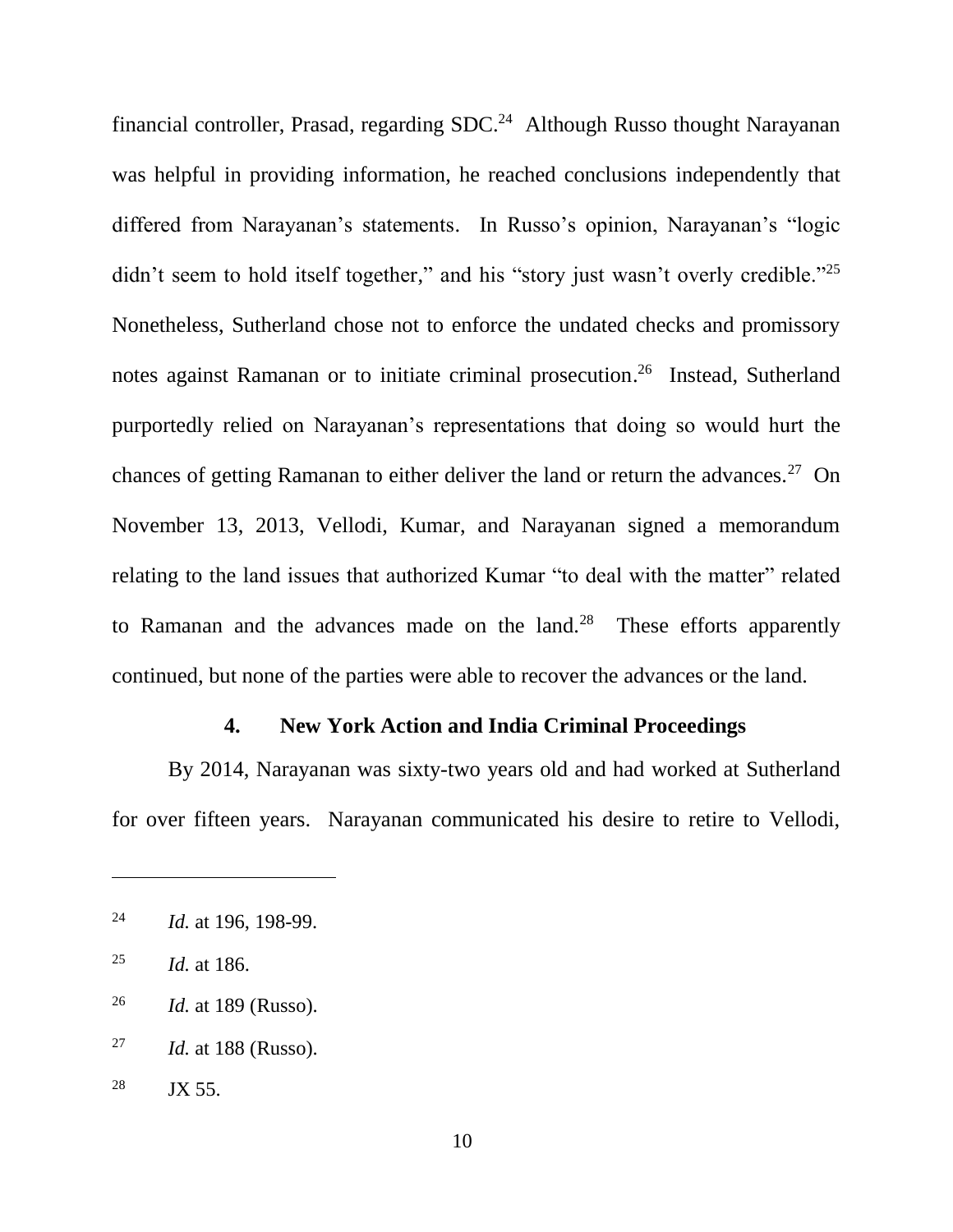who requested that Narayanan stay on until a pending, unrelated transaction closed that fall. 29 In September 2014, Sutherland allowed its stock option holders to exercise their options on a net basis with the requirement that they sell back to Sutherland 30% of the shares received.<sup>30</sup> In October, Narayanan requested the option to sell back to Sutherland 100% of the shares he would receive, which Sutherland purportedly accepted.<sup>31</sup> By the end of that month, the pending, unrelated transaction had closed. Narayanan retired shortly thereafter, <sup>32</sup> but he was not paid for his shares.

Narayanan spoke with Russo about getting paid, but learned that Vellodi was conditioning payment on completion of the SDC and KRV Land Development Projects.<sup>33</sup> A short time later, Vellodi contacted Narayanan to find out why Narayanan was not coming into the office. Narayanan explained that he had retired and wanted to be paid for his shares, but Vellodi both insisted that

<sup>&</sup>lt;sup>29</sup> Tr. 59 (Narayanan).

<sup>30</sup> *Id.* at 60 (Narayanan) (explaining that "the stock option holders were given an option to exercise on a net basis and any cash 30 percent"); *see also* JX 109, Ex. B ("New York Action Complaint") ¶4(b) (alleging Narayanan was required to "agree to sell 30% of the Net Settlement Shares received by [Narayanan] via his Net Exercise back to [Sutherland]").

 $31 \t Tr. 60.$ 

<sup>&</sup>lt;sup>32</sup> JX 76 ("Sutherland acknowledges that your employment with the Company ceased effective October 23, 2014 . . . .").

 $33 \text{ Tr. } 61.$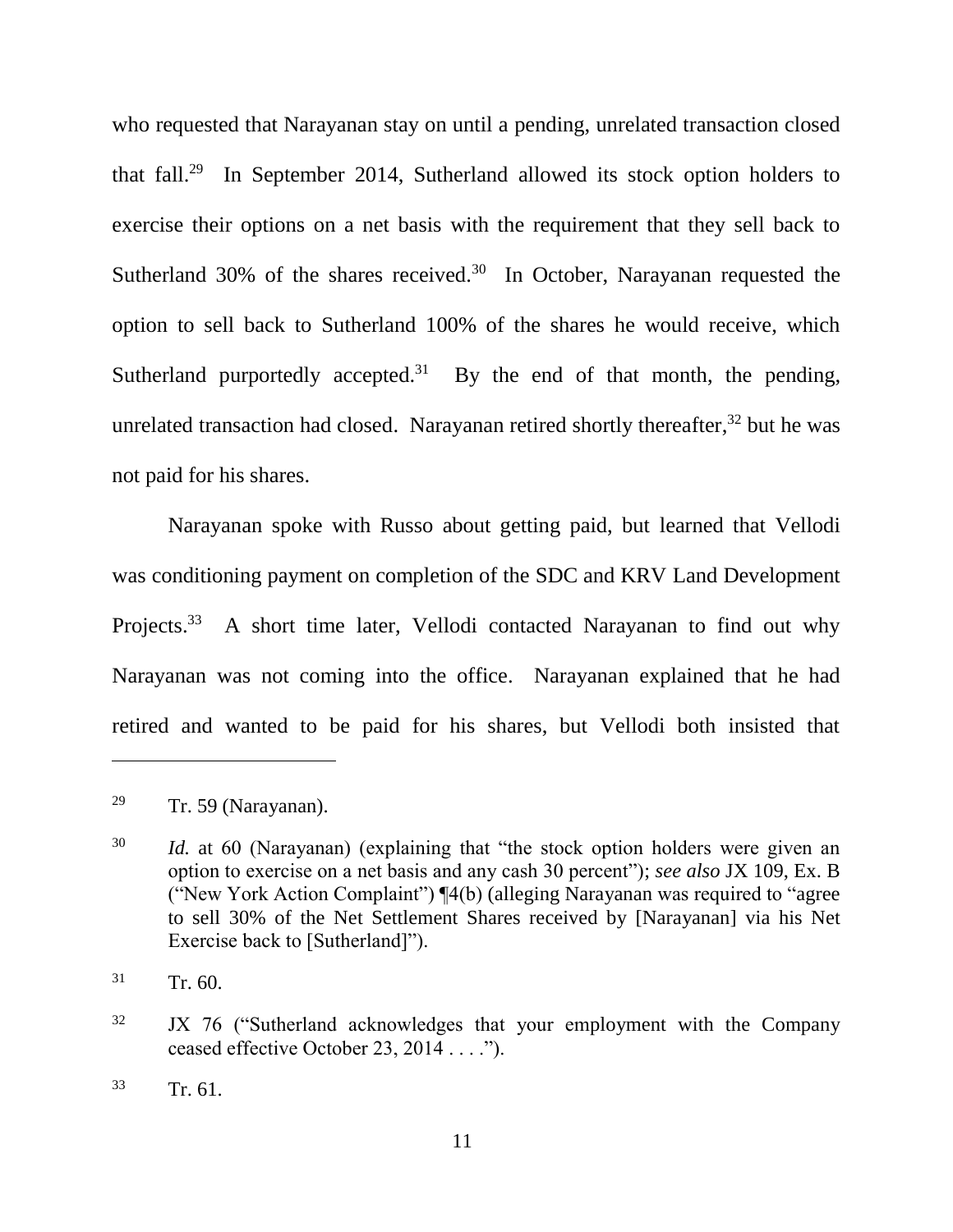Narayanan continue working for Sutherland and conditioned Narayanan's receipt of payment for his shares on completion of the land transactions.<sup>34</sup> According to Narayanan, Vellodi then accused him of stealing money from the company and threatened that if Narayanan continued seeking payment, he and his family would suffer.<sup>35</sup> Narayanan continued to pursue payment for his shares by contacting Russo's firm, Vellodi, and the Board. No one responded.<sup>36</sup> In February 2015, Narayanan decided to take legal action.

On March 25, 2015, Narayanan filed an action in the United States District Court for the Western District of New York (the "New York Action"). 37 The complaint in the New York Action included claims for breach of contract and unjust enrichment arising from two agreements and sought nearly \$2 million in damages. Sutherland filed its answer, defenses, counterclaims and jury demand on June 15, 2015.<sup>38</sup> As a defense, Sutherland alleged that Narayanan breached fiduciary duties to Sutherland in connection with the land transactions and, as a

<sup>36</sup> *Id.* at 64.

 $^{34}$  *Id.* at 62-63.

<sup>35</sup> *Id.* at 63 (Narayanan) ("Then [Vellodi] shouted and said, 'Hey, if you continue to do this, you and your family will suffer.'").

<sup>37</sup> New York Action Complaint.

<sup>38</sup> JX 92.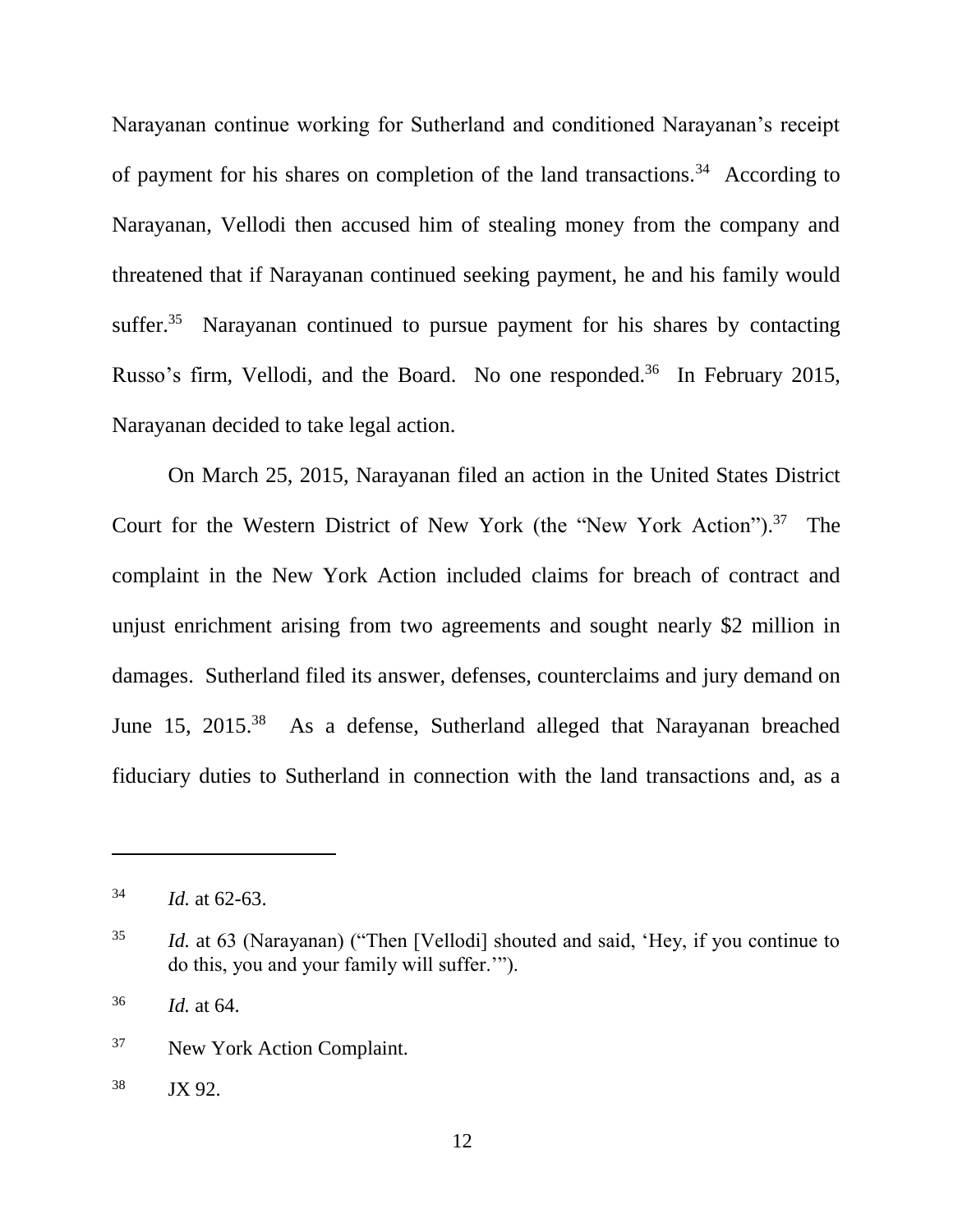result, owes Sutherland more money than Sutherland owes him for his shares.<sup>39</sup> Additionally, Sutherland alleged as a counterclaim that Narayanan never provided his full cooperation in good faith to collect missing funds that he improperly had exchanged for unenforceable promissory notes.<sup>40</sup>

On August 1, 2015, Vellodi instructed Kumar to file on behalf of KRV a criminal complaint against Narayanan in Chennai, India, for allegedly breaching his duties to KRV (the "KRV Criminal Proceedings").<sup>41</sup> That same day, the commissioner of police registered the first information report against Narayanan and sought his arrest. $42$  Narayanan was denied anticipatory bail and was imprisoned for about twenty days. $43$  Then, on August 12, 2015, Kiran Verghese Thomas, again authorized by Vellodi, filed a similar criminal complaint against Narayanan on behalf of SDC (the "SDC Criminal Proceedings" and, together with the KRV Criminal Proceedings, the "India Criminal Proceedings"). 44 Shortly thereafter, however, Narayanan won bail as to the SDC and KRV complaints on

- <sup>41</sup> Tr. 57-58 (Narayanan).
- <sup>42</sup> *Id.* at 72-73 (Narayanan); JX 98.
- <sup>43</sup> Tr. 73.
- <sup>44</sup> *Id.* at 76-77 (Narayanan); JX 103.

<sup>39</sup> Tr. 67; JX 92.

<sup>40</sup> Tr. 70; JX 92.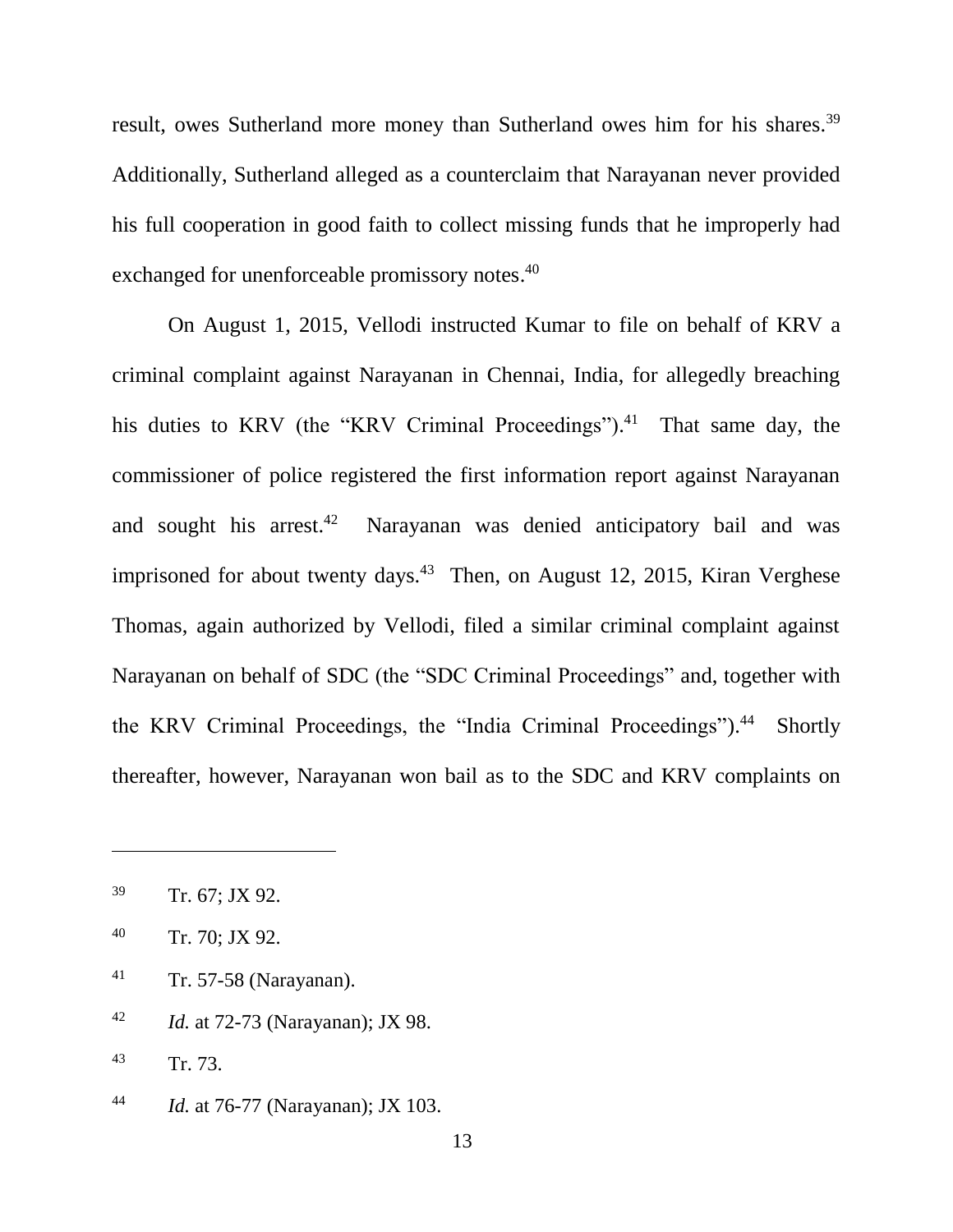September 28,  $2015^{45}$  and September 30,  $2015^{46}$  respectively. Both judges who granted Narayanan bail reasoned generally that there was no material evidence linking Narayanan to the alleged criminal activities.<sup>47</sup>

### **B. Delaware Action**

Currently, Narayanan is subject to the India Criminal Proceedings and is defending against Sutherland's set-off defense and counterclaim in the New York Action (together, the "Underlying Proceedings"). The parties' substantive arguments in the Underlying Proceedings, however, are not at issue here. Instead, this action (the "Delaware Action") relates to whether and to what extent Narayanan has the right to demand that Sutherland advance his legal fees and expenses to defend himself in the Underlying Proceedings.<sup>48</sup>

Three instruments bear on Narayanan's disputed right to advancement. First, Sutherland's certificate of incorporation authorizes Sutherland, to the fullest extent permitted by applicable law, "to provide indemnification of (and advancement of expenses to) [Narayanan] . . . through bylaw provisions, agreements . . . , vote of stockholders or disinterested directors or otherwise, in

<sup>45</sup> Tr. 79; JX 104.

<sup>46</sup> Tr. 73-74; JX 105.

<sup>47</sup> Tr. 74; JX 104-05.

<sup>&</sup>lt;sup>48</sup> Narayanan does not seek advancement for fees relating to the pursuit of his claims in the New York Action. *See infra* notes [98](#page-40-0)[-102](#page-41-0) and accompanying text.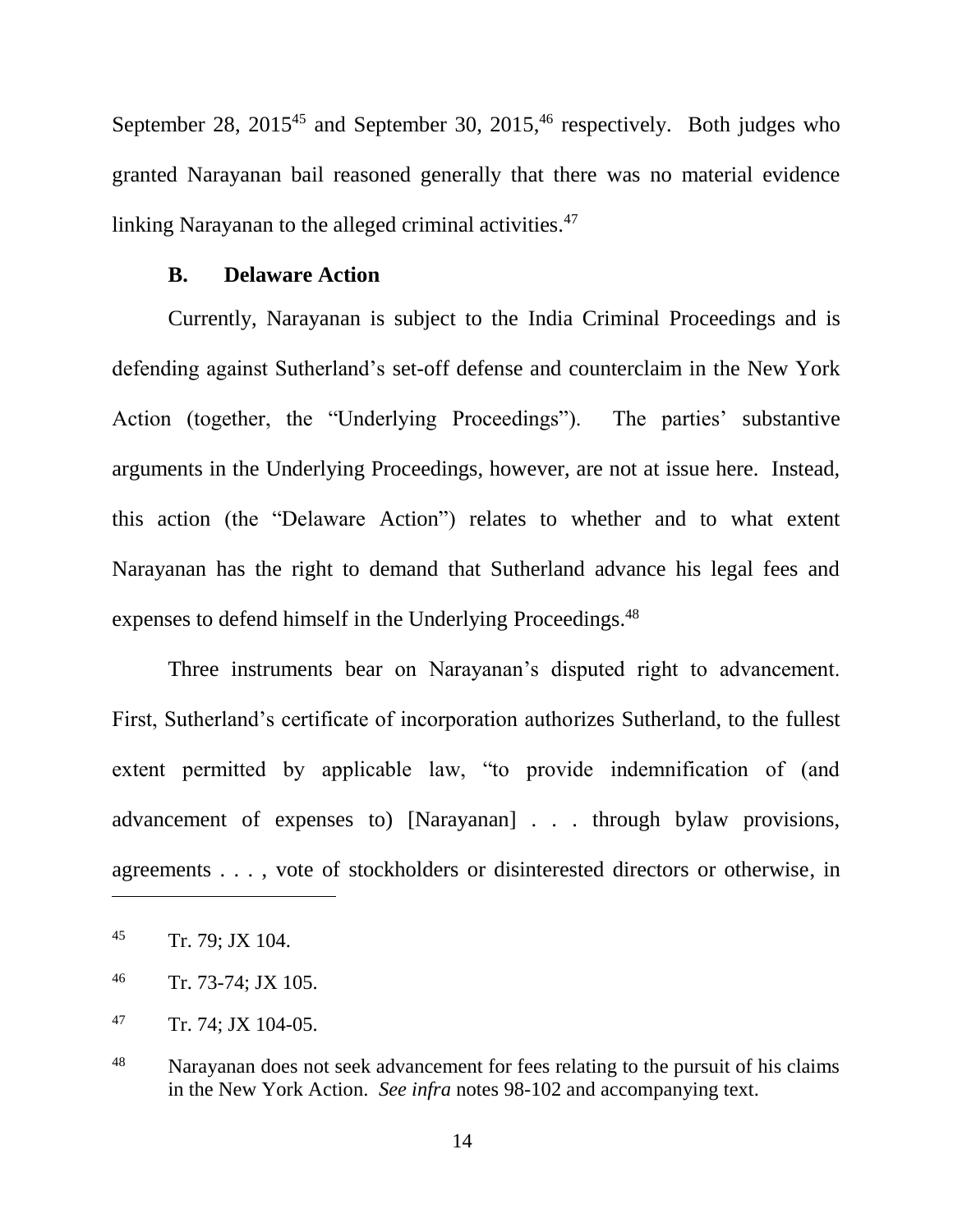excess of the indemnification and advancement otherwise permitted by Section 145" of the Delaware General Corporation Law ("DGCL"), subject to certain limitations created by the DGCL or other state laws, "with respect to actions for breach of duty to a company, its stockholders, and others."<sup>49</sup> Sutherland expressly provided such expanded rights by adopting bylaws and entering into an agreement with Narayanan to provide mandatory advancement.

Second, Sutherland's bylaws, effective March 5, 2013 (the "Bylaws"), include the following relevant provisions:

> Section 1. RIGHT TO INDEMNIFICATION OF DIRECTORS AND OFFICERS. The Corporation shall indemnify and hold harmless, to the fullest extent permitted by applicable law as it presently exists or may hereafter be amended, any person (a "Covered Person") who was or is made or is threatened to be made a party or is otherwise involved in any action, suit or proceeding, whether civil, criminal, administrative or investigative (a "proceeding"), by reason of the fact that such person, or a person for whom such person is the legal representative, is or was a director or officer of the Corporation or, while a director or officer of the Corporation, is or was serving at the request of the Corporation as a director, officer, employee or agent of another corporation or of a partnership, joint venture, trust, enterprise or nonprofit entity, including service with respect to employee benefit plans, against all liability and loss suffered and expenses (including attorneys' fees) reasonably incurred by such Covered Person in such proceeding. Notwithstanding the preceding sentence, except as otherwise provided in

<sup>49</sup> JX 29 ("Certificate") Article NINTH.2.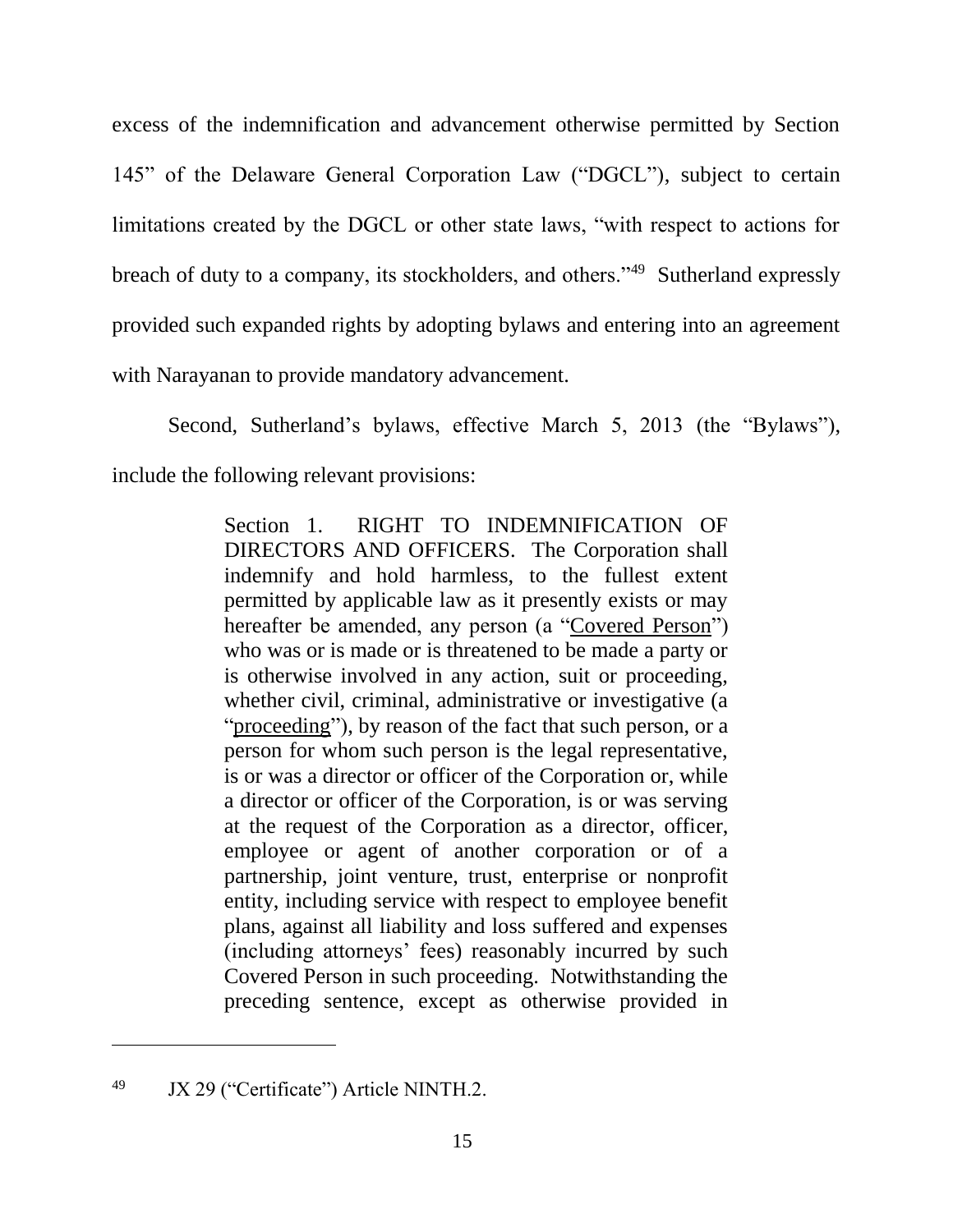Section 3 of Article VII of these Bylaws, the Corporation shall be required to indemnify a Covered Person in connection with a proceeding (or part thereof) commenced by such Covered Person only if the commencement of such proceeding (or part thereof) by the Covered Person was authorized in advance by the Board of Directors.

Section 2. PREPAYMENT OF EXPENSES OF DIRECTORS AND OFFICERS. The Corporation shall pay the expenses (including attorneys' fees) incurred by a Covered Person in defending any proceeding in advance of its final disposition, provided, however, that, to the extent required by law, such payment of expenses in advance of the final disposition of the proceeding shall be made only upon receipt of an undertaking by the Covered Person to repay all amounts advanced if it should be ultimately determined that the Covered Person is not entitled to be indemnified under this Article VII or otherwise.

Section 3. CLAIMS BY DIRECTORS AND OFFICERS. If a claim for indemnification or advancement of expenses under this Article VII is not paid in full within 30 days after a written claim therefor by the Covered Person has been received by the Corporation, the Covered Person may file suit to recover the unpaid amount of such claim and, if successful in whole or in part, shall be entitled to be paid the expense of prosecuting such claim. In any such action the Corporation shall have the burden of proving that the Covered Person is not entitled to the requested indemnification or advancement of expenses under applicable law.

. . . .

Section 6. NON-EXCLUSIVITY OF RIGHTS. The rights conferred on any person by this Article VII shall not be exclusive of any other rights which such person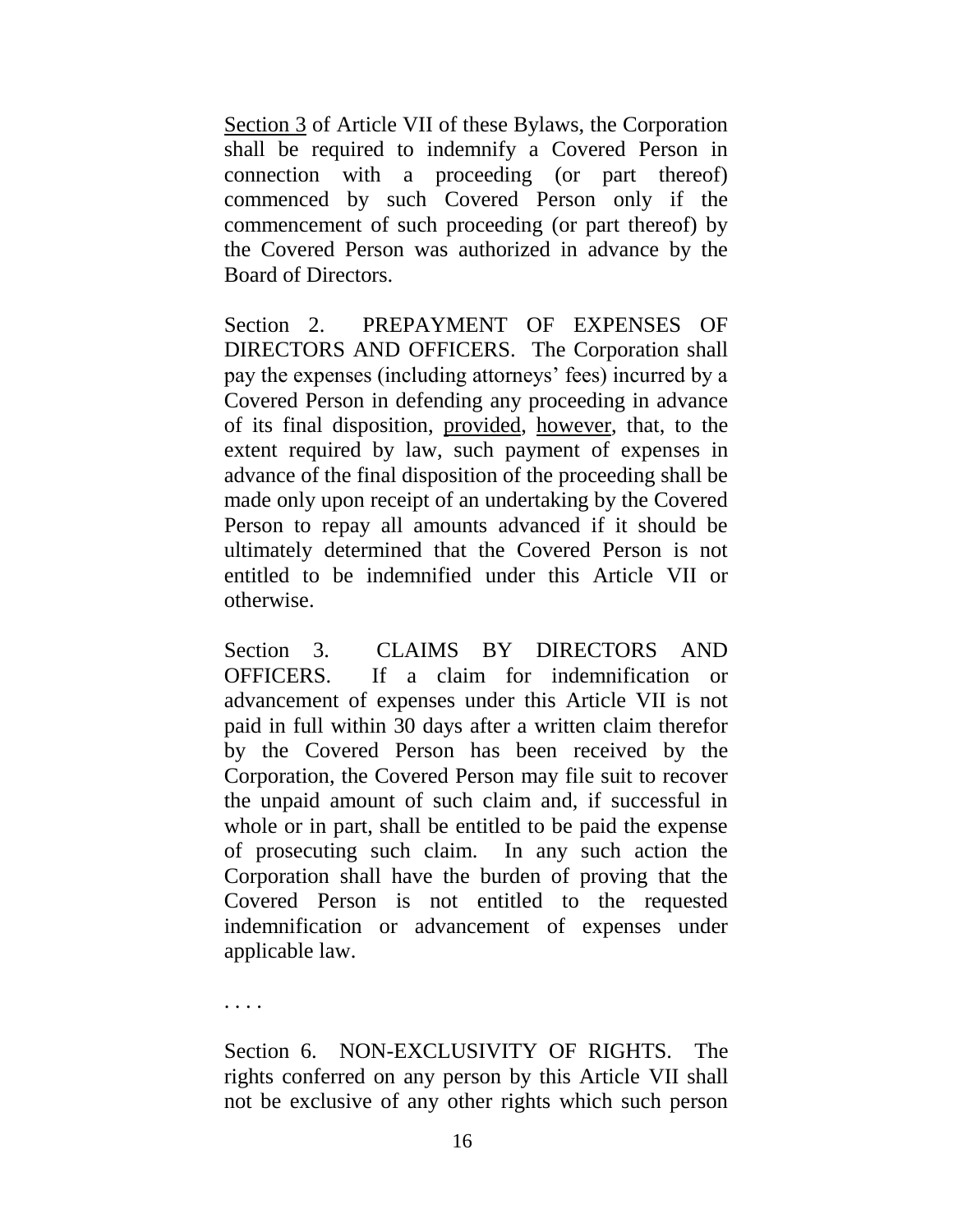may have or hereafter acquire under any statute, provision of the Certificate of Incorporation, these Bylaws, agreement, vote of stockholders or disinterested directors or otherwise.<sup>50</sup>

Third, "to attract and retain the involvement of highly qualified persons, such as [Narayanan], to serve and be associated with the Company," Sutherland also entered into an indemnification agreement with Narayanan, effective March 5, 2013 (the "Indemnification Agreement").<sup>51</sup> The Indemnification Agreement includes the following relevant provisions:

# 2. **Indemnification**.

(a) Indemnification of Expenses. Subject to the provisions of Section 2(b) below, the Company shall indemnify, exonerate or hold harmless [Narayanan] for Expenses to the fullest extent permitted by law if [Narayanan] was or is or becomes a party to or witness or other participant in, or is threatened to be made a party to or witness or other participant in, any Claim (whether by reason of or arising in part out of a Covered Event), including all interest, assessments and other charges incurred in connection with or in respect of such Expenses.<sup>52</sup>

 $\overline{a}$ 

- <sup>51</sup> JX 30 ("Indemnification Agreement"), Recital D.
- $52$  Indemnification Agreement § 2. "Claim" means,

with respect to a Covered Event (as defined below) any threatened, asserted, pending or completed action, suit, proceeding or alternative dispute resolution mechanism, or any hearing, inquiry or investigation that [Narayanan] in good faith believes might lead to the institution of any such action,

<sup>50</sup> JX 31 ("Bylaws") art. VII §§ 1-3, 6.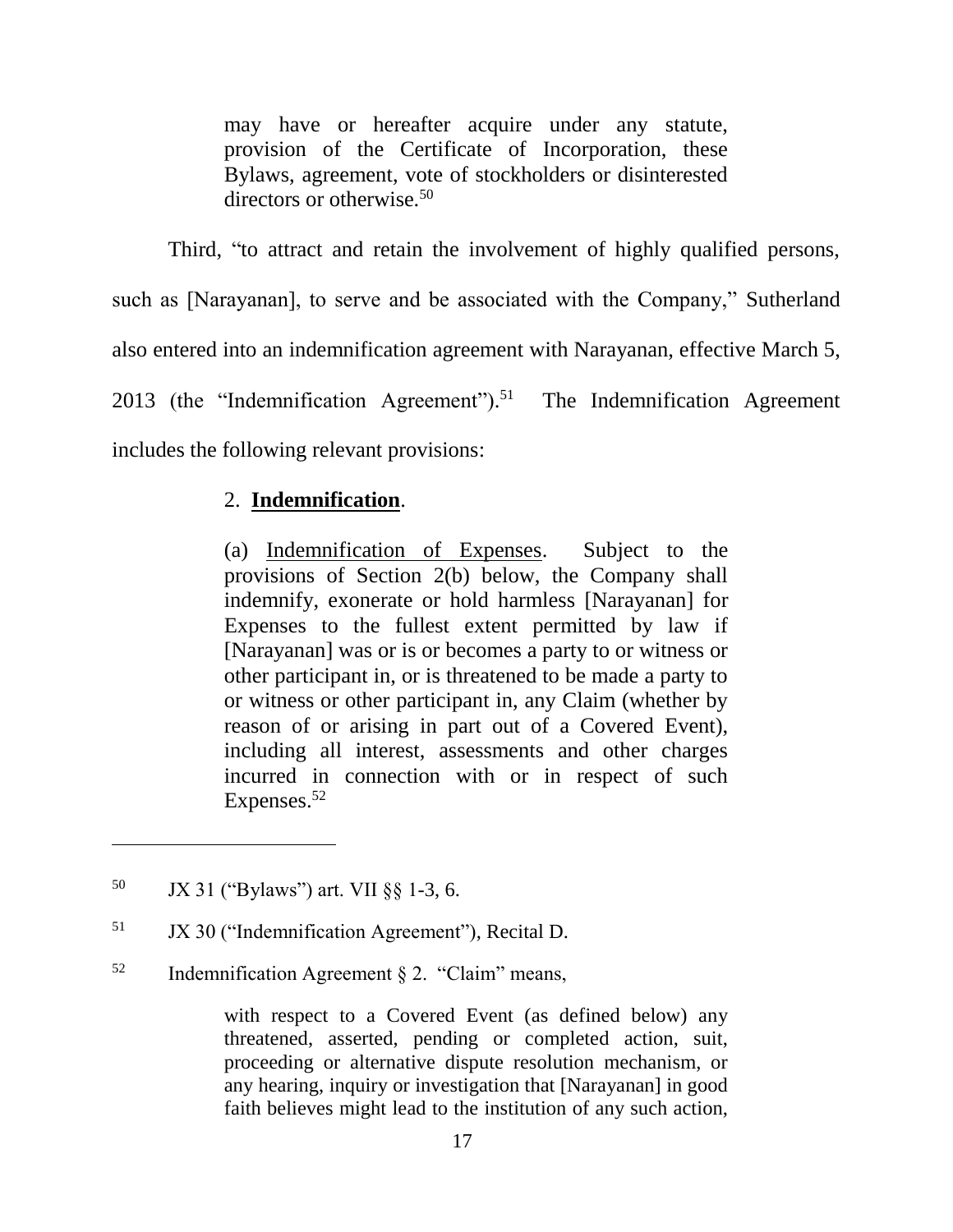# 3. **Expense Advances**.

(a) Obligation to Make Expense Advances. The Company shall make Expense Advances to [Narayanan] upon receipt of a written undertaking by or on behalf of [Narayanan] to repay such amounts if it shall ultimately be determined that [Narayanan] is not entitled to be indemnified, exonerated or held harmless therefor by the Company.

(b) Form of Undertaking. Any written undertaking by [Narayanan] to repay any Expense Advances hereunder shall be unsecured and no interest shall be charged thereon.<sup>53</sup>

suit, proceeding or alternative dispute resolution mechanism, whether civil, criminal, administrative, investigative or other.

Indemnification Agreement § 1(b). Further, "Covered Event" means,

any event or occurrence related to the fact that [Narayanan] is or was a director, officer, employee, agent or fiduciary of the Company, or any subsidiary of the Company, direct or indirect, or is or was serving at the request of the Company as a director, officer, employee, agent or fiduciary of another corporation, partnership, joint venture, trust or other enterprise, or by reason of any action or inaction on the part of [Narayanan] while serving in such capacity.

Indemnification Agreement § 1(d).

 $\overline{a}$ 

<sup>53</sup> Indemnification Agreement § 3. "Expense Advance" means "a payment to [Narayanan] for Expenses pursuant to Section 3 hereof, in advance of the settlement of or final judgment in any action, suit, proceeding or alternative dispute resolution mechanism, hearing, inquiry or investigation, which constitutes a Claim." Indemnification Agreement  $\S$  1(e).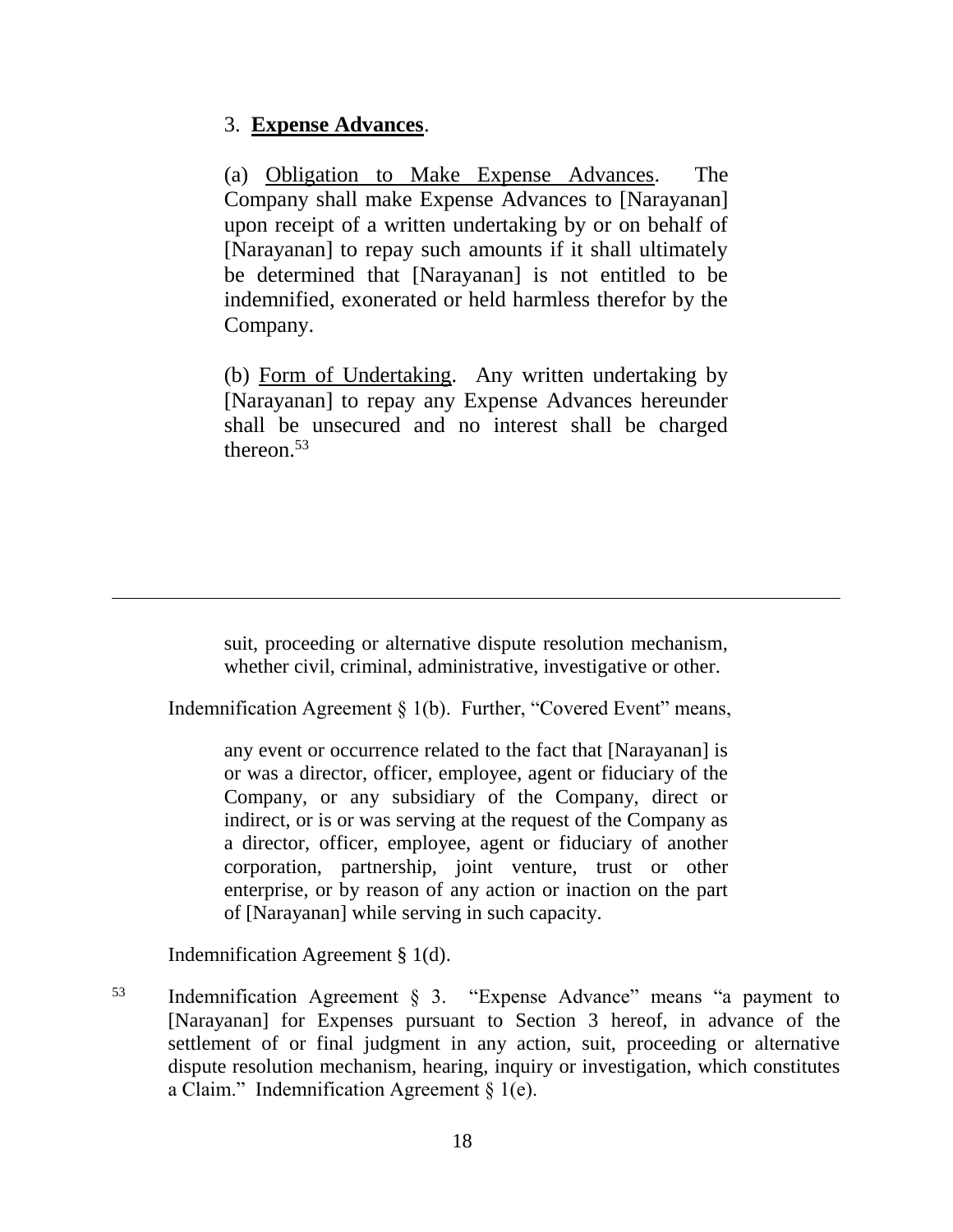# 4. **Procedures for Indemnification and Expense Advances**.

. . . .

(b) Notice/Cooperation by [Narayanan]. [Narayanan] shall, as a condition precedent to [his] right to be indemnified, exonerated or held harmless or [his] right to receive Expense Advances under this Agreement, give the Company notice in writing as soon as practicable of any Claim made against [him] for which indemnification, exoneration or hold harmless right will or could be sought under this Agreement. Notice to the Company shall be directed to the President and the Secretary of the Company at the address shown on the signature page of this Agreement . . . . In addition, [Narayanan] shall give the Company such information and cooperation as it may reasonably require and as shall be within [his] power.<sup>54</sup>

# 5. **Additional Indemnification Rights; Nonexclusivity**.

. . . .

(b) Nonexclusivity. The indemnification, exoneration or hold harmless rights and the payment of Expense Advances provided by this Agreement shall be in addition to any rights to which [Narayanan] may be entitled under the Company's Certificate of Incorporation, its bylaws, any other agreement, any vote of stockholders or disinterested directors, the DGCL, or otherwise.<sup>55</sup>

Notably, Section 4(b) of the Indemnification Agreement (the "Cooperation

Provision") does not appear in the Bylaws. 

<sup>54</sup> Indemnification Agreement § 4.

<sup>55</sup> Indemnification Agreement § 5.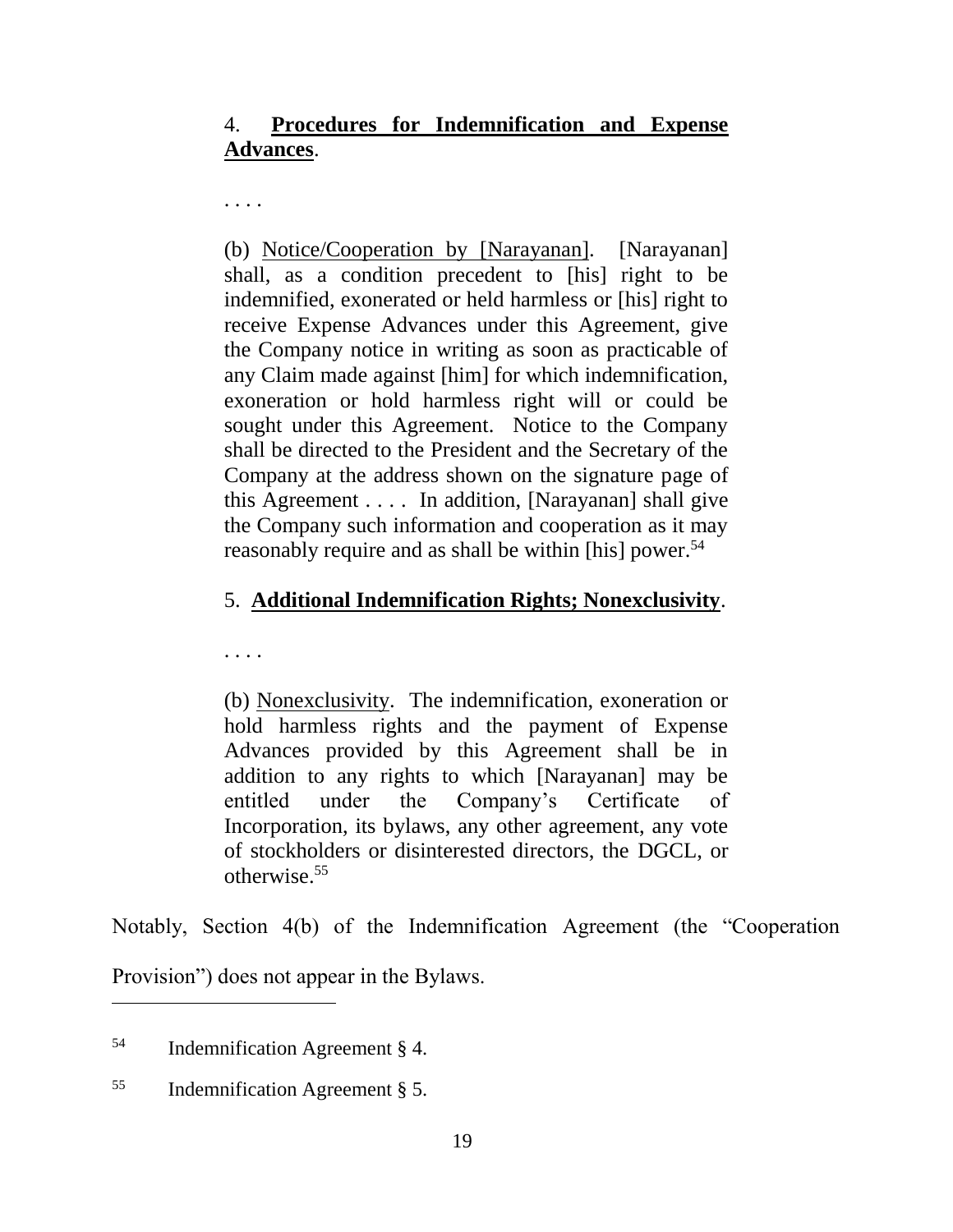On October 19, 2015, Narayanan sought to perfect his advancement rights by mailing to Sutherland his Notice of Claim and Demand for Indemnification and Payment of Expense Advances (the "Initial Notice").<sup>56</sup> Narayanan described the claims made against him in the Underlying Proceedings for which he requested indemnification and advancement. Narayanan also attached an undertaking to repay the advancement should it be determined later that he is not entitled to indemnification. After Sutherland failed to pay advancement to Narayanan, he filed a complaint on November 30, 2015 asserting two causes of action (the "Complaint"). Count I seeks advancement for Narayanan's fees and expenses, along with pre-judgment interest, arising from Sutherland's set-off defense and counterclaim in the New York Action and the India Criminal Proceedings. Count II seeks advancement for Narayanan's fees and expenses arising from his pursuit of this Delaware Action ("fees-on-fees").

On December 14, 2015, Narayanan mailed to Sutherland his Supplemental Notice of Claim and Demand for Indemnification and Payment of Expense Advances reflecting fees and expenses incurred in commencing this action (the "Supplemental Notice").<sup>57</sup> The Supplemental Notice mirrored the Initial Notice, but added a demand for advancement with respect to this action. Sutherland never

<sup>56</sup> Tr. 87; JX 109.

<sup>57</sup> Tr. 88; JX 122.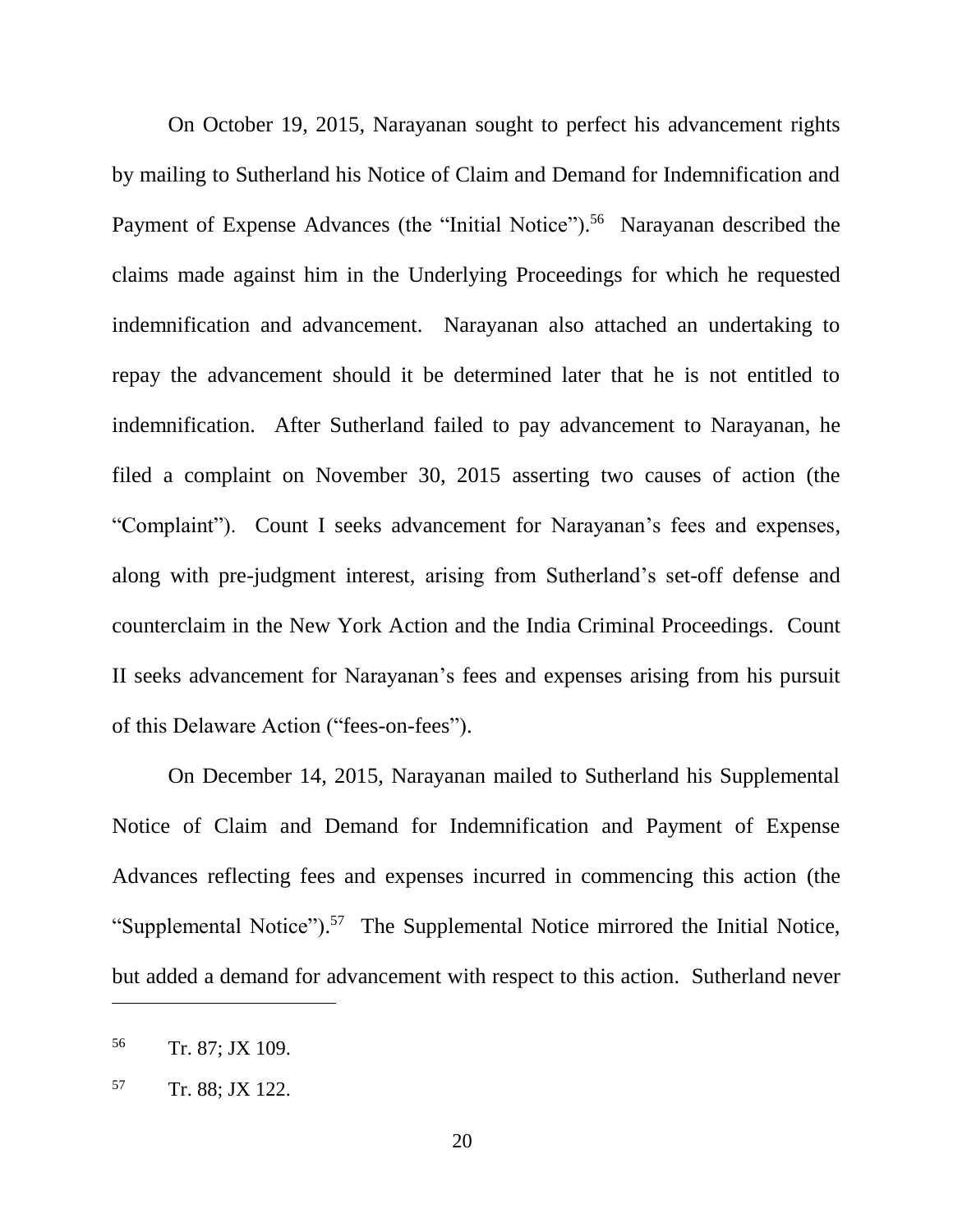responded to either demand.

On December 15, 2015, the Court granted a stipulated order governing the case schedule. The parties submitted simultaneous opening and answering briefs on January 26 and February 1, 2016, respectively, and the Court held a one-day trial on February 10, 2016. Thereafter, the parties submitted post-trial briefs, and post-trial oral arguments were held on March 8, 2016.

#### **C. Contentions**

Post-trial briefing revealed that the following three issues remain: (1) whether the Bylaws and the Indemnification Agreement must be read conjunctively or disjunctively; (2) whether Narayanan served KRV at the request of Sutherland; and (3) whether the Court should delay deciding the reasonableness of Narayanan's fee requests to date, fees-on-fees, and pre-judgment interest claims until after the Court resolves Sutherland's liability for those fees. This opinion concludes as follows: (1) the Bylaws are a separate and independent source of indemnification and advancement rights that do not condition Narayanan's receipt of advancement on his "cooperation"; (2) Vellodi's request that Narayanan serve as a director of the KRV and SDC entities satisfies the advancement provisions, and Sutherland is thereby liable to Narayanan for the advancement he seeks (including fees-on-fees and pre-judgment interest) with respect to each of the Underlying Proceedings; and (3) there is no reason to further delay vindicating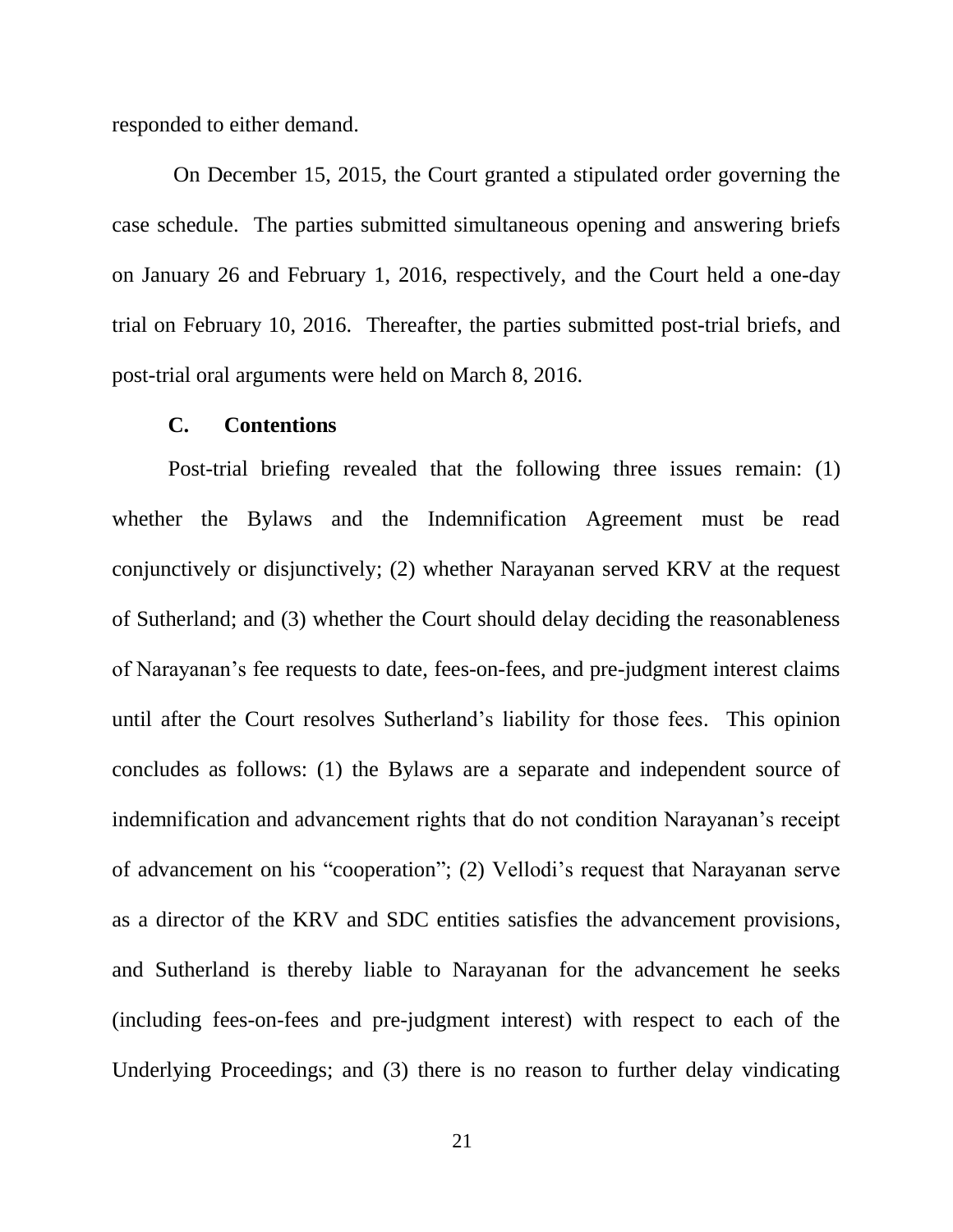Narayanan's right to advancement.

## **II. ANALYSIS**

 $\overline{a}$ 

### **A. Legal Standard**

Ordinarily, a plaintiff has the burden of proving each element of each of its causes of action against each defendant by a preponderance of the evidence, 58 where proof by a preponderance of the evidence means proof that something is more likely than not.<sup>59</sup> Here, however, the parties agree that, under either's theory of the case, the Bylaws require Sutherland to prove that Narayanan is not entitled to advancement.<sup>60</sup>

## **B. The Bylaws and Indemnification Agreement Are Disjunctive**

Sutherland argues that Narayanan is not entitled to advancement because he failed to satisfy the condition precedent that he cooperate with Sutherland, which, here, means that Narayanan failed to cooperate adequately with Freed Maxick's investigation and Sutherland's attempts to recover funds advanced to Ramanan.

<sup>58</sup> *Revolution Retail Sys., LLC v. Sentinel Techs., Inc.*, 2015 WL 6611601, at \*9 (Del. Ch. Oct. 30, 2015); *In re Genelux Corp.*, 2015 WL 6393840, at \*19 (Del. Ch. Oct. 22, 2015).

<sup>59</sup> *Agilent Techs., Inc. v. Kirkland*, 2010 WL 610725, at \*13 (Del. Ch. Feb. 18, 2010) (quoting *Del. Express Shuttle, Inc. v. Older*, 2002 WL 31458243, at \*17 (Del. Ch. Oct. 23, 2002)).

 $60$  Bylaws art. VI § 3 ("In any such action the Corporation shall have the burden of proving that [Narayanan] is not entitled to the requested indemnification or advancement of expenses under applicable law.").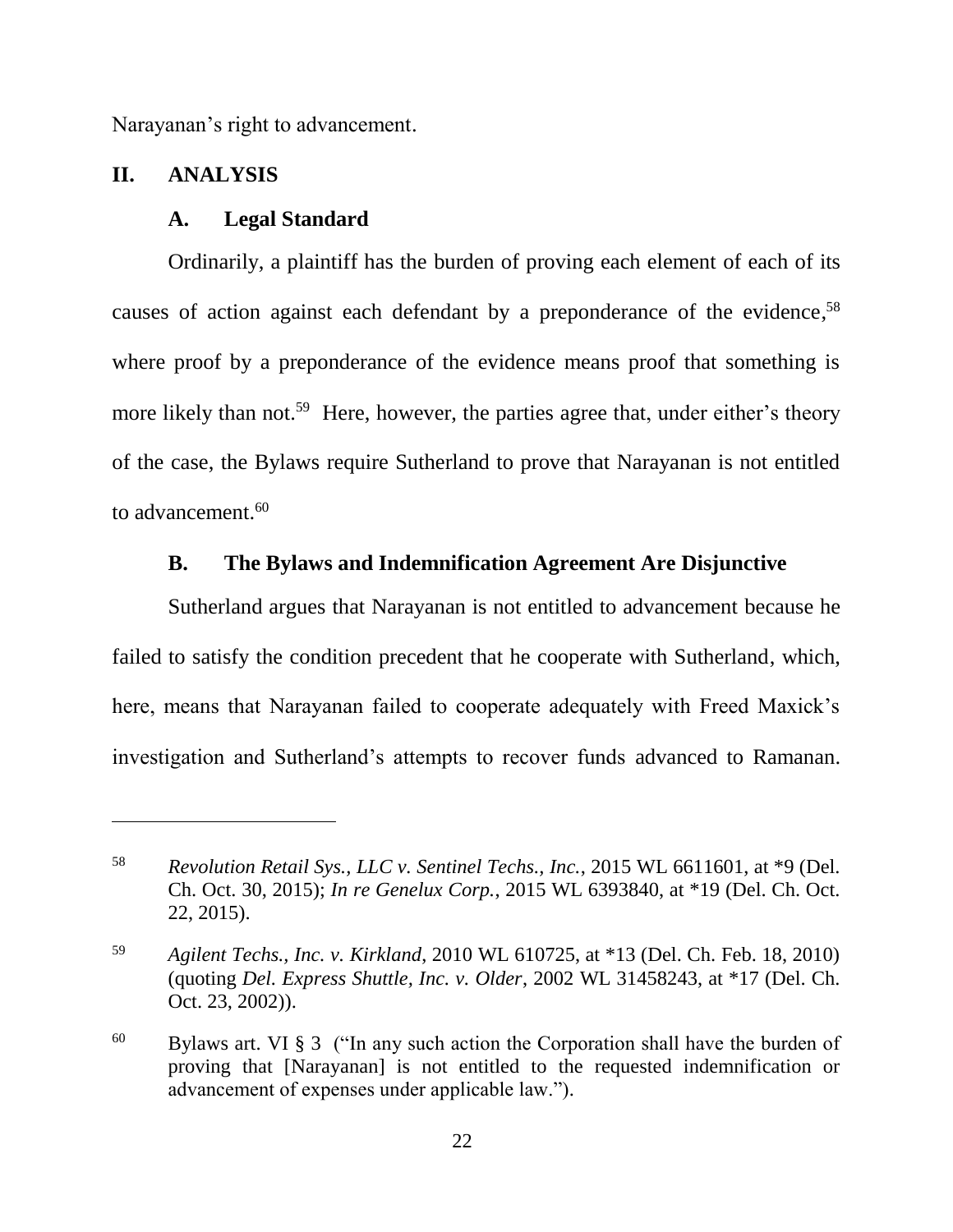Although Sutherland admits that the Cooperation Provision only appears in the Indemnification Agreement, Sutherland argues that, because the parties entered into the agreements contemporaneously and thereby intended the Bylaws and the Indemnification Agreement to be read conjunctively, the Court should enforce the Cooperation Provision as a condition precedent to Narayanan's right to receive advancement under either source. Sutherland further argues that the proper scope of the Cooperation Provision is broad and that Narayanan failed to satisfy the Cooperation Provision.<sup>61</sup>

Narayanan contends that the Court need not reach the factual issue, however, because the Bylaws, which are a separate and independent source of advancement rights, include no cooperation requirement. Next, Narayanan argues that, even if the Court reads the Bylaws and the Indemnification Agreement conjunctively, the Cooperation Provision cannot be read as broadly as Sutherland contends, since the facts upon which Sutherland relies constitute the substance and merits of the Underlying Proceedings and, as such, should not be decided here. In the alternative, Narayanan maintains that, at every turn, he actually provided Sutherland as much cooperation as was within his power and as Sutherland could reasonably require. Although the evidence supports each of Narayanan's three

<sup>61</sup> Oral Arg. Tr. 33-34.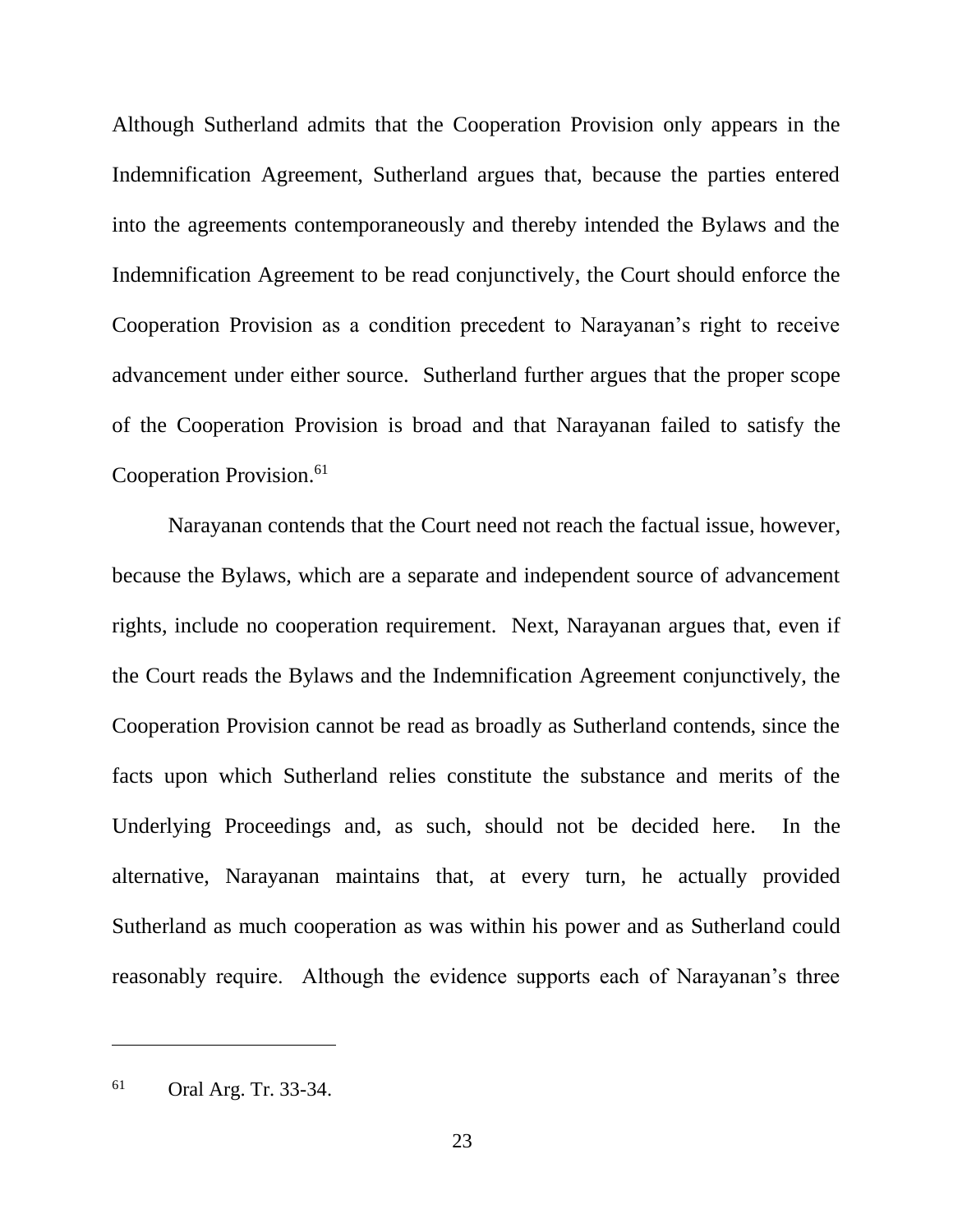arguments, the Court reaches only whether the Bylaws and Indemnification Agreement are disjunctive.

## **1. Controlling law**

Section 145 of the DGCL governs indemnification and advancement. Subject to certain limitations, a corporation has discretionary authority to provide indemnification under subsections (a) and (b) and advancement under subsection (e), but must provide indemnification in certain circumstances pursuant to subsection (c). As relevant here, Section 145(f) makes clear that the indemnification and advancement rights under the DGCL are not exclusive of any additional indemnification and advancement rights a corporation chooses to provide through a separate instrument. To that end, the first sentence of Section 145(f) (the "Non-Exclusivity Clause") states, in relevant part:

> The indemnification and advancement of expenses provided by, or granted pursuant to, the other subsections of this section *shall not be deemed exclusive of any other rights* to which those seeking indemnification or advancement of expenses may be entitled under any bylaw, agreement, vote of stockholders or disinterested directors or otherwise, both as to action in such person's official capacity and as to action in another capacity while holding such office. $62$

 $62$  8 *Del. C.* § 145(f) (emphasis added).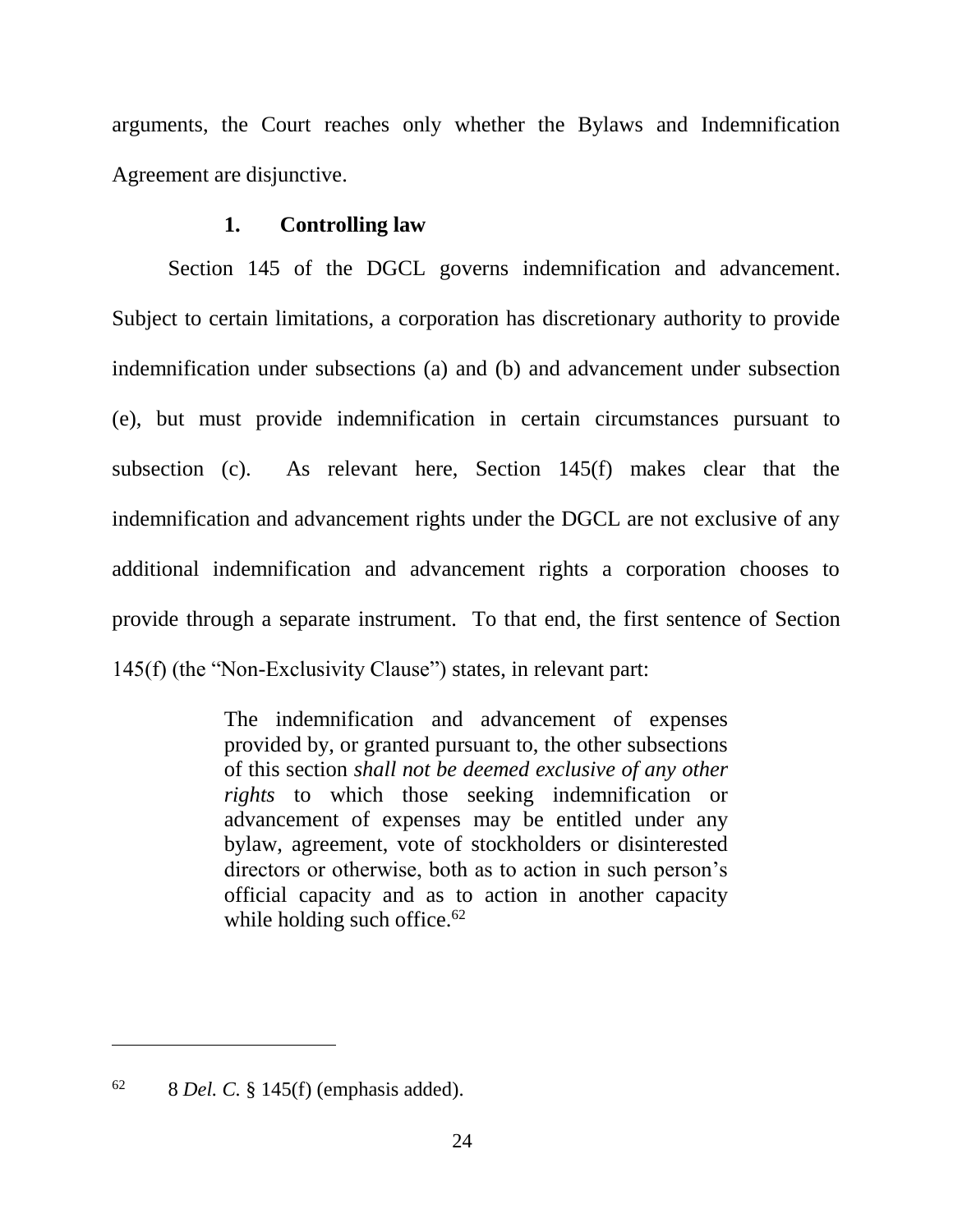<span id="page-25-0"></span>Vice Chancellor Laster reviewed Section 145's legislative history recently in *Marino v. Patriot Rail Company*. <sup>63</sup> In short, during the three years before the DGCL was overhauled in 1967, "no subject was more discussed among members of the corporate bar than the subject of indemnification of officers and directors."<sup>64</sup> Although Section 145 was modernized at that time, the language of the Non-Exclusivity Clause largely was unchanged from the pre-1967 version. "Both the old and new indemnification statute declare that their provisions are not exclusive of other rights under any 'by-law, agreement, vote of stockholders or disinterested directors or otherwise.<sup>"65</sup> The drafting committee said the power to indemnify was "non-exclusive so that other rights to indemnification may still exist by contract, by-law or charter within such limits of public policy as the courts may establish."<sup>66</sup> "Thus, one may become entitled to indemnification outside the terms of the statute by virtue of an express contract awarding indemnity, such as an

<span id="page-25-1"></span><sup>63</sup> 131 A.3d 325, 332-43 (Del. Ch. 2016).

<sup>64</sup> S. Samuel Arsht & Walter K. Stapleton, *Delaware's New General Corporation Law: Substantive Changes*, 28 BUS. LAW. 75, 77-78 (1967).

<sup>65</sup> ERNEST L. FOLK, III, THE DELAWARE GENERAL CORPORATION LAW: A COMMENTARY AND ANALYSIS 101 (1972) (quoting 8 *Del. C.* § 145(f)).

<sup>66</sup> Arsht & Stapleton, *supra* note [64.](#page-25-0)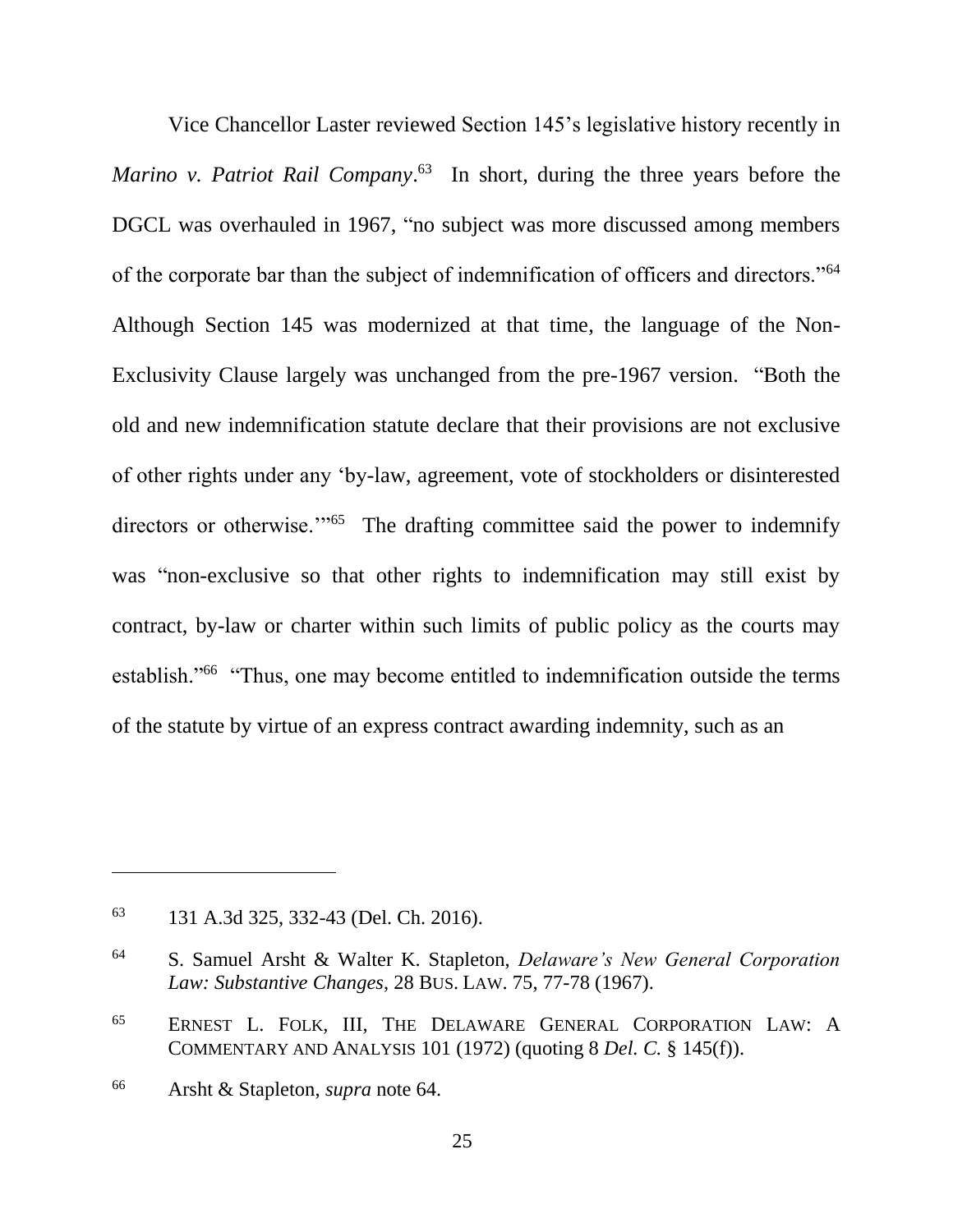agreement between a corporation and an executive to terminate employment."<sup>67</sup> "[T]o secure indemnity outside the specific statutory standards, 'an independent legal ground for such claim must be shown in every case."<sup>68</sup>

The Court applied these principles recently in *Charney v. American Apparel, Inc.*<sup>69</sup> There, the founder and former Chairman and CEO of American Apparel, Inc. sought advancement for legal fees he incurred defending litigation that arose after he ceased holding those positions.<sup>70</sup> Chancellor Bouchard considered whether the director's advancement rights appeared in three instruments—a standstill agreement, the company's charter, and the director's indemnification agreement. When analyzing the indemnification agreement, the Chancellor determined that, "separate from and in addition to the [c]harter . . . , the Company agreed to indemnify and to advance certain of [the director's] expenses under his Indemnification Agreement, which is governed by Delaware law."<sup>71</sup> Thus, the Court recognized that the company validly had exercised its authority under Section 145(f) to grant the director multiple sources of separate and independent

<sup>67</sup> FOLK, *supra* note [65](#page-25-1) (citing *Mooney v. Willys-Overland Motors, Inc.*, 204 F.2d 888, 899 (3d Cir. 1953)).

<sup>68</sup> FOLK, *supra* note [65,](#page-25-1) at 102 (citing *Mooney*, 204 F.2d at 896).

<sup>69</sup> 2015 WL 5313769 (Del. Ch. Sept. 11, 2015).

<sup>70</sup> *Id.* at \*1.

<sup>71</sup> *Id.* at \*9 (citing 8 *Del. C.* § 145(f)).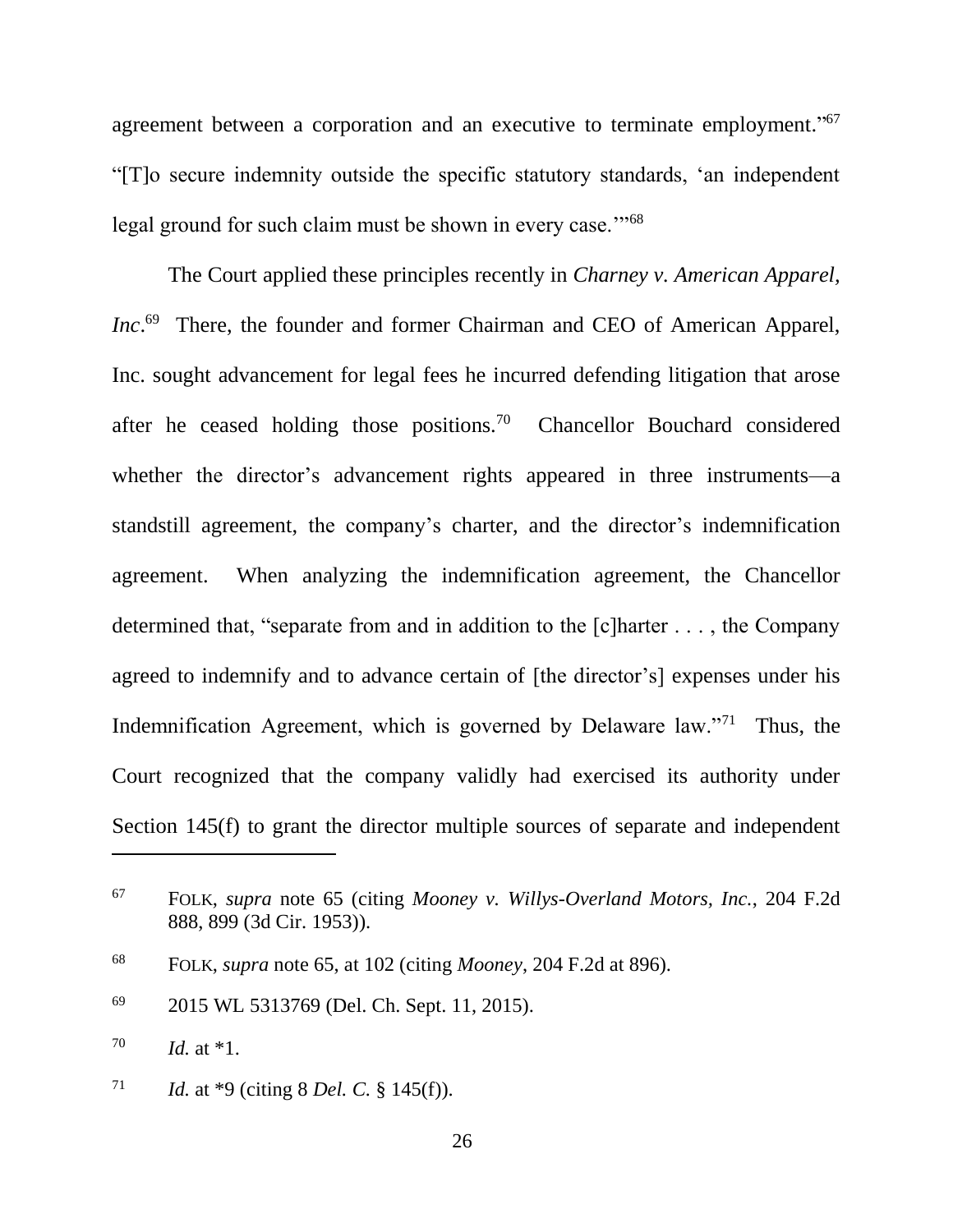advancement rights. In other words, *Charney* stands for the proposition that the unavailability of advancement under one source of rights does not foreclose the possibility of advancement under another. Sutherland not only failed to address *Charney* in its brief, but also failed to distinguish *Charney* at argument on any meaningful basis.

Sutherland relies exclusively on *Levy v. Hayes Lemmerz International, Inc.<sup>72</sup>* to sustain its argument that construing the Bylaws and the Indemnification Agreement separately is "plainly contradicted by our cases."73 Sutherland's argument does not turn on the holding of *Levy*. *Levy* interpreted the operative agreements in that case and rejected the company's argument that it had a contractually-mandated thirty-day period to consider a written demand for indemnification, which the former directors breached by filing suit prematurely. 74 Instead, Sutherland focuses on a footnote that states as follows:

> In reaching this conclusion, however, the court rejects the plaintiffs' argument that the Old Hayes bylaws and the indemnification agreements provide two entirely independent sources of indemnification, and that therefore any procedural requirements for indemnification under the agreements are irrelevant to indemnification under the bylaws. Not only does such a

<sup>72</sup> 2006 WL 985361, at \*7 n.24 (Del. Ch. Apr. 5, 2006).

<sup>73</sup> Def.'s Post-Trial Answering Br. 12-14 (citing *Levy*, 2006 WL 985361, at \*7 n.24).

<sup>74</sup> *Levy*, 2006 WL 985361, at \*6-7.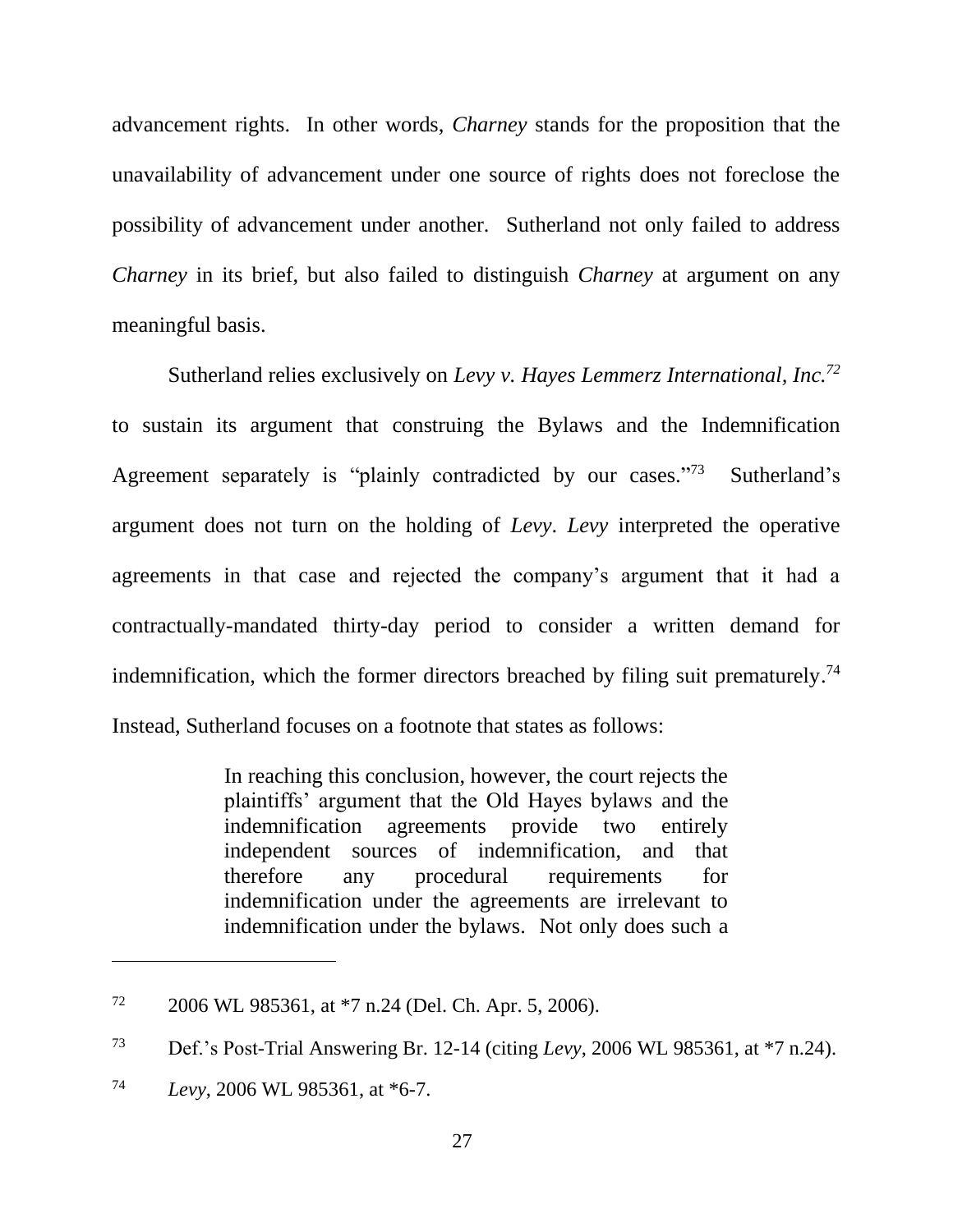construction of the two documents make nonsense of the indemnification agreements, but it is plainly contradicted by our cases. Most obviously, the Supreme Court was confronted with a similar situation in *Citadel Holding Corp. v. Roven*, 603 A.2d 818 (Del. 1992), where a bylaw provided indemnitees with the full range of indemnification rights available under Delaware law, and the accompanying indemnification agreement contained certain other rights. The court there assumed that the two documents would be read together, and firmly rejected the defendant's position that the indemnification agreement somehow left the advancement provision, at issue in that case, entirely unchanged. The court sees no reason to read the plainly conjunctive documents in this case any differently than the Supreme Court construed them in *Citadel*. 75

First, the *Levy* Court's rejection of one of the former directors' other arguments as "plainly contradicted by our cases" is dicta and not controlling.

Second, I interpret *Citadel* differently than *Levy* did. In *Citadel*, the Supreme Court determined that, although the directors there were not entitled to mandatory advancement under the DGCL or the company's bylaws, the directors were entitled to mandatory advancement under an indemnification agreement.<sup>76</sup> The Supreme Court's recognition of a contract that provides unique advancement rights not provided elsewhere—like a statute, certificate, or bylaws—supports the proposition that, in the absence of evidence to the contrary, contractual

<sup>75</sup> *Id.* at \*7 n.24.

<sup>76</sup> *Citadel*, 603 A.2d at 823-24.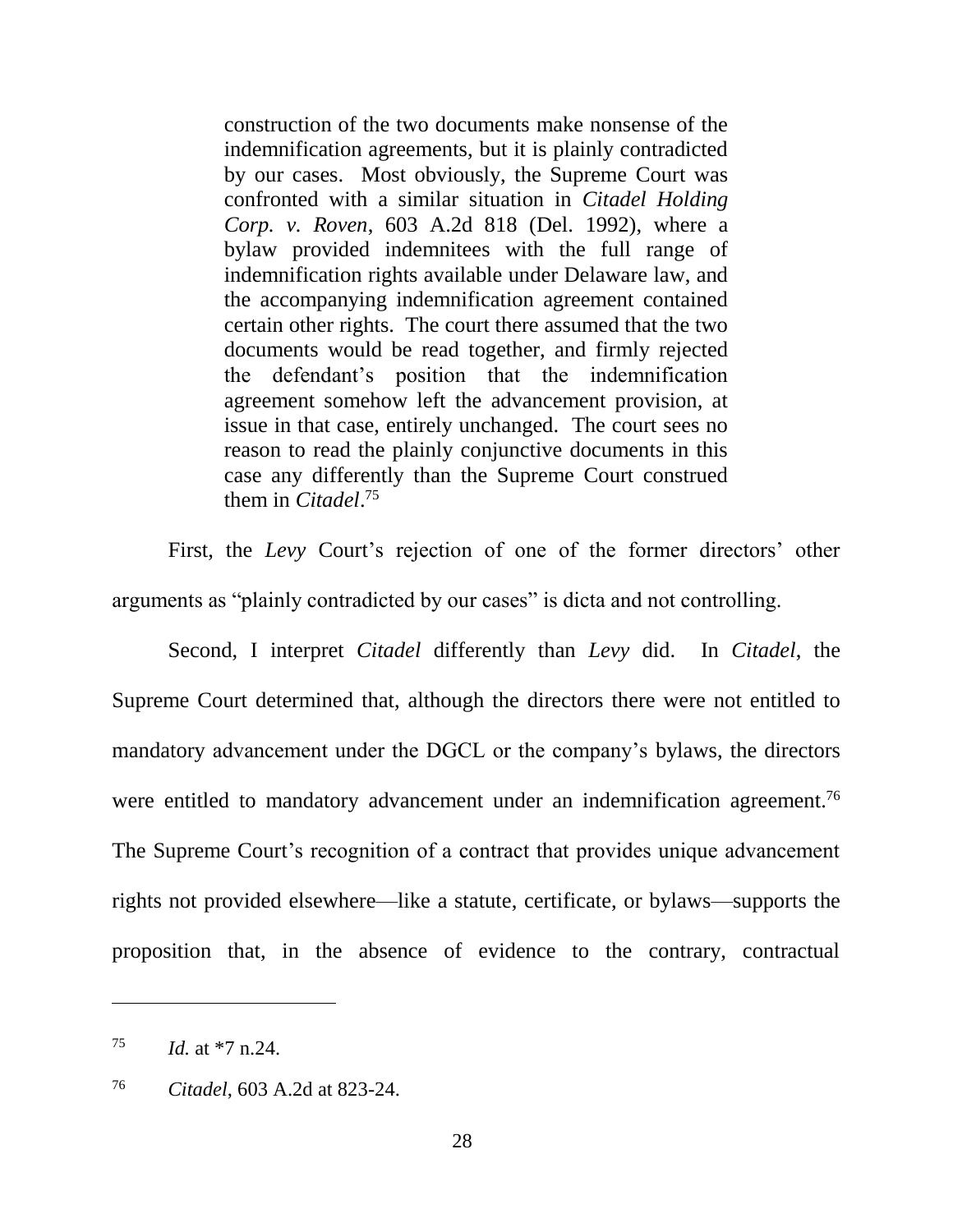advancement rights are separate and independent from those found in other sources. Accordingly, the Supreme Court's conclusion in *Citadel* that the director's indemnification agreement provided broader rights than the company's bylaws suggests it read those instruments separately.

<span id="page-29-0"></span>Third, at argument Sutherland appeared to rely on the rule that contracts entered into by the same parties in one transaction or at the same time should be construed together<sup>77</sup> when it urged the Court to read the Bylaws and

<sup>77</sup> *See, e.g.*, *Ashall Homes, Ltd. v. ROK Entm't Gp., Inc.*, 992 A.2d 1239, 1250 n.56 (Del. Ch. 2010) (citing *Crown Books Corp. v. Bookstop Inc.*, 1990 WL 26166, at \*1 (Del. Ch. Feb. 28, 1990) ("[I]n construing the legal obligations created by [a] document, it is appropriate for the court to consider not only the language of that document but also the language of contracts among the same parties executed or amended as of the same date that deal with related matters."); 17A C.J.S. *Contracts* § 315 (1999); 11 WILLISTON ON CONTRACTS § 30:26 (4th ed. 1999) ("Apart from the explicit incorporation by reference of one document into another, the principle that all writings which are part of the same transaction are interpreted together also finds application in the situation where incorporation by reference of another document may be inferred from the context in which the documents in question were executed. Thus, in the absence of anything to indicate a contrary intention, instruments executed at the same time, by the same contracting parties, for the same purpose, and in the course of the same transaction will be considered and construed together as one contract or instrument, even though they do not in terms refer to each other."); RESTATEMENT (SECOND) OF CONTRACTS § 202(2) (1981) ("A writing is interpreted as a whole, and all writings that are part of the same transaction are interpreted together.")). The revised edition of Corpus Juris Secondum states, "[i]n the absence of anything to indicate a contrary intention, writings executed at the same time and relating to the same transaction are construed together as a single contract." 17A C.J.S. *Contracts* § 401 (2011).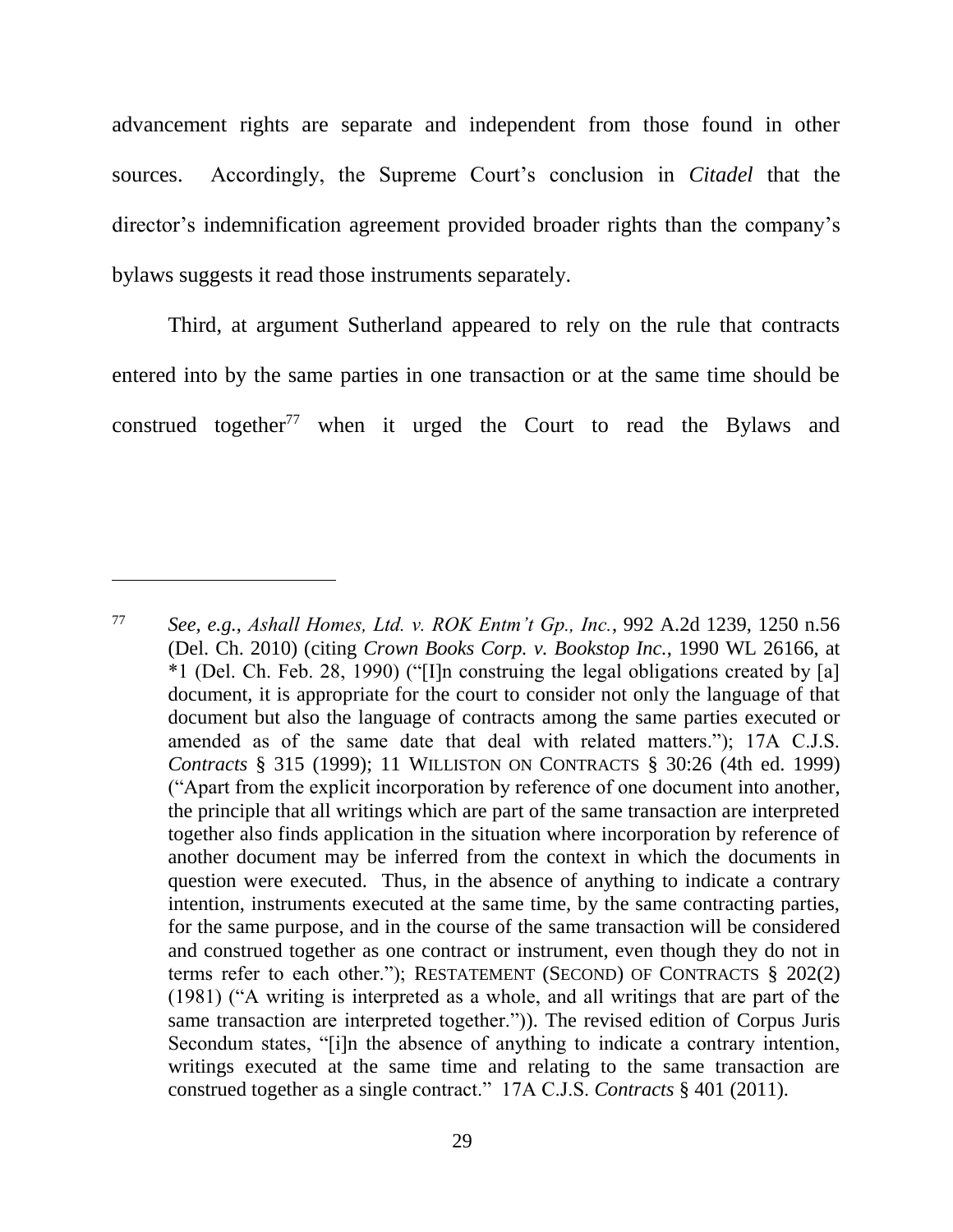Indemnification Agreement together and "come to a natural result."<sup>78</sup> Conspicuously absent from Sutherland's recitation, however, is the rule's qualifying condition, "in the absence of evidence to the contrary."<sup>79</sup> As discussed below, the operative contractual provisions in this case present ample evidence to the contrary. Thus, the rule is not applicable here.

## **2. Interpreting the Bylaws and Indemnification Agreement**

Delaware follows an objective theory of contracts, "which requires a court to interpret a particular contractual term to mean 'what a reasonable person in the position of the parties would have thought it meant."<sup>80</sup> When a contract is clear and unambiguous, Delaware courts interpret its terms according to their plain meaning.<sup>81</sup> A term in a contract that is reasonably susceptible to more than one interpretation is ambiguous, but "[t]he parties' steadfast disagreement over interpretation will not, alone, render the contract ambiguous."<sup>82</sup> Neither will

<sup>78</sup> Oral Arg. Tr. 38 ("We have two parties together, same rights, same day, same subject matter. We should do everything we can to read them together and come to a natural result.").

<sup>79</sup> *See supra* note [77.](#page-29-0)

<sup>80</sup> *Charney*, 2015 WL 5313769, at \*10 (citing *Rhone-Poulenc Basic Chems. Co. v. Am. Motorists Ins. Co.*, 616 A.2d 1192, 1196 (Del. 1992)).

<sup>81</sup> *Rhone-Poulenc*, 616 A.2d at 1195.

<sup>82</sup> *See Osborn v. Kemp*, 991 A.2d 1153, 1160 (Del. 2010) (citing *Twin City Fire Ins. Co. v. Del. Racing Ass'n*, 840 A.2d 624, 628 (Del. 2003); *Rhone-Poulenc*, 616 A.2d at 1195).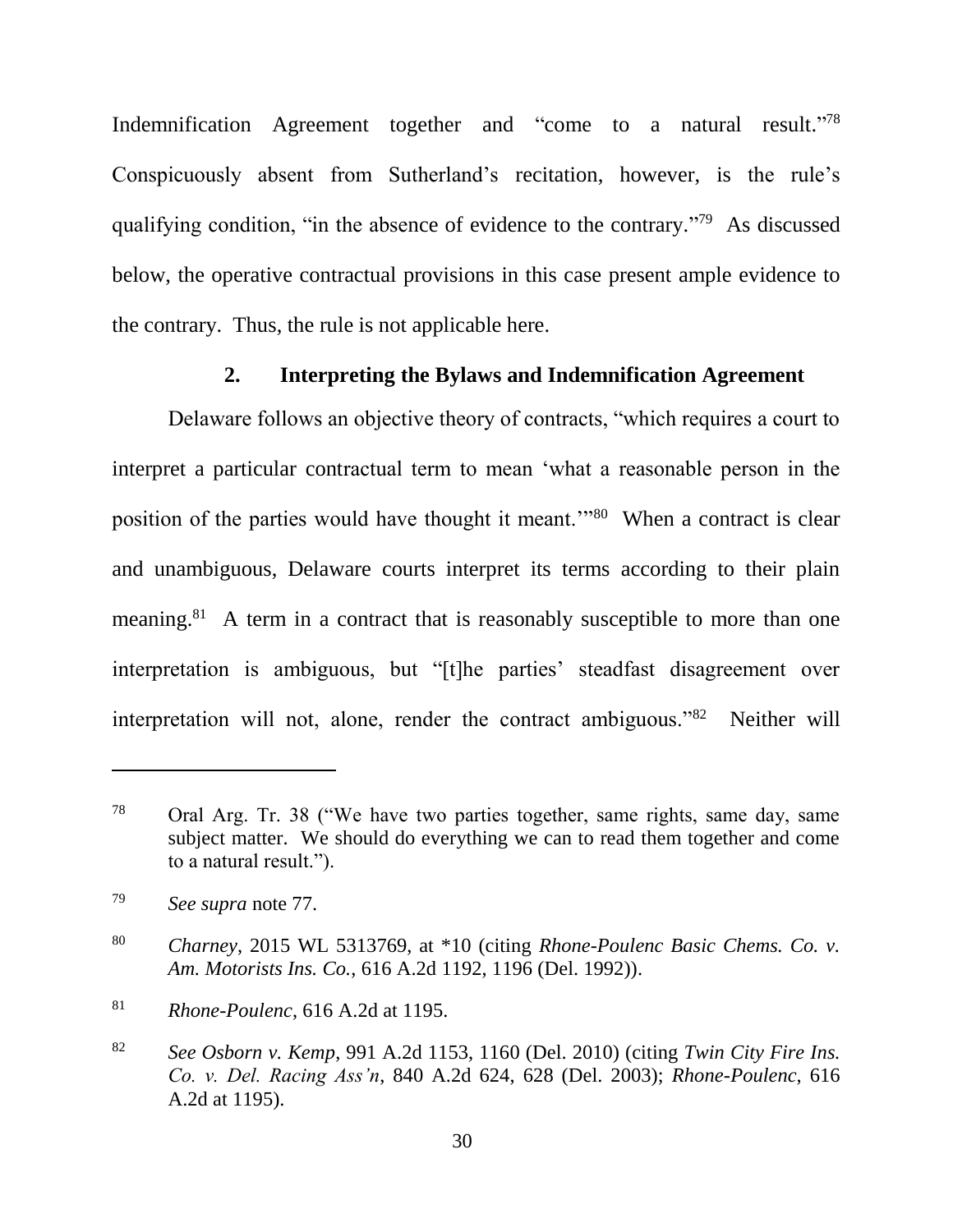"extrinsic, parol evidence . . . be used to manufacture an ambiguity in a contract that facially has only one reasonable meaning."<sup>83</sup> Because the relevant provisions here are unambiguous, extrinsic evidence is not considered.

Here, Sutherland's Certificate authorized it to grant Narayanan the advancement rights set forth in its Bylaws and the Indemnification Agreement. Furthermore, the Bylaws and the Indemnification Agreement adopt language substantially similar to the Non-Exclusivity Clause in Section 145 and declare that those instruments are not exclusive of any other source of rights. Moreover, Sutherland's argument that nothing in the Bylaws precludes the parties from negotiating the Indemnification Agreement misses the point. That the Bylaws do not preclude negotiation of the Indemnification Agreement does nothing to counter Narayanan's argument, or the instruments' plain language, that the two exist separately and independently of each other.

Additionally, although the Bylaws and the Indemnification Agreement were both effective as of March 5, 2013, the non-exclusivity provision in each manifests the parties' express intent for each instrument to provide rights and obligations

<sup>83</sup> *United Rentals, Inc. v. RAM Hldgs., Inc.*, 937 A.2d 810, 830 (Del. Ch. 2007) (citing *Eagle Indus., Inc. v. DeVilbiss Health Care, Inc.*, 702 A.2d 1228, 1232 (Del. 1997) ("If a contract is unambiguous, extrinsic evidence may not be used to interpret the intent of the parties, to vary the terms of the contract or to create an ambiguity.")).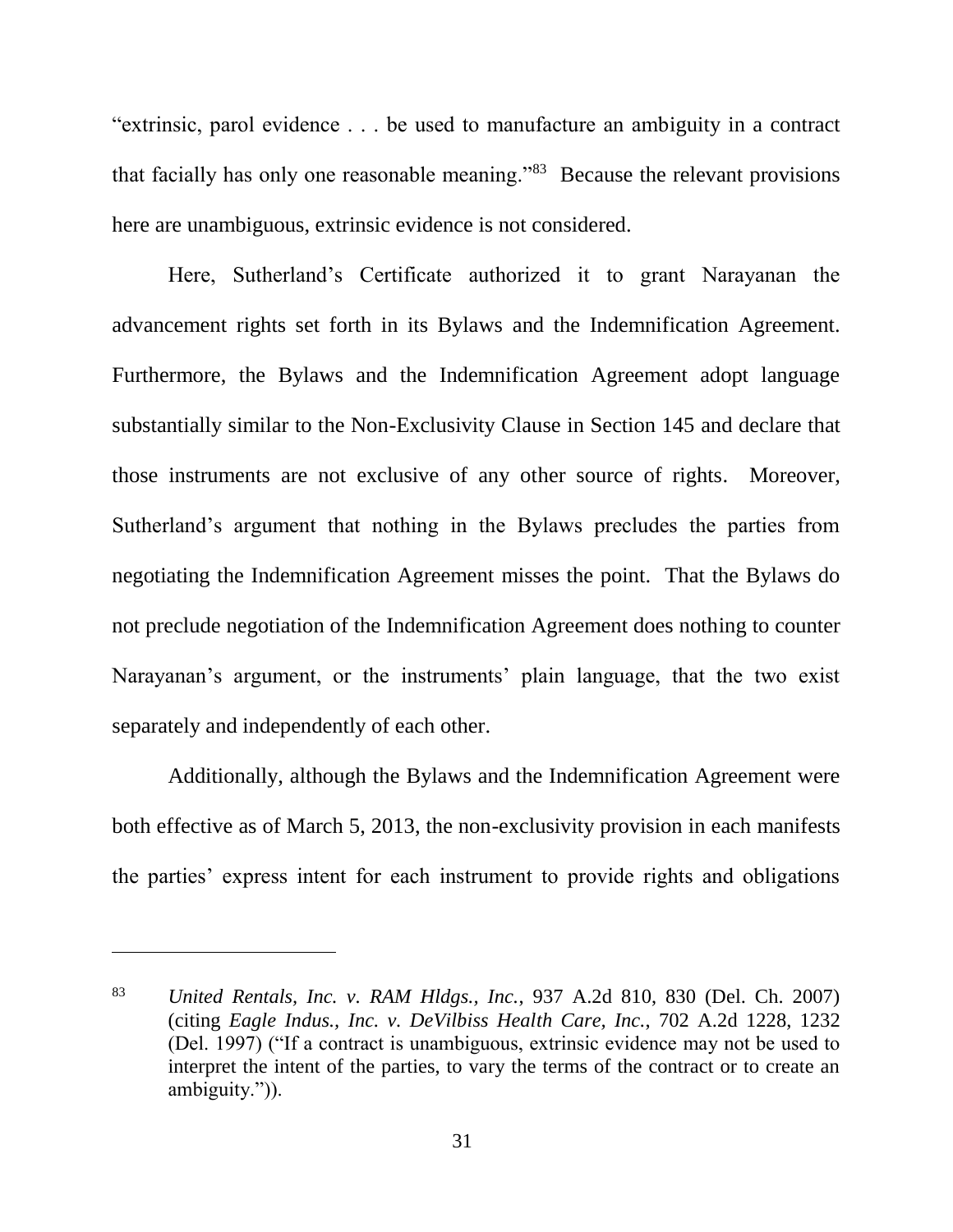independent of the other.<sup>84</sup> That Narayanan is a beneficiary of both instruments does not negate the parties' express intent that the Bylaws provide certain rights and obligations to a group of individuals and the Indemnification Agreement provide certain different or additional rights and obligations to a single individual. Had the parties intended the instruments to operate conjunctively, they only needed to replace the non-exclusivity provisions with language to that effect.

In sum, Sutherland has failed to prove by a preponderance of the evidence that the Bylaws and the Indemnification Agreement are conjunctive. Instead, under the circumstances present and for the reasons discussed above, the Court holds that the Bylaws and Indemnification Agreement are separate and independent sources of advancement rights. The Bylaws do not contain or incorporate the Cooperation Provision Sutherland seeks to enforce, and Sutherland fails to prove that the parties intended otherwise. Accordingly, the Court does not reach the parties' alternative arguments regarding cooperation. In addition,

<sup>84</sup> Bylaws art. VII § 6 ("The rights conferred on any person by this Article VII shall not be exclusive of any other rights which such person may have or hereafter acquire under any statute, provision of the Certificate of Incorporation, these Bylaws, agreement, vote of stockholders or disinterested directors or otherwise."); Indemnification Agreement § 5(b) ("The indemnification, exoneration or hold harmless rights and the payment of Expense Advances provided by this Agreement shall be in addition to any rights to which [Narayanan] may be entitled under the Company's Certificate of Incorporation, its bylaws, any other agreement, any vote of stockholders or disinterested directors, the DGCL, or otherwise.").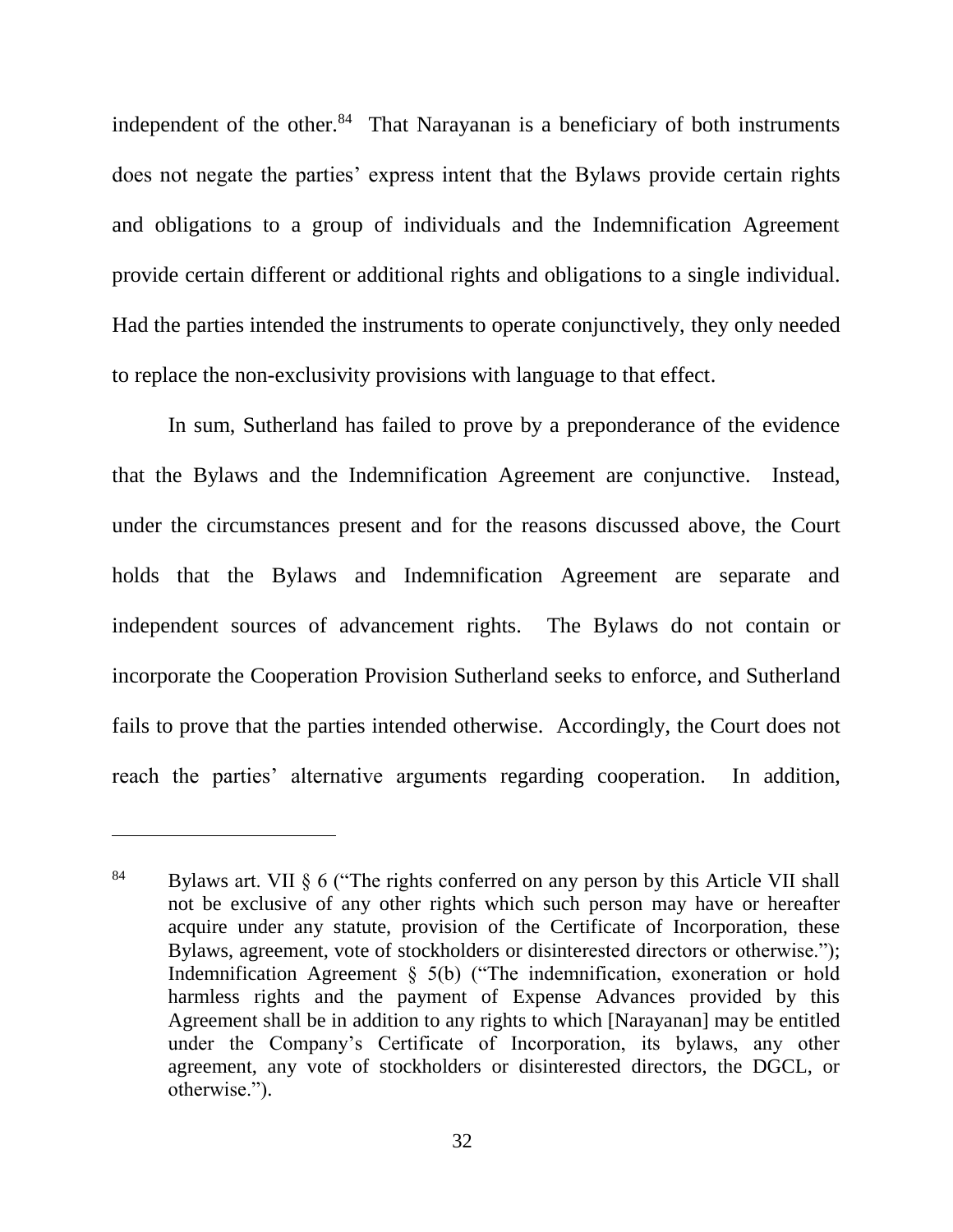Sutherland concedes that, to the extent the Court rules against Sutherland on cooperation, it is obligated to advance Narayanan's fees and expenses incurred in defending Sutherland's set-off defense and counterclaim in the New York Action and the SDC Criminal Proceedings.<sup>85</sup> This opinion rejects Sutherland's cooperation argument. Therefore, there is no dispute that Narayanan is entitled to advancement generally with respect to the New York Action and the SDC Criminal Proceedings.

## **C. Narayanan Served KRV at the Request of Sutherland**

Sutherland contends that the Court should deny Narayanan advancement for the KRV Criminal Proceedings. To this end, Sutherland argues, and spent a great deal of time at trial trying to prove, that KRV is not a subsidiary or affiliate of Sutherland and that Narayanan's activities relating to KRV were motivated by his own business interests. Thus, Sutherland reasons, Narayanan's KRV-related activities are outside the scope of his Sutherland-related advancement rights. Both of these arguments fail.

<sup>85</sup> *Id.* at 34 ("THE COURT: You do agree, though, . . . to the extent I ruled against you on cooperation, then there wouldn't be a dispute about whether or not Mr. Narayanan is entitled to advancement for the defense of the counterclaims in the New York action and the SDC proceedings? [COUNSEL]: That's correct, Your Honor.").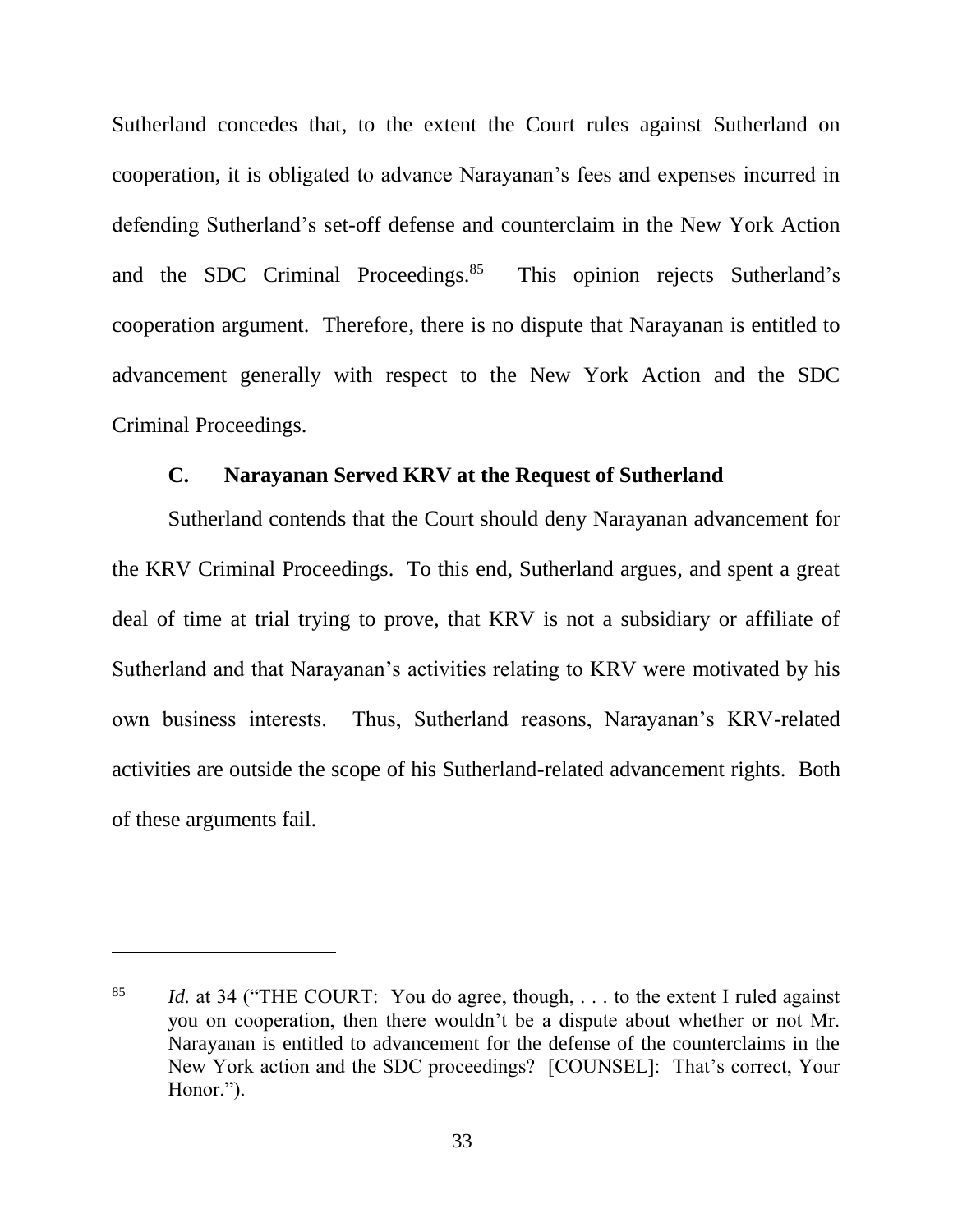As an initial matter, that KRV is not a subsidiary or affiliate of Sutherland is irrelevant to whether Narayanan is entitled to advancement of fees and costs related to the KRV Criminal Proceedings. The Bylaws obligate Sutherland to advance Narayanan's legal fees and expenses incurred "by reason of the fact that [he], ... while a director or officer of the Corporation, is or was serving at the request of the Corporation as a director, officer, employee or agent of another corporation or of a partnership, joint venture, trust, enterprise or nonprofit entity . . . . "<sup>86</sup> Thus, Narayanan argues correctly that the relevant inquiry under the Bylaws is whether Narayanan, while a director or officer of Sutherland, served as a director, officer, or employee of KRV at Sutherland's request.

At trial, Narayanan testified repeatedly that he worked for and served as a director of KRV because Vellodi, the Chairman, CEO, and controlling stockholder of Sutherland, instructed him to do so.<sup>87</sup> Narayanan also testified credibly that at Sutherland, Vellodi's requests were the equivalent of instructions from the Company. It was not unusual for Narayanan or other Sutherland employees to receive instructions for acting on behalf of Sutherland from Vellodi. For example, Sutherland employees doing KRV work at Vellodi's request and without

<sup>86</sup> *See* Bylaws art. VII § 1; *see also* Indemnification Agreement § 1(b) (requiring the same inquiry).

 $87$  Tr. 12, 13, 14-15, 19-20, 23.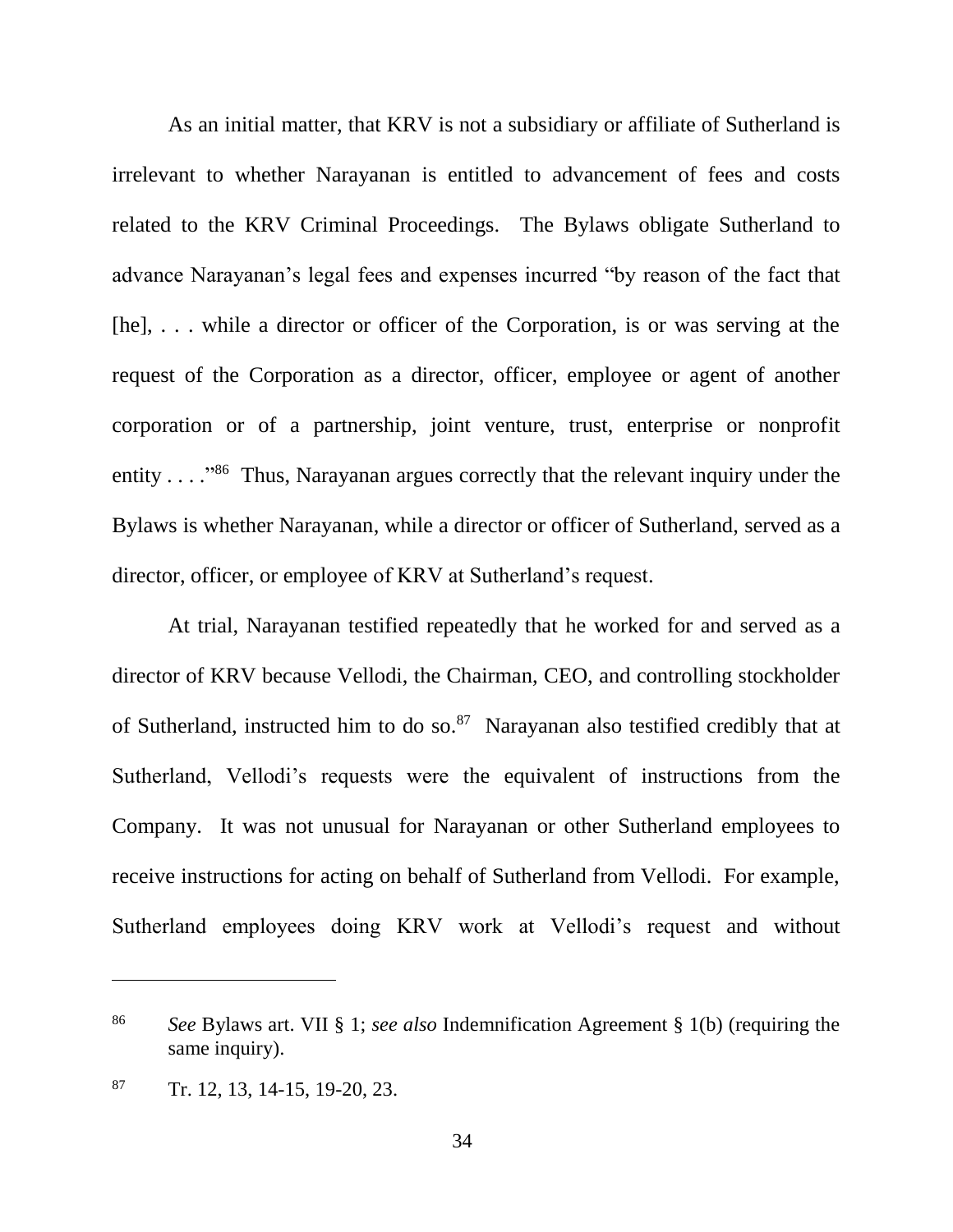compensation from KRV included Susan DeCann, Sheela Solomon, Sujeet Oomen, Kiran Verghese Thomas, and Vasudeva Rao.<sup>88</sup>

In the absence of testimony from Vellodi denying that he instructed Narayanan to serve as a director of KRV,<sup>89</sup> Sutherland attempts to prove that Narayanan served as a director of KRV for personal reasons. Specifically, Sutherland highlights Narayanan's history and relationship with DMNC. Ultimately, this evidence shows little more than the fact that such history and relationship exist.<sup>90</sup> Sutherland has failed to demonstrate that, during KRV's

<sup>88</sup> JX 8 (DeCann & Solomon), 61 (Oomen & Thomas), 65 (Thomas), 66 (Rao), 68 (Rao).

<sup>89</sup> Although Sutherland cites and references Vellodi's deposition transcript in its post-trial brief (Def.'s Post-Trial Answering Br. 9 n.2), the parties' Joint Pre-Trial Stipulation and Order ("PTO") provides that "[d]eposition testimony is admissible to the extent permitted by the Delaware Uniform Rules of Evidence and the Court of Chancery Rules." PTO ¶ VII.1-2. Narayanan objects to Sutherland's reliance on Vellodi's deposition transcript and argues that the transcript is hearsay under D.R.E. 801(c) and is not subject to any exception. Def.'s Post-Trial Reply Br. 2-3 n.1. Sutherland did not attempt to explain Vellodi's last minute absence from the trial, despite the fact that he was on the witness list. Likewise, Sutherland fails to respond to Narayanan's hearsay objection. I agree that the referenced Vellodi deposition is hearsay that is not subject to any exception. As such, I have not considered it in this ruling.

<sup>&</sup>lt;sup>90</sup> Sutherland compiles the following evidence in its post-trial Answering Brief: Narayanan founded DMNC in 1994 (Tr. 94; JX 134); Vellodi retained DMNC to form KRV in 2006 (Tr. 120; JX 2); Narayanan and Vellodi used personal addresses when forming KRV (Tr. 116-19; JX 1, 309); KRV's registered address is the same as DMNC's (Tr. 126-28; JX 33); DMNC handled certain duties for KRV (Tr. 169-70); DMNC was compensated for its KRV work (Tr. 123-25, 126- 29, 169-70; JX 33, 302); Narayanan remained a partner at DMNC through 2007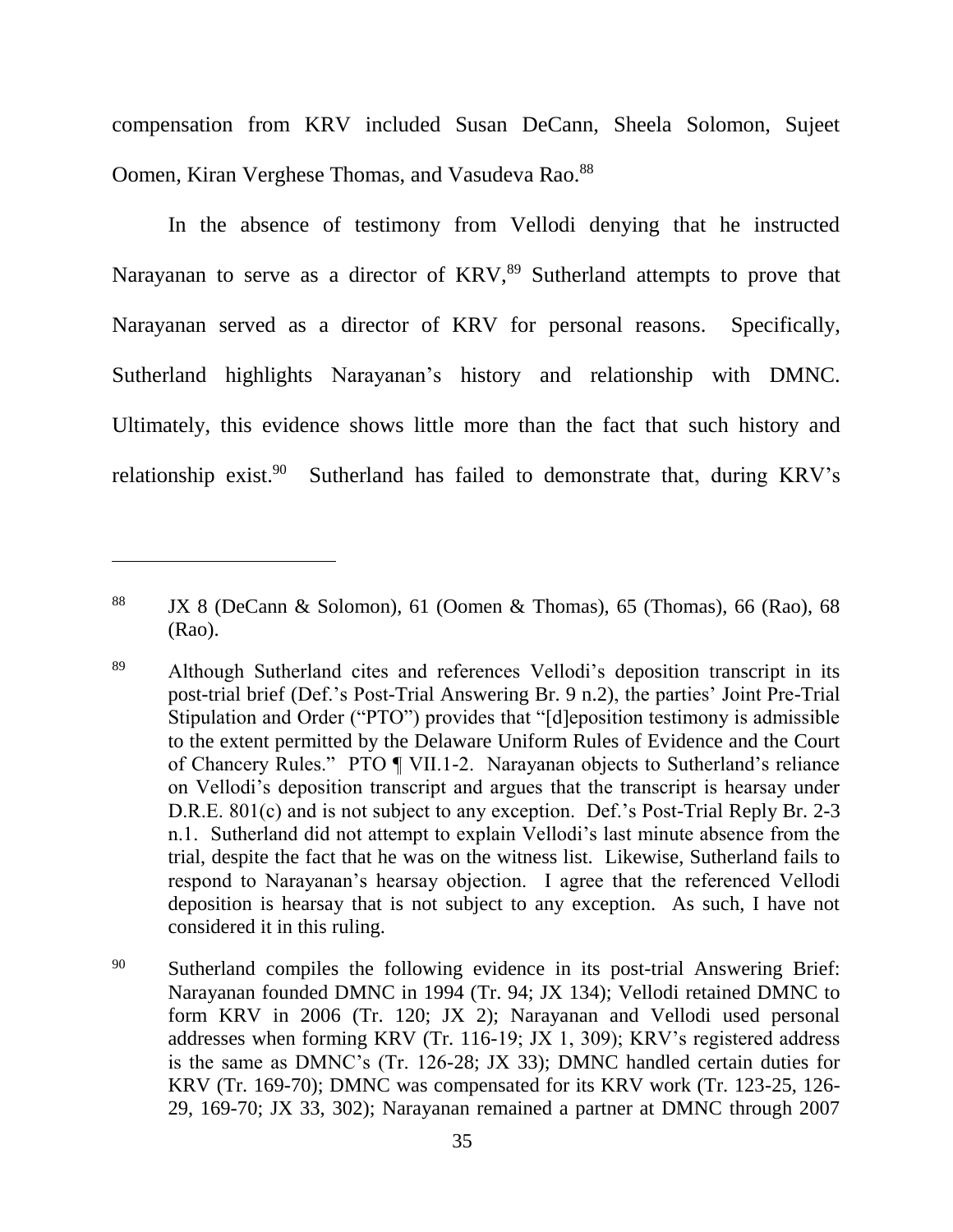existence, Narayanan had more than a nominal interest in KRV, received salary or distributions from DMNC during DMNC's relationship with KRV or after his retirement from DMNC, or received material compensation of any kind from any relevant entity other than Sutherland.<sup>91</sup>

Nothing in the record calls into question or rebuts Narayanan's testimony that he served KRV at the request of Vellodi, and the Court finds Narayanan competent and credible on this issue. Accordingly, the Court concludes that Narayanan served KRV at the request of Vellodi. Vellodi, as Sutherland's Chairman, CEO, and controlling stockholder, has both actual and apparent authority to direct employees and bind the Company. And he did just that. Based on the evidence presented at trial, the Court concludes that, under the circumstances, Vellodi's instruction satisfies the Bylaws' requirement that

<sup>(</sup>Tr. 97-98); Narayanan was a signatory on KRV accounts (Tr. 130); there was no formal announcement of Narayanan's retirement from DMNC in 2007 (Tr. 107- 08); following his supposed retirement from DMNC, Narayanan continued receiving and sending emails from his DMNC email account (Tr. 111, 115, 116; JX 307, 308); Narayanan continues a personal consulting business despite retiring from DMNC because he was too busy with Sutherland (Tr. 104-05); at one point DMNC relocated across the street from Narayanan's home (Tr. 109, 161); and DMNC's website lists Narayanan as a founder and head of business setup services and advisory services (Tr. 105-06; JX 134). *See* Def.'s Post-Trial Answering Br. 20-22.

<sup>&</sup>lt;sup>91</sup> Tr. 166 (Narayanan) ("Q. Okay. And apart from your Sutherland salary, were you paid anything for the work that you did on the K.R.V. land transactions? A. No.").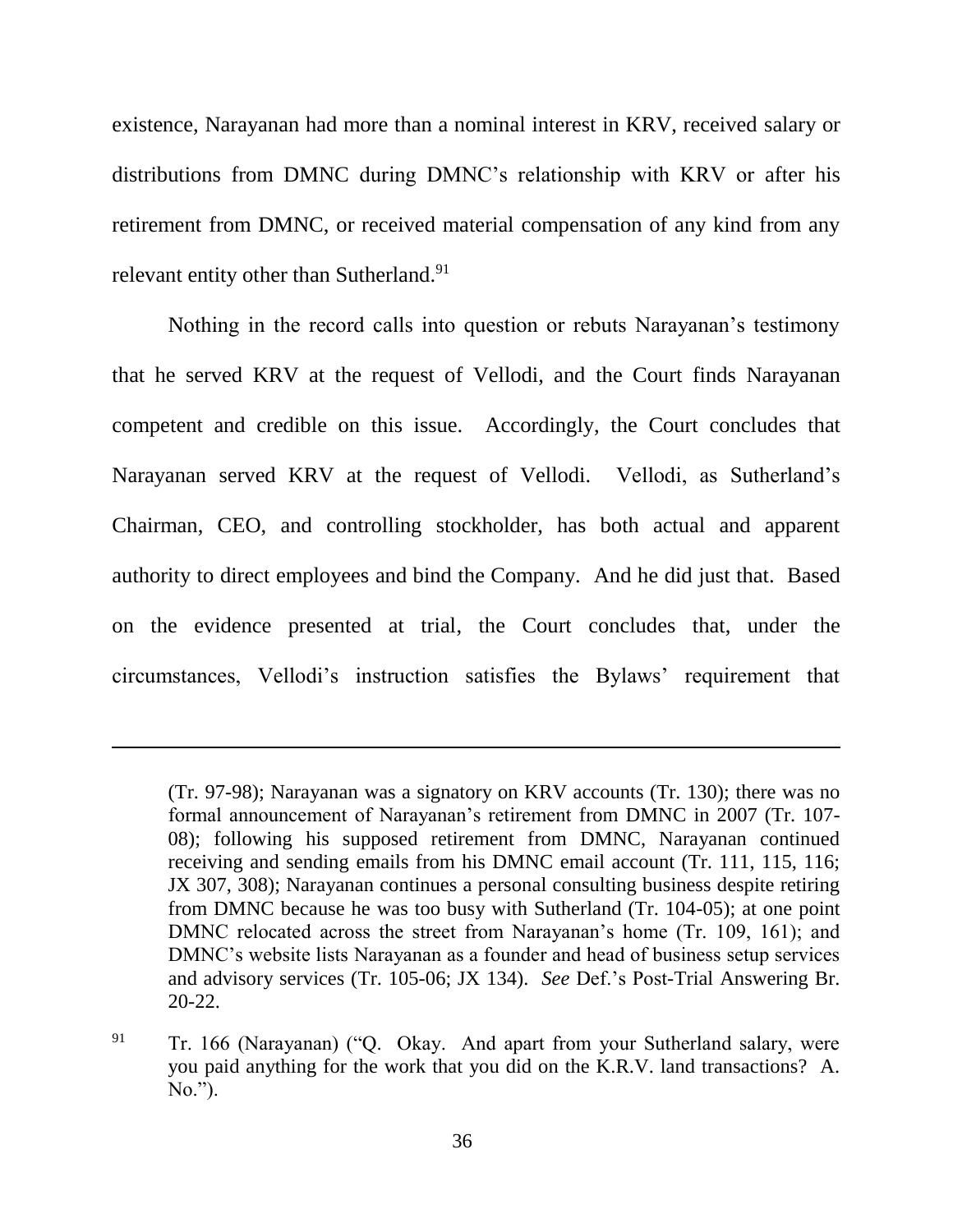Sutherland request Narayanan serve as a director of another company.

Therefore, the Bylaws entitle Narayanan to recover from Sutherland the fees and expenses he incurred in responding to Sutherland's set-off defense and counterclaim in the New York Action and both India Criminal Proceedings.

### **D. Sutherland Must Advance the Fees Narayanan Presented at Trial**

"The Court of Chancery may summarily determine a corporation's obligation to advance expenses (including attorneys' fees)."<sup>92</sup> In advancement proceedings, the Court of Chancery often makes legal and factual determinations concerning the scope of advancement obligations, but "the function of a  $\S$  145(k) advancement case is not to inject this court as a monthly monitor of the precision and integrity of advancement requests."<sup>93</sup> With respect to objections to specific fee requests, this Court has followed *Fasciana v. Electric Data Systems Corporation*, where then-Vice Chancellor Strine observed, "[u]nless some gross problem arises, a balance of fairness and efficiency concerns would seem to counsel deferring fights about details until a final indemnification proceeding  $\dots$ ."<sup>94</sup>

<sup>92</sup> 8 *Del. C.* § 145(k).

<sup>93</sup> *Fasciana v. Elec. Data Sys. Corp.*, 829 A.2d 160, 177 (Del. Ch. 2003).

<sup>94</sup> *Id. See also Danenberg v. Fitricks, Inc.*, 58 A.3d 991, 998 (Del. Ch. 2012); *Duthie v. CorSolutions Med., Inc.*, 2008 WL 4173850, at \*2 (Del. Ch. Sept. 10, 2008) ("Advancement is not the proper stage for a detailed analytical review of the fees . . . . In the absence of clear abuse, the fees should be advanced.").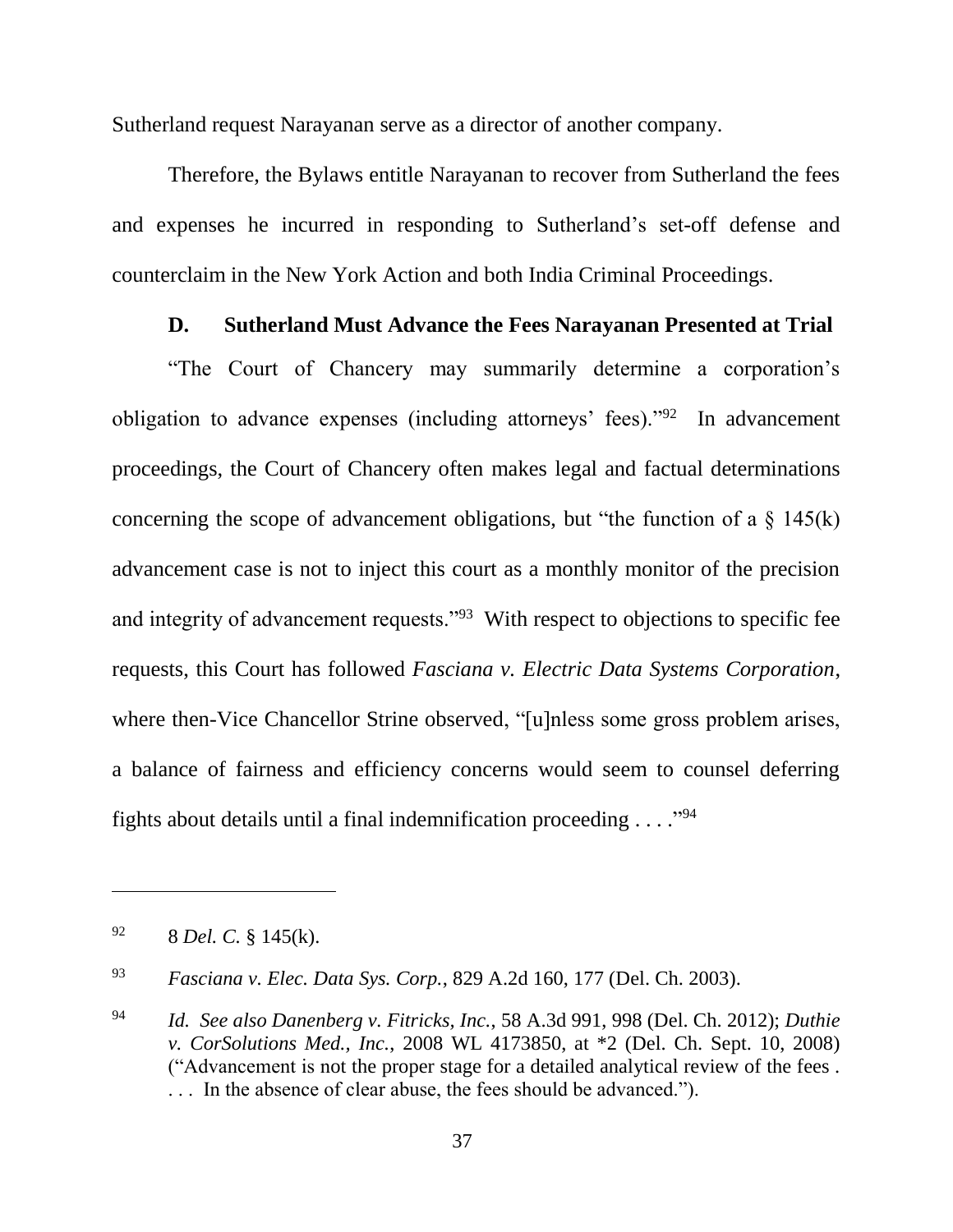As explained above, Sutherland is obligated to advance Narayanan's legal fees in the Underlying Proceedings. Narayanan presented evidence at trial supporting the fees and expenses he requested until then, including an allocation of fees between covered and uncovered claims in the New York Action. Sutherland had every opportunity to submit rebutting evidence, but chose not to. Instead, Sutherland urges the Court not to award Narayanan the fees and expenses he requested at trial *at this stage*. As a matter of judicial efficiency, and because advancement is meant to be a summary proceeding, the Court concludes there is no reason to further delay vindicating Narayanan's right to advancement.<sup>95</sup>

With respect to the India Criminal Proceedings, Narayanan presented evidence at trial on the expenses he incurred and illustrated aspects of India's legal system that differ from ours. In addition, having conceded that Sutherland is not obligated to indemnify or advance Narayanan's legal fees relating to his

<sup>95</sup> Two post-trial opinions support this approach. In *Barrett*, then-Vice Chancellor Strine refused to permit a corporation to delay litigation further with "nit-picking" over the costs directors had incurred to vindicate a clear legal right. 951 A.2d at 747 n.40. Although *Barrett* is distinguishable on factual grounds, it is an example of the Court declining to postpone awarding fees requested at trial. In *Blankenship v. Alpha Appalachia Holdings, Inc.*, Chancellor Bouchard determined a company's obligation to pay advancement and awarded requested expenses to the plaintiff in the same post-trial opinion, even though "[t]he reasonableness of the invoices [the plaintiff] submitted for payment was not the subject of any inquiry at trial . . . ." 2015 WL 3408255, at \*27 (Del. Ch. May 28, 2015). Citing *Fasciana*, the Chancellor observed that the defendants had no substantive objection that the withheld fees were unreasonable and raised no "gross problem" or legitimate reason requiring a "playground monitor" at that stage. *Id.* at 28.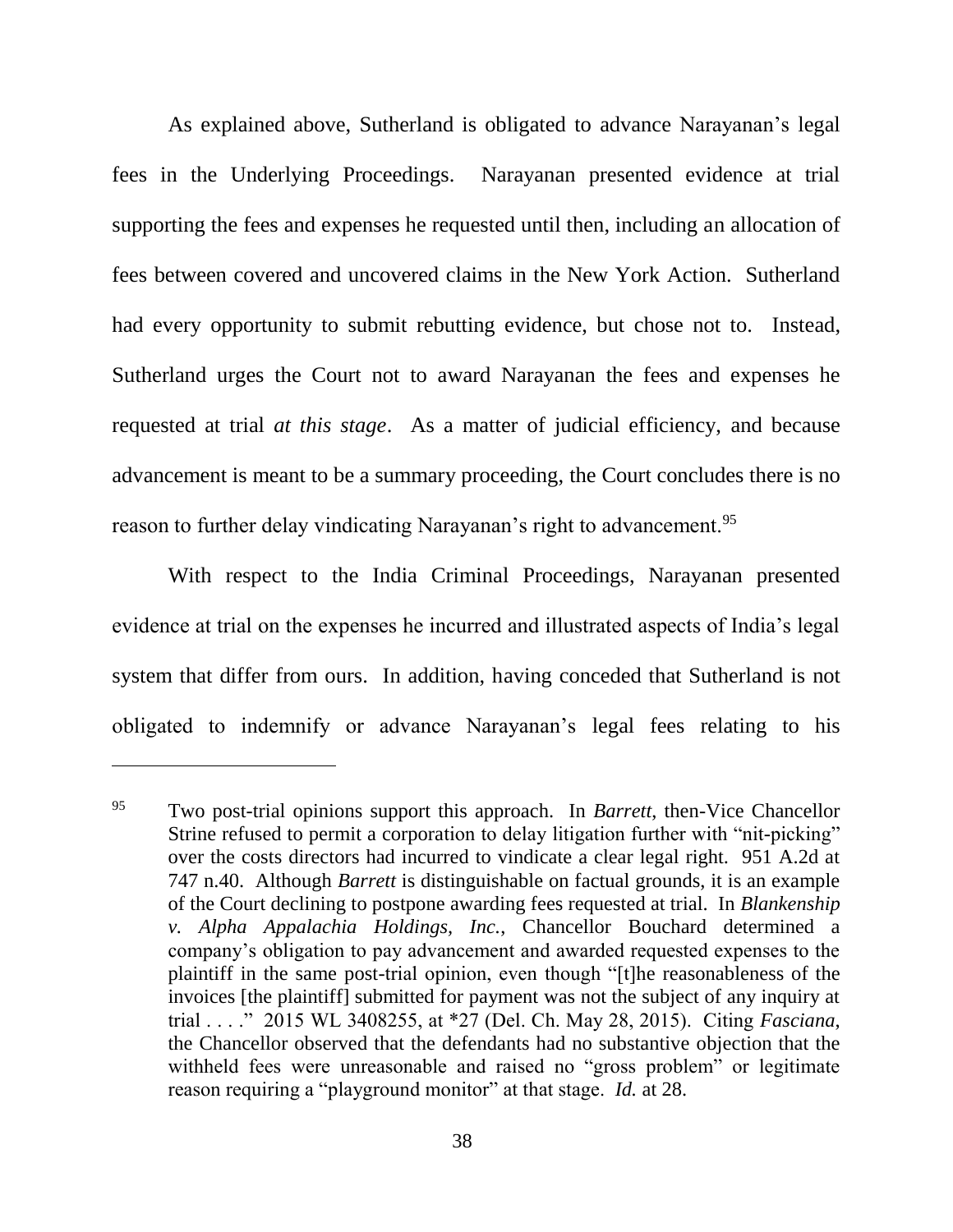affirmative claims in the New York Action, Narayanan presented evidence on the process his New York counsel utilized to segregate unrecoverable fees from those to which Narayanan legally is entitled.

Narayanan requests Sutherland advance 3,090,000 rupees—275,000 for fees and expenses incurred in the SDC Criminal Proceeding and 2,815,000 for fees and expenses incurred in the KRV Criminal Proceeding.<sup>96</sup> Acknowledging that he had hired several lawyers, Narayanan explained at trial that India has a solicitors and barristers system similar to England and that it is not unusual in India to hire as many lawyers as he did to handle proceedings in multiple courts.<sup>97</sup> Sutherland did not present any evidence on this issue. Nothing in the record calls into question or rebuts Narayanan's testimony with respect to these fee requests, and the Court finds Narayanan competent and credible on this issue. Thus, Sutherland shall advance the 3,090,000 rupees Narayanan requested at trial.

Narayanan requests \$115,688 for fees and expenses incurred in the New York Action. John Cuti, one of Narayanan's lawyers in the New York Action, testified at trial that the fees and expenses incurred in defending that action through

<sup>96</sup> Pl.'s Post-Trial Opening Br. 50; *see also* JX 116, 200, 202-05.

<sup>97</sup> Tr. 80.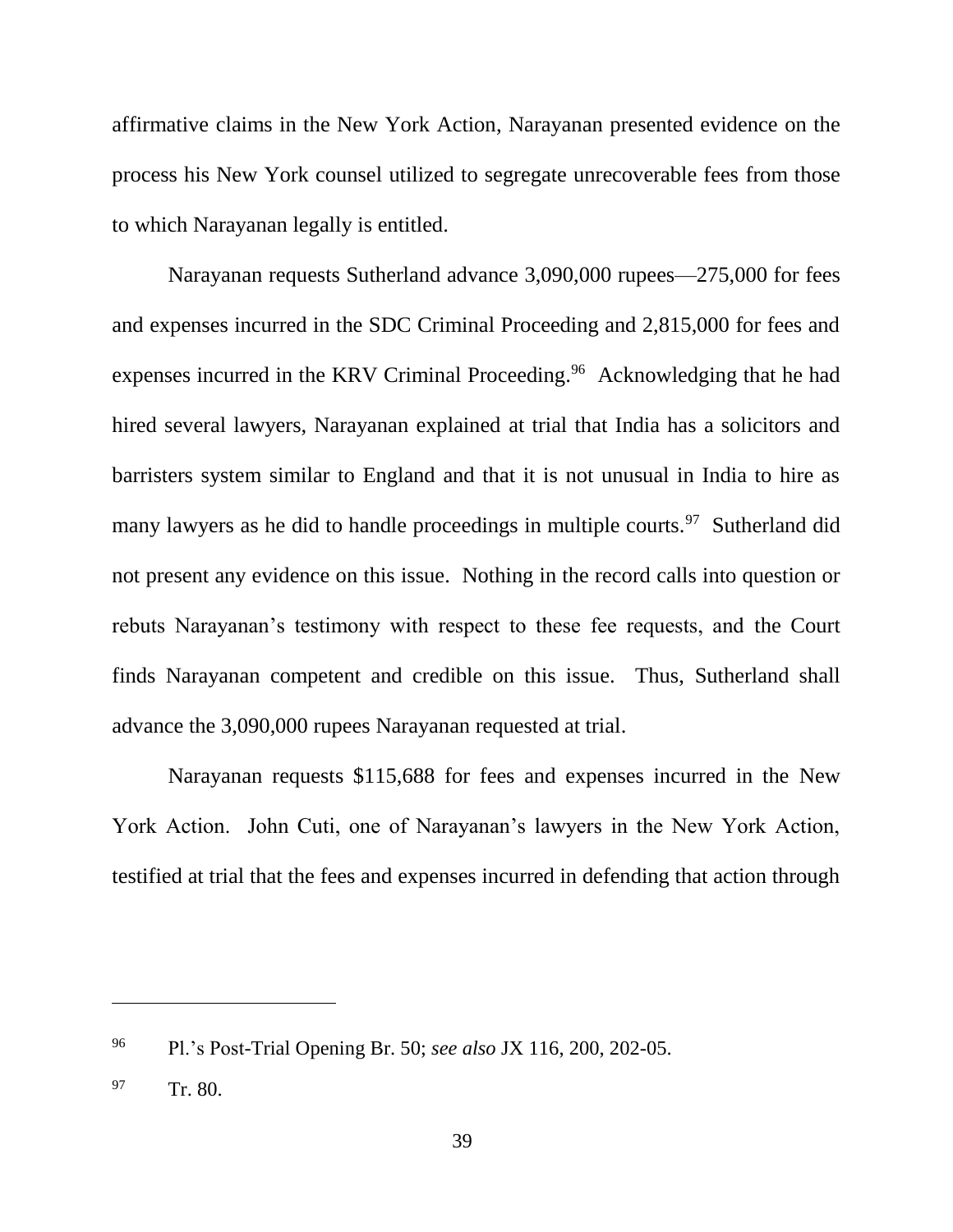<span id="page-40-0"></span>November 2015 are documented in a series of invoices.<sup>98</sup> Because these invoices include fees and expenses incurred in prosecuting affirmative claims for which indemnification and advancement are not recoverable, Cuti utilized the following process for segregating recoverable fees and expenses. First, Cuti reviewed the invoices and allocated the individual entries based on whether the time was spent either on the uncovered affirmative claims or the covered set-off defense and counterclaim.<sup>99</sup> Then, Cuti created two consolidated, color-coded itemizations of the time entry-by-time entry allocations for both (1) the set-off defense and counterclaim<sup>100</sup> and (2) the efforts to force Sutherland to honor its indemnification and advancement obligations, including New York counsel's efforts related to this action.<sup>101</sup> Lastly, Cuti compiled the totals from those two itemizations into a chart summarizing the breakdown, which reflects that Narayanan's New York counsel incurred \$115,688 in fees in responding to Sutherland's set-off defense and

<sup>98</sup> Tr. 225-28 (Cuti); s*ee also* JX 93, 96, 101, 106, 110, 114. In December 2015, Cuti also began separating his fees and expenses arising from this Delaware Action from those related to the New York Action. *See* JX 124 (New York Action), JX 125 (Delaware Action).

<sup>&</sup>lt;sup>99</sup> Tr. 230. This included reviewing "e-mail correspondence and other documents to help refresh [Cuti's] recollection about how much time was spent on various matters." Tr. 229-30.

<sup>100</sup> **JX 118** 

 $101$  JX 119. As Cuti explained at trial, individual line items on the color-coded itemizations found in JX 118 and 119 correspond and can be traced back to the allocated time entries found in JX 211, 212, 113, and 124. Tr. 229-34.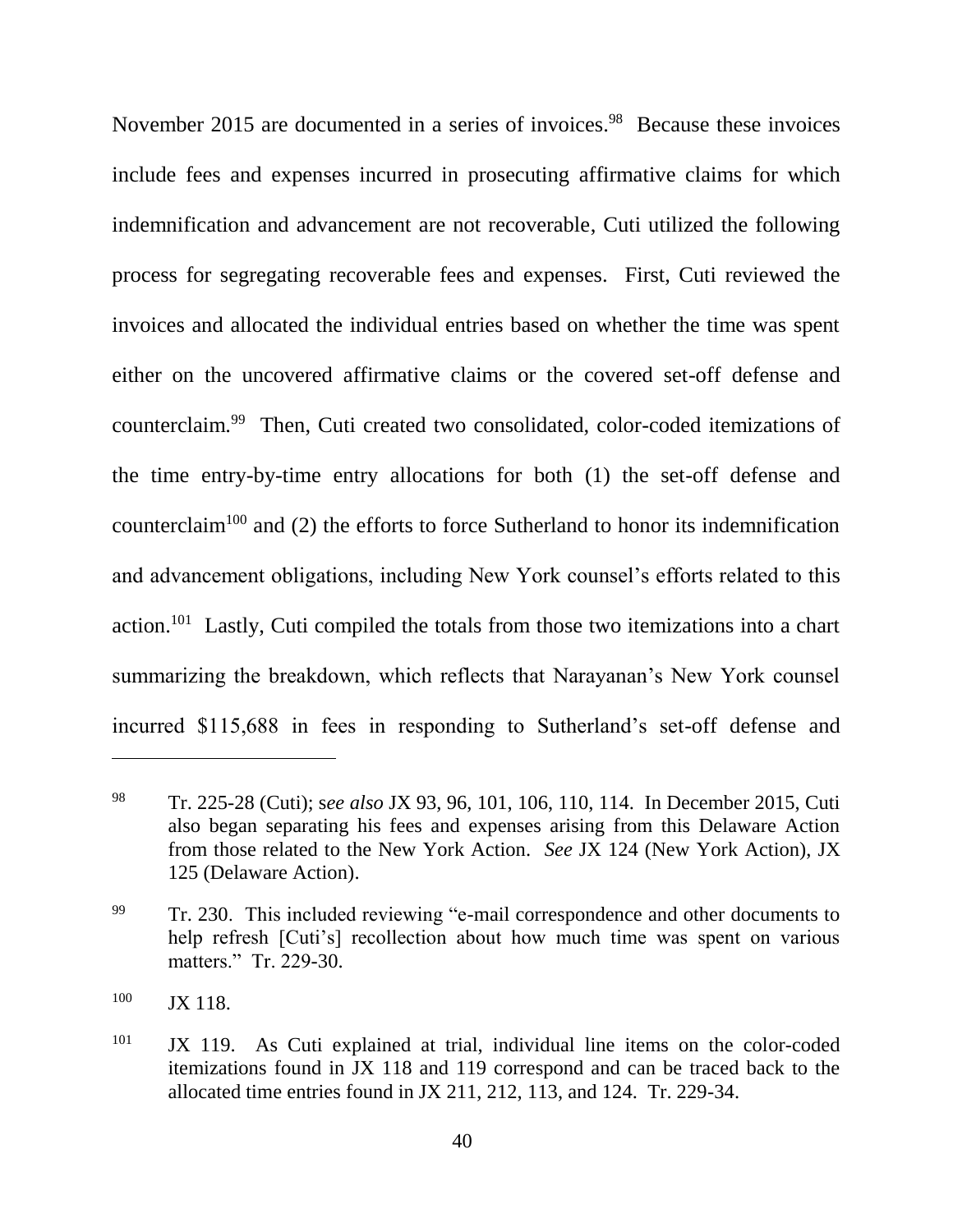<span id="page-41-0"></span>counterclaim.<sup>102</sup> Again, Sutherland neither presented evidence on this issue nor submitted any substantive objection to the allocation procedure Cuti employed or the fees Narayanan requested. Thus, Sutherland shall advance the \$115,688 Narayanan requested at trial.

Narayanan also seeks the reasonable fees and expenses he incurred in connection with this Delaware Action. Delaware law and the Bylaws mandate the payment of fees-on-fees here.<sup>103</sup> In particular, the Bylaws provide that, if Narayanan is "successful in whole or in part" on "a claim for indemnification or advancement of expenses," he "shall be entitled to be paid the expense of prosecuting [his] claim."<sup>104</sup> Narayanan has been "successful in whole" in obtaining advancement of the fees and expenses he requested at trial. Accordingly, the Bylaws entitle Narayanan to be paid the expense of prosecuting this Delaware Action. Through February 10, 2016, Narayanan incurred legal fees and expenses related to this action in the amount of \$239,500.04 from his Delaware counsel and

<sup>102</sup> Tr. 234-35; JX 117.

<sup>103</sup> 8 *Del. C.* § 145; *see also Stifel Fin. Corp. v. Cochran*, 809 A.2d 555, 561 (Del. 2002) ("We hold that indemnification for expenses incurred in successfully prosecuting an indemnification suit are permissible under § 145(a), and therefore 'authorized by law.'"); *Barrett*, 951 A.2d at 746 (noting "Supreme Court jurisprudence mandating 'fees on fees' in advancement actions" and awarding directors legal fees and costs associated with prosecuting action). Bylaws art. VII, § 3.

 $^{104}$  Bylaws art. VII § 3.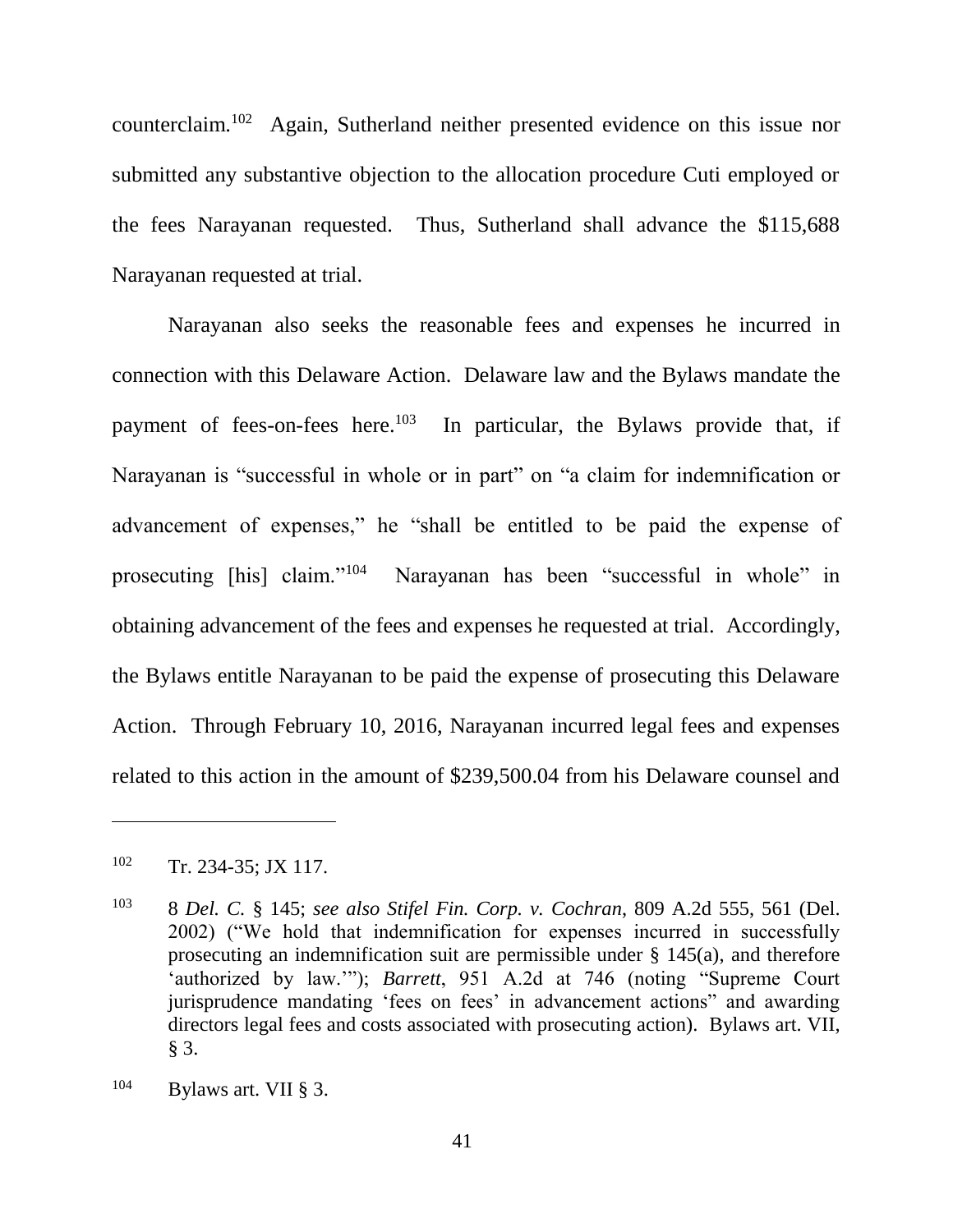\$60,348.00 from his out-of-state counsel.<sup>105</sup> As before, Sutherland makes no substantive objection to Narayanan's request. Sutherland shall advance the \$299,848.04 that Narayanan requested at trial.

Next, "[a] party seeking advancement is entitled to interest from the date on which the party 'specified the amount of reimbursement demanded and produced his written promise to pay."<sup>106</sup> Narayanan's request for pre-judgment interest is unopposed. In Delaware, pre-judgment interest accrues at the legal rate set forth in 6 *Del.* C. § 2301(a) and is compounded quarterly.<sup>107</sup> Narayanan submitted the Initial Notice demanding advancement and providing an undertaking to Sutherland on October 19, 2015 and the Supplemental Notice adding a demand for advancement with respect to this action on December 14,  $2015$ .<sup>108</sup> Under the Bylaws, Sutherland was required to pay these demands in full within thirty days of receiving them.<sup>109</sup> Thus, Narayanan is entitled to pre-judgment interest, accruing

<sup>105</sup> *See* Aff. of John R. Cuti in Connection with Count II of the Verified Compl.; Aff. of Garrett B. Moritz in Connection with Count II of the Verified Compl.; *see also* JX 81, 109, 114, 122, 124, 125, 135.

<sup>106</sup> *Underbrink v. Warrior Energy Servs., Corp.*, 2008 WL 2262316, at \*19 (Del. Ch. May 30, 2008); *see also O'Brien v. IAC/Interactive Corp.*, 2010 WL 3385798, at \*17 (Del. Ch. Aug. 27, 2010) (awarding pre-judgment interest), *aff'd*, 26 A.3d 174 (Del. 2011).

<sup>107</sup> *Underbrink*, 2008 WL 2262316, at \*19.

<sup>108</sup> JX 109, 122.

 $109$  Bylaws art. VII § 3.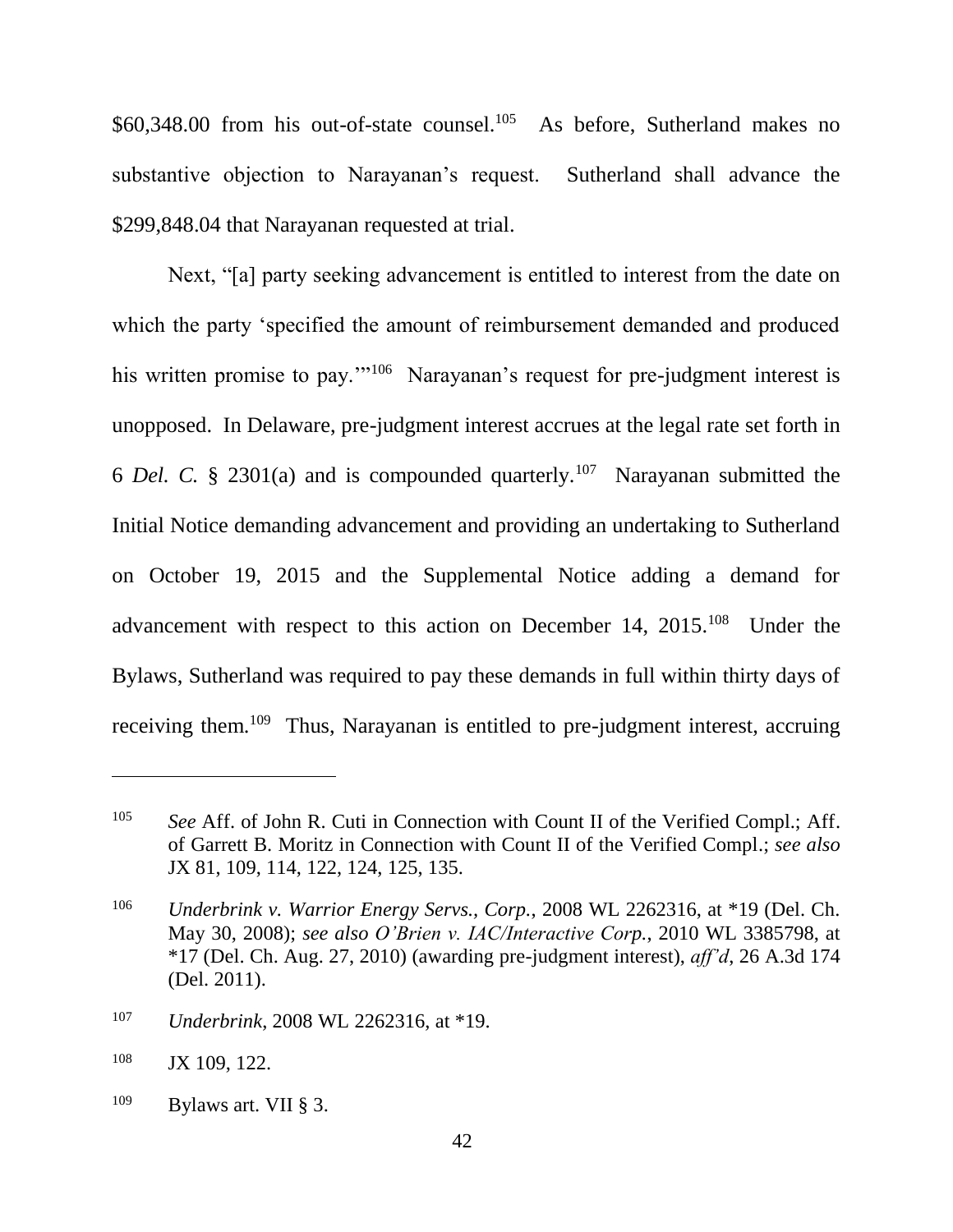at the statutory rate and compounded quarterly, beginning thirty days after Sutherland received each of Narayanan's demands on the amounts requested therein. $110$ 

Finally, Narayanan requests that the Court enter an order providing for a procedure for submission of further requests for advancement and the prompt resolution of any disputes that arise regarding such requests.<sup>111</sup> The Court concludes that an order imposing the framework detailed by this Court in *Fitracks* is appropriate for governing fee requests and objections going forward.<sup>112</sup>

## **III. CONCLUSION**

For the foregoing reasons, the Court concludes that the Bylaws entitle Narayanan to recover from Sutherland 275,000 rupees for fees and expenses incurred in the SDC Criminal Proceedings; 2,815,000 rupees for fees and expenses incurred in the KRV Criminal Proceedings; \$115,688.00 for fees and expenses incurred through December 31, 2015 in connection with defending Sutherland's second affirmative defense and counterclaim in the New York Action; and \$299,848.04 for fees and expenses incurred in this Delaware Action through the

<sup>&</sup>lt;sup>110</sup> That is, the interest due on each demand shall be calculated separately using the relevant dates and amounts requested.

<sup>111</sup> Pl.'s Post-Trial Reply Br. 50.

<sup>112</sup> *Fitracks*, 58 A.3d at 1003-04.